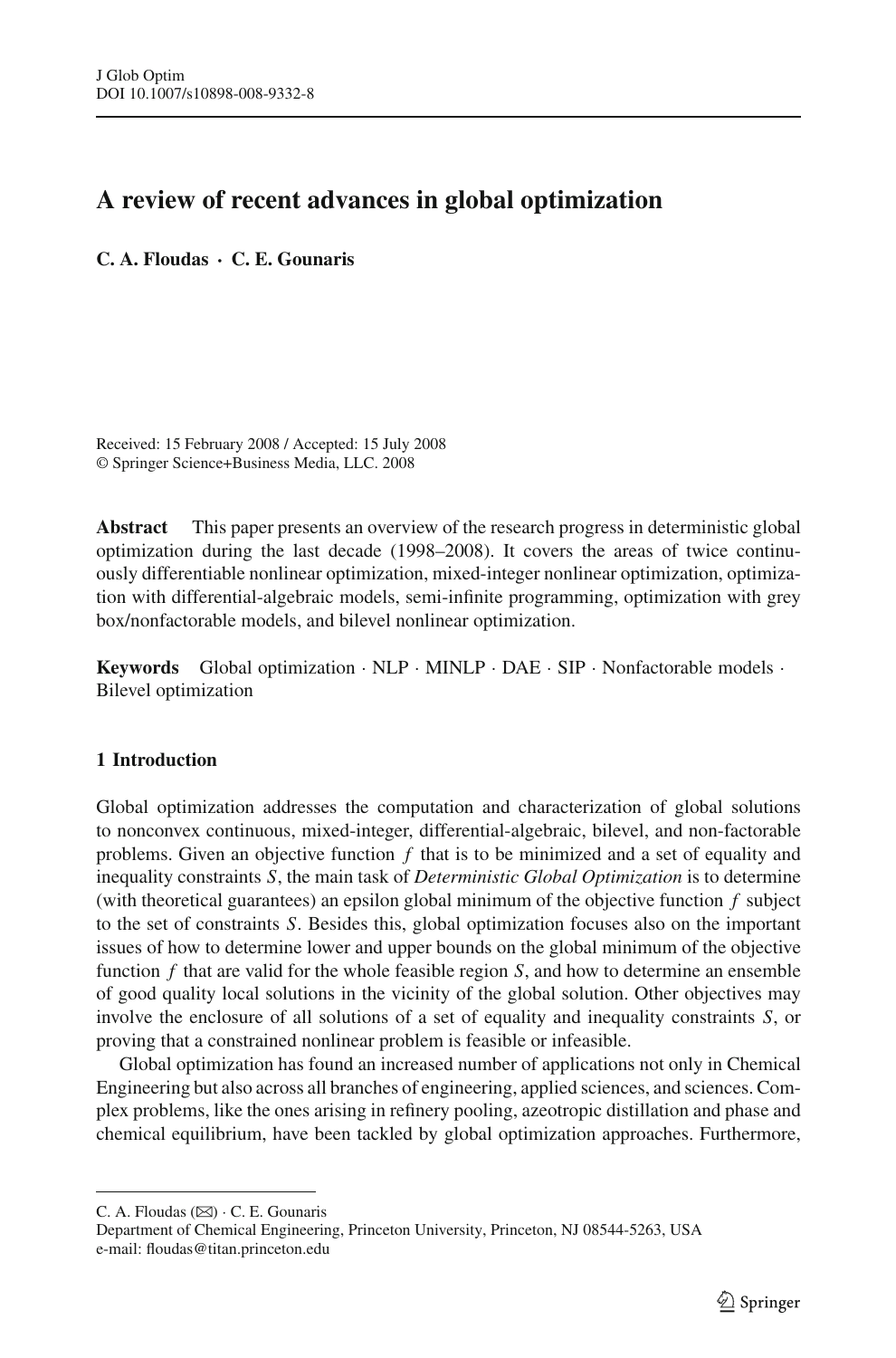many interesting mathematical problems, such as the enclosure of all solutions of systems of nonlinear equations or the parameter estimation in nonlinear algebraic models, can be expressed with global optimization formulations.

During the last decade, 1998–2008, several outstanding textbooks have been published addressing different facets of global optimization. These include the textbooks by [Tuy](#page-33-0) [\(1998\)](#page-33-0) on convex analysis, [Bard](#page-24-0) [\(1998\)](#page-24-0) on bilevel programming, [Sherali and Adams](#page-32-0) [\(1999\)](#page-32-0) on the reformulation–linearization technique (RLT), [Horst et al.](#page-28-0) [\(2000](#page-28-0)), [Floudas](#page-26-0) [\(2000a](#page-26-0)) and [Horst and Tuy](#page-28-1) [\(2003\)](#page-28-1) on deterministic approaches, [Rubinov](#page-31-0) [\(2000\)](#page-31-0) on abstract convexity, [Strongin and Sergeyev](#page-33-1) [\(2000](#page-33-1)[\)](#page-33-2) [on](#page-33-2) [sequential](#page-33-2) [and](#page-33-2) [parallel](#page-33-2) [algorithms,](#page-33-2) Tawarmalani and Sahinidis [\(2002a](#page-33-2)[\)](#page-34-1) [on](#page-34-1) [modeling](#page-34-1) [and](#page-34-1) [implementation](#page-34-1) [issues,](#page-34-1) [Zabinsky](#page-34-0) [\(2003\)](#page-34-0) and Zhigljavsky and Zilinskas [\(2007](#page-34-1)) on stochastic approaches, [Hansen and Walster](#page-27-0) [\(2004](#page-27-0)) on interval methods, and [Price et al.](#page-31-1) [\(2005\)](#page-31-1) on differential evolution algorithms.

Colle[ction](#page-27-1) [of](#page-27-1) [essays](#page-27-1) [in](#page-27-1) [the](#page-27-1) [area](#page-27-1) [of](#page-27-1) [global](#page-27-1) [optimization](#page-27-1) [were](#page-27-1) [edited](#page-27-1) [by](#page-27-1) Hadjisavvas and Pardalos [\(2001\)](#page-27-1), [Pardalos and Romeijn](#page-31-2) [\(2002\)](#page-31-2), and [Audet et al.](#page-24-1) [\(2005\)](#page-24-1). In addition to the above, many collections of contributed papers were also published. These include the books by [Floudas and Pardalos](#page-26-1) [\(2000\)](#page-26-1) that covers advances in the areas of computational chemistry and molecular biology, [Migdalas et al.](#page-30-0) [\(2001\)](#page-30-0), [Dzemyda et al.](#page-25-0) [\(2002\)](#page-25-0) that focuses on stochastic methods, [Floudas and Pardalos](#page-26-2) [\(2003](#page-26-2)), [Liberti and Maculan](#page-29-0) [\(2006](#page-29-0)) that includes impleme[ntation](#page-33-3) [discussions](#page-33-3) [and](#page-33-3) [commercial](#page-33-3) [software](#page-33-3) [presentation,](#page-33-3) [as](#page-33-3) [well](#page-33-3) [as](#page-33-3) [by](#page-33-3) Törn and Zilinskas [\(2007](#page-33-3)) on global optimization algorithms of various kinds. An essay on parallel computing in global optimization was presented by [D'Apuzzo et al.](#page-25-1) [\(2006](#page-25-1)).

The l[ast](#page-26-3) [decade](#page-26-3) [saw](#page-26-3) [also](#page-26-3) [the](#page-26-3) [launch](#page-26-3) [of](#page-26-3) [the](#page-26-3) [Encyclopedia](#page-26-3) [of](#page-26-3) [Optimization](#page-26-3) [\(](#page-26-3)Floudas and Pardalos [2001](#page-26-3)), an effort to systematically compile results in the field and present them in an orderly and carefully designed fashion. Providing extensive references for each entry, the Encyclopedia introduces the reader to a complete set of topics that show the spectrum of research, the richness of ideas, and the breadth of applications that has come from the field of Optimization. The effort has experienced wide success and a revised edition appeared recently [\(Floudas and Pardalos 2008](#page-26-4)).

The introduction of many algorithms and the need for their computational comparison led to the development of standardized collections of benchmark problems. Such collections [of](#page-26-5) [problems](#page-26-5) [in](#page-26-5) [local](#page-26-5) [and](#page-26-5) [global](#page-26-5) [optimization](#page-26-5) [can](#page-26-5) [be](#page-26-5) [found](#page-26-5) [in](#page-26-5) [the](#page-26-5) [handbook](#page-26-5) [by](#page-26-5) Floudas et al. [\(1999](#page-26-5)), the benchmark suite compiled by [Shcherbina et al.](#page-32-1) [\(2003\)](#page-32-1), as well as in other publications [\(Casado et al.](#page-25-2) [\(2003\)](#page-25-2); [Ali et al.](#page-24-2) [\(2005\)](#page-24-2)). The benchmark suite was used by [Neumaier et al.](#page-31-3) [\(2005](#page-31-3)) to perform a computational comparison between eight global optimization solvers with the help of the COCONUT environment [\(Schichl 2004](#page-32-2)).

Finally, a number of review papers discussed the various advances in the field. [Floudas](#page-26-6) [\(2000b](#page-26-6)) presented a review on global optimization in the design and control of chemical process systems, while [Pardalos et al.](#page-31-4) [\(2000](#page-31-4)) presented advances and research trends on deterministic and stochastic global optimization during the nineties. A survey paper by [Neumaier](#page-31-5) [\(2004\)](#page-31-5) discussed constrained global optimization and continuous constraint satisfaction problems with a particular emphasis on the use of complete techniques that provably find all solutions. More recently, [Floudas et al.](#page-26-7) [\(2005\)](#page-26-7) provided a thorough review of developments that covered the years 1998–2003.

In this paper, we will discuss the deterministic global optimization advances during the last ten years (1998–2008) for the following classes of mathematical problems: (i) twice continuously differentiable nonlinear optimization, NLPs; (ii) mixed-integer nonlinear optimization, MINLPs; (iii) differential-algebraic systems, DAEs; (iv) semi-infinite programming, SIP; (v) grey-box and nonfactorable problems; and (vi) bilevel nonlinear optimization.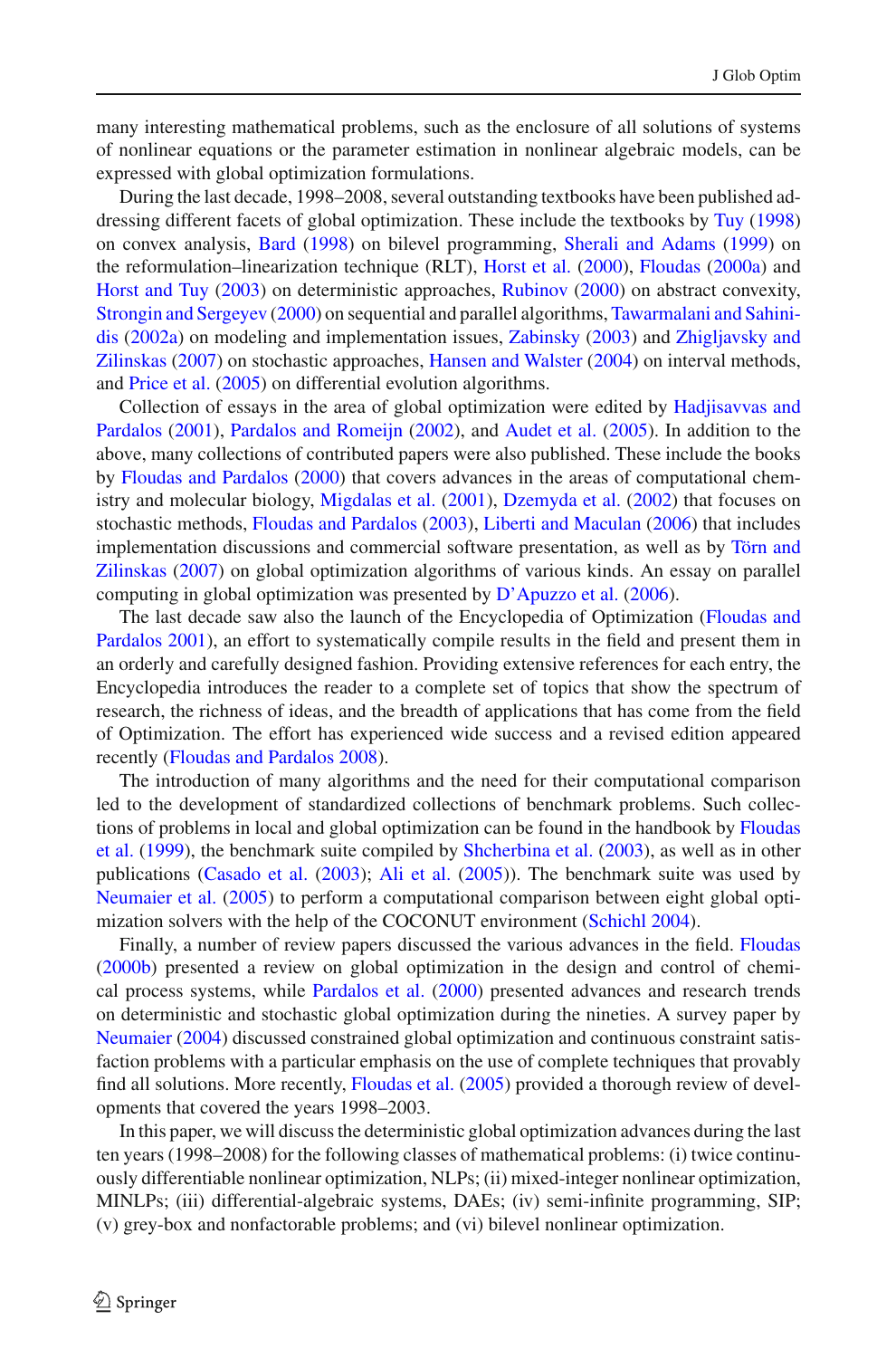# **2 Twice continuously differentiable NLPs**

In the first part of this section, we will review the advances in convex envelopes and underestimators, convexification techniques for twice continuously differentiable NLPs, and results regarding concave, bilinear and fractional models. We will subsequently cover other theoretical and algorithmic advances in the area of  $C<sup>2</sup>$  NLPs, including results that are focused on particular applications. Finally, we will focus on advances for the global optimization of phase equilibrium and parameter estimation problems.

# 2.1 Convex envelopes

Tawarmalani and Sahinidis [\(2001\)](#page-33-4) developed the convex and concave envelopes for  $x/y$  over a unit hypercube, compared it to the convex relaxation proposed by [Zamora and Grossmann](#page-34-2) [\(1998a](#page-34-2)[,b,](#page-34-3) [1999\)](#page-34-4), proposed a semidefinite relaxation of *x*/*y*, and suggested convex envelopes for functions of the form  $f(x)y^2$  and  $f(x)/y$ . [Liberti and Pantelides](#page-29-1) [\(2003](#page-29-1)) proposed a nonlinear continuous and differentiable convex envelope for monomials of odd degree, derived [its](#page-30-1) [linear](#page-30-1) [relaxation,](#page-30-1) [an](#page-30-1)d compared their results with other relaxation methods.

Meyer and Floudas [\(2003\)](#page-30-1) studied trilinear monomials with positive or negative domains, derived explicit expressions for the facets of the convex and concave envelopes and showed that these outperform the previously proposed relaxations based on arithmetic intervals or recursive arithmetic intervals. In a later publication [\(Meyer and Floudas 2004\)](#page-30-2), they presented [the](#page-33-5) [results](#page-33-5) [f](#page-33-5)or the case of mixed-sign domains.

Tardella [\(2003](#page-33-5)) studied the class of functions whose convex envelope on a polyhedron coincides with the convex envelope based on the polyhedron vertices, and proved important conditions for a vertex polyhedral convex envelope. [Meyer and Floudas](#page-30-3) [\(2005a\)](#page-30-3) described the structure of the polyhedral convex envelopes of edge-concave functions over polyhedral domains using geometric arguments. They developed an algorithm for computing the facets of the convex envelope over hyperrectangles in  $\mathbb{R}^3$  and derived sufficient conditions for the convex envelope of a sum of edge-concave functions to be equivalent to the sum of the convex envelopes of these functions. [Tardella](#page-33-6) [\(2008](#page-33-6)) studied vertex polyhedral convex envelopes, derived sufficient conditions for their existence, and characterized their sum decomposability. This work effectively extends and unifies several results previously obtained for special cases of this problem.

# 2.2 Convex underestimators and relaxations

Adjiman et al. [\(1998a](#page-23-0)) and [Hertz et al.](#page-28-2) [\(1999\)](#page-28-2) worked on the  $\alpha$ BB method and proposed several new rigorous methods for the calculation of the  $\alpha$  parameters for (i) uniform diagonal shift of the hessian matrix and (ii) non-uniform diagonal shift of the hessian matrix, and they established their potential trade-offs. [Adjiman et al.](#page-23-1) [\(1998b](#page-23-1)) presented the detailed implementation of the  $\alpha$ BB approach and computational studies in process design problems such as heat exchanger networks, reactor-separator networks, and batch design under uncertainty. [Ryoo and Sahinidis](#page-32-3) [\(2001\)](#page-32-3) studied the bounds for multilinear functions via arithmetic intervals, recursive arithmetic intervals, logarithmic transformation, and exponential transformation, and provided comparisons of the resulting convex relaxations. [Tawarmalani et al.](#page-33-7) [\(2002a](#page-33-7)) showed that tighter linear programming relaxations are produced if the product of a continuous variable and the sum of several continuous variables is disaggregated, and applied it to the instance of rational programs that include a nuclear reactor reload pattern design, and a catalyst mixing in a packed bed reactor problem. [Tawarmalani and Sahinidis](#page-33-8) [\(2002b\)](#page-33-8)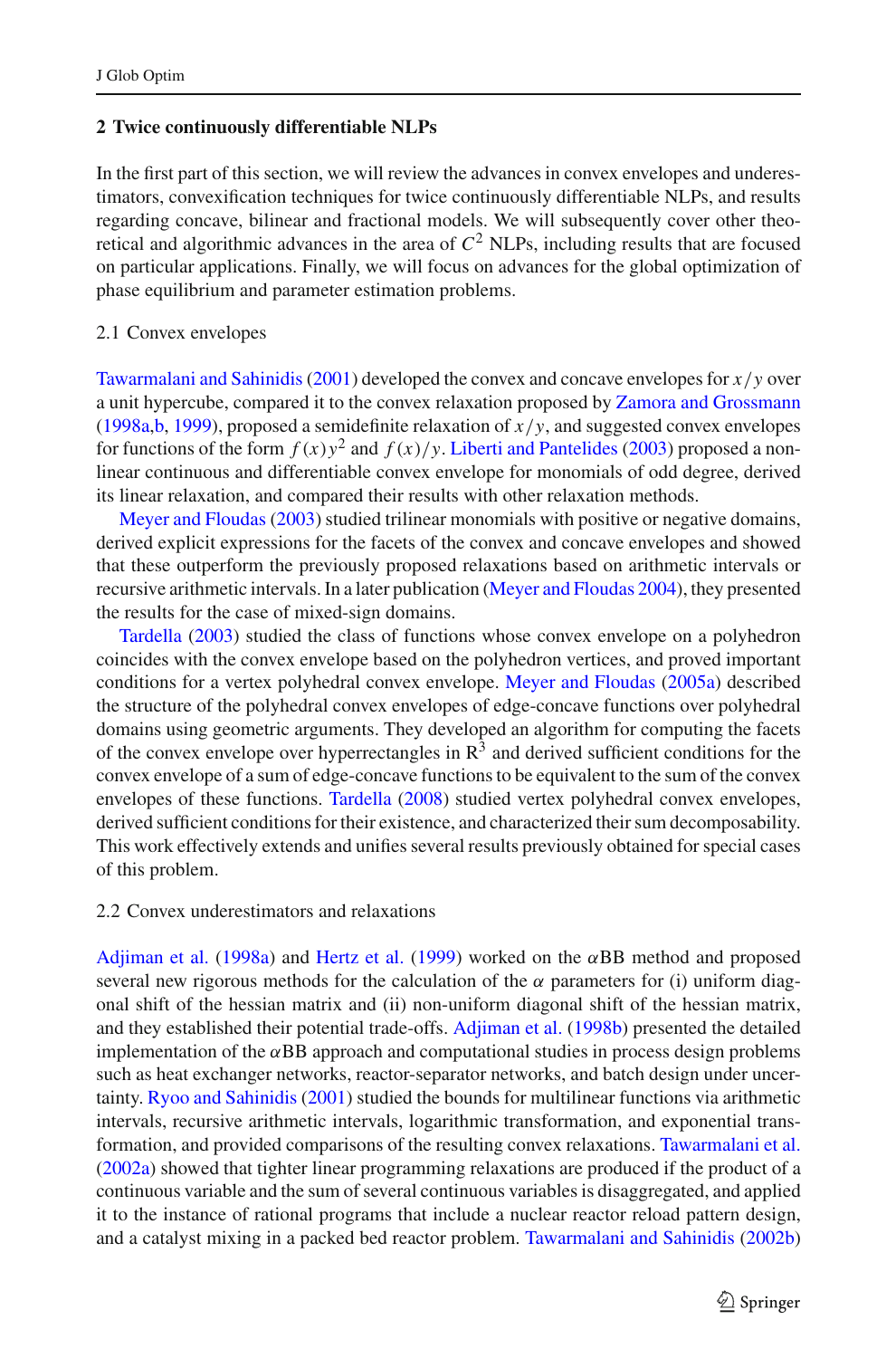introduced the convex extensions for lower semi-continuous functions, studied conditions under which they exist, proposed a technique for constructing convex envelopes for nonlinear [functions,](#page-23-2) [and](#page-23-2) [studied](#page-23-2) [the](#page-23-2) [max](#page-23-2)imum separation distance for functions such as *x*/*y*.

Akrotirianakis and Floudas [\(2004a](#page-23-2)) introduced a new class of convex underestimators for twice continuously differentiable NLPs, studied their theoretical properties, and proved that the resulting convex relaxation is improved compared to the  $\alpha$ BB one. Furthermore, [Akrotirianakis and Floudas](#page-23-3) [\(2004b](#page-23-3)) presented computational results of the new class of convex underestimators embedded in a branch-and-bound framework for box-constrained NLPs. They also proposed a hybrid global optimization method that includes the random-linkage stochastic a[pproach](#page-25-3) [with](#page-25-3) [the](#page-25-3) [aim](#page-25-3) [at](#page-25-3) [improving](#page-25-3) [the](#page-25-3) [computational](#page-25-3) [performance.](#page-25-3) Caratzoulas and Floudas [\(2005\)](#page-25-3) proposed novel convex underestimators for trigonometric functions which are trigonometric functions themselves. The underestimation method can be applied to onedimensional as well as multi-dimensional problems involving trigonometric polynomials, since the product of trigonometric functions can always be decomposed into the sum of sin and cos functions with arguments that are linear combinations of the problem variables.

Meyer and Floudas [\(2005b](#page-30-4)) proposed two new classes of convex underestimators for general  $C^2$  NLPs which combine the  $\alpha$ BB underestimators within a piecewise quadratic perturbation, derived properties for the smoothness of the convex underestimators, and showed the improvements over the classical  $\alpha$ BB convex underestimators for box-constrained optimization problems. [Sherali et al.](#page-32-4) [\(2005\)](#page-32-4) proposed a new cutting plane methodology that is based on the construction of a partial convex hull representation for a given 0–1 mixedinteger programming problem by using the reformulation–linearization technique (RLT). The cuts are generated by projecting the extended space of the RLT formulation into the original space, and the authors investigated several variable selection rules for performing this convexification in a computationally efficient manner. [Gounaris and Floudas](#page-27-2) [\(2008a\)](#page-27-2) developed tight convex underestimators for univariate  $C^2$ -continuous functions of arbitrary structure. These are based on a piecewise application of the  $\alpha$ BB underestimators and it is theoretically proven that a finite number of pieces is sufficient for the method to yield the—a priori unknown—convex envelope of the function. The methodology was extended to handle multivariate functions [\(Gounaris and Floudas 2008b](#page-27-3)), through appropriate projections of the function's epigraph into select one-dimensional spaces. Orthonormal transformations were also employed to improve the quality of the underestimation.

## 2.3 Convexification techniques

Tawarmalani et al. [\(2002b\)](#page-33-9) studied 0−1 hyperbolic programs, developed eight mixed-integer convex reformulations, proposed analytical results on the tightness of these reformulations, developed a global optimization algorithm and applied it to a *p*-choice facility location problem. [Björk et al.](#page-24-3) [\(2003](#page-24-3)) studied convexifications for signomial terms, introduced properties of power convex functions, compared the effect of the convexification schemes for heat exchanger network problems, and studied quasi-convex convexifications. [Li et al.](#page-29-2) [\(2005\)](#page-29-2) discussed nonconvex minimization problems that can be equivalently transformed into convex ones, and thus be globally solved by use of only local techniques. They derived sufficient conditions for identifying such classes of problems, which are called hidden convex minimization problems. Hidden convexity was also the focus in the work by [Wu et al.](#page-34-5) [\(2007\)](#page-34-5). General convexification and concavification methods were proposed for some classes of monotone [\(Wu et al. 2005a\)](#page-34-6) and non-monotone [\(Wu et al. 2005b](#page-34-7)) optimization problems, which convert them into the better structured classes of concave minimization, d.c. programming, and reverse convex programming problems.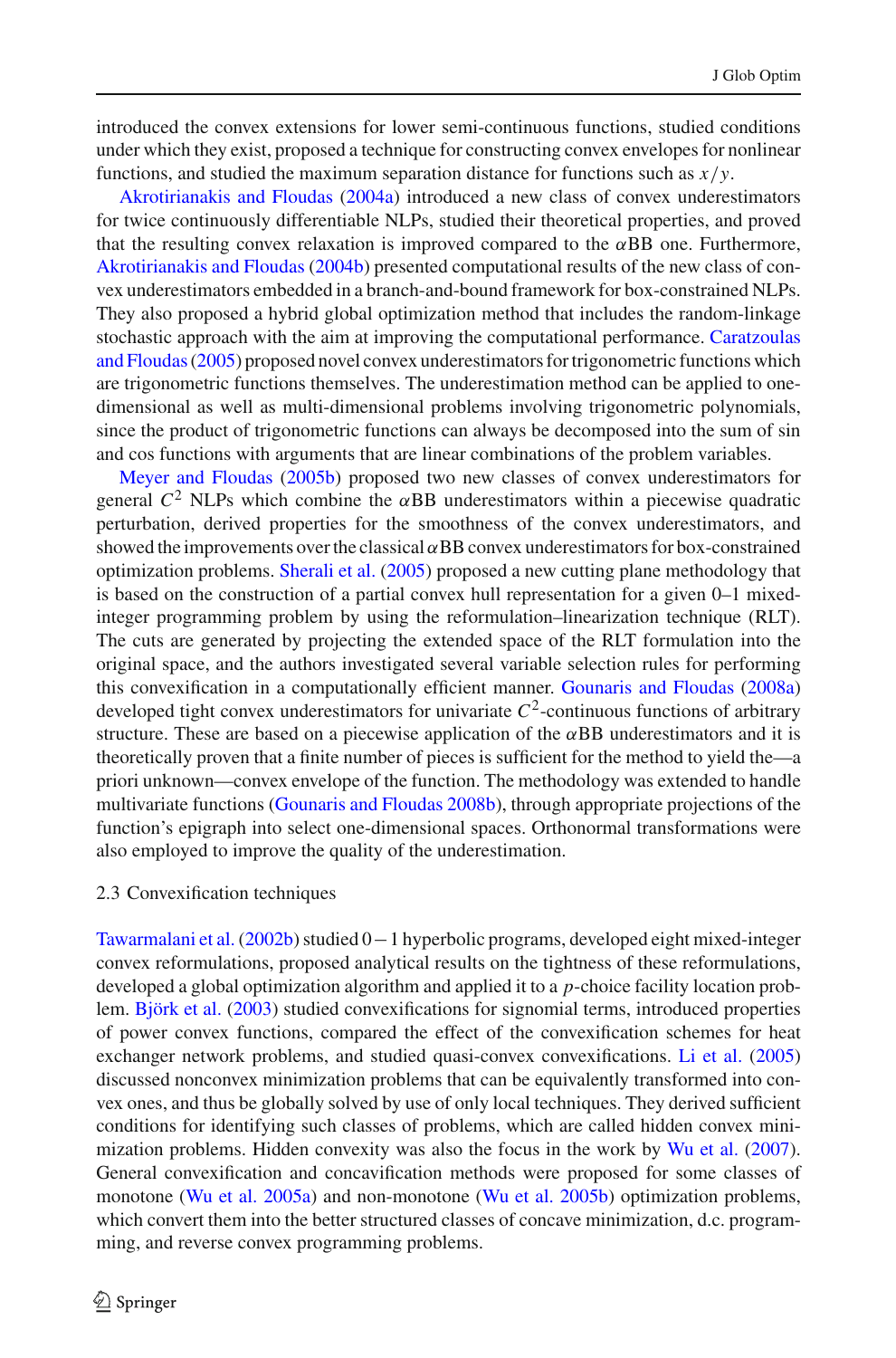[Zlobec](#page-35-0) [\(2005](#page-35-0)) showed that the Liu–Floudas convexification [\(Liu and Floudas 1993](#page-29-3)) can be possible for every Lipschitz continuously differentiable function, practically extending the applicability of the GOP algorithm [\(Floudas and Visweswaran 1990\)](#page-26-8) to almost every smooth program occurring in practice. [Zlobec](#page-35-1) [\(2006\)](#page-35-1) also worked on the characterization of convexifiable functions by developing necessary and sufficient conditions for the decomposition of a function into a sum of a convex and a quadratic concave function. [Westerlund](#page-34-8) [\(2006](#page-34-8)) reviewed the work on power convex transformations that are applicable to signomial programs, the optimal exponents to be used in such an approach, the tight underestimation of the resulting program via piecewise linear approximations, and the computational framework developed for the global optimization of signomial programs. [Lundell et al.](#page-30-5) [\(2008\)](#page-30-5) presented a method for the optimal selection of the variables that need to be transformed in such a framework. The technique minimizes the number of transformations. [Li et al.](#page-29-4) [\(2008](#page-29-4)) applied the reciprocal transformation for the convexification of posynomial programs with positive variables.

## 2.4 Concave, bilinear and fractional models

Zamora and Grossmann [\(1998b](#page-34-3)) introduced a deterministic branch-and-bound approach for structured process systems that have univariate concave, bilinear and linear fractional terms. They proposed properties for the contraction operation, embedded them in the global optimization [algorithm](#page-32-5) [and](#page-32-5) [studied](#page-32-5) [the](#page-32-5) [contraction](#page-32-5) [effects](#page-32-5) [on](#page-32-5) [several](#page-32-5) [applications.](#page-32-5) Shectman and Sahinidis [\(1998](#page-32-5)) proposed a finite global optimization method for separable concave problems. [Zamora and Grossmann](#page-34-4) [\(1999\)](#page-34-4) proposed a branch-and-contract global optimization algorithm for univariate concave, bilinear, and linear fractional models. The emphasis was on reducing the number of nodes in the branch-and-bound tree through proper use of the contraction operator. [Van Antwerp et al.](#page-34-9) [\(1999\)](#page-34-9) studied the bilinear matrix inequality problem as a formulation of the globally optimal controller problem and applied a branch-and-bound global optimization approach to generate lower and upper bounds and prove optimality for a mass spring model and a reactive ion etching problem.

Adhya et al.[\(1999](#page-23-4)) studied bilinear models of the pooling problem, proposed a Lagrangian relaxation approach for the generation of valid lower bounds, and showed that these bounds are tighter when compared to linear programming based relaxations. [Liang et al.](#page-29-5) [\(2001\)](#page-29-5) presented sufficient optimality conditions and duality results, based on sublinear functionals and generaliz[ed](#page-32-6) [convexity,](#page-32-6) [for](#page-32-6) [a](#page-32-6) [class](#page-32-6) [of](#page-32-6) [nonlinear](#page-32-6) [fractional](#page-32-6) [programming](#page-32-6) [problems.](#page-32-6) Ryoo and Sahinidis [\(2003](#page-32-6)) studied linear and generalized linear multiplicative models, applied the recursive arithmetic interval approach for the derivation of lower bounds, introduced greedy heuristics for a branch-and-reduce approach, and applied it to benchmark problems and randomly generated problems. [Goyal and Ierapetritou](#page-27-4) [\(2003a\)](#page-27-4) introduced an approach for the systematic evaluation of the infeasible domains using a simplicial outer approximation framework that is applicable to concave or quasiconvex constraints.

Benson [\(2004](#page-24-4)) showed how fractional programs can be reformulated so as to be solvable by parametric convex programming and concave minimization methods. [Tuy et al.](#page-33-10) [\(2004](#page-33-10)) proposed a new approach for optimizing polynomial fractional functions under polynomial constraints. The approach is based on reformulation into a monotone optimization problem. [Tsai](#page-33-11) [\(2005\)](#page-33-11) proposed a method to solve fractional programs via convexification transformation and piecewise underestimation. [Wang et al.](#page-34-10) [\(2005\)](#page-34-10) developed a branch and bound algorithm for the global optimization of sums of several linear fractional functions over a polytope, that is based on successively refined linear relaxations. [Liberti](#page-29-6) [\(2005\)](#page-29-6) developed an automatic symbolic reformulation procedure that can uncover linearity that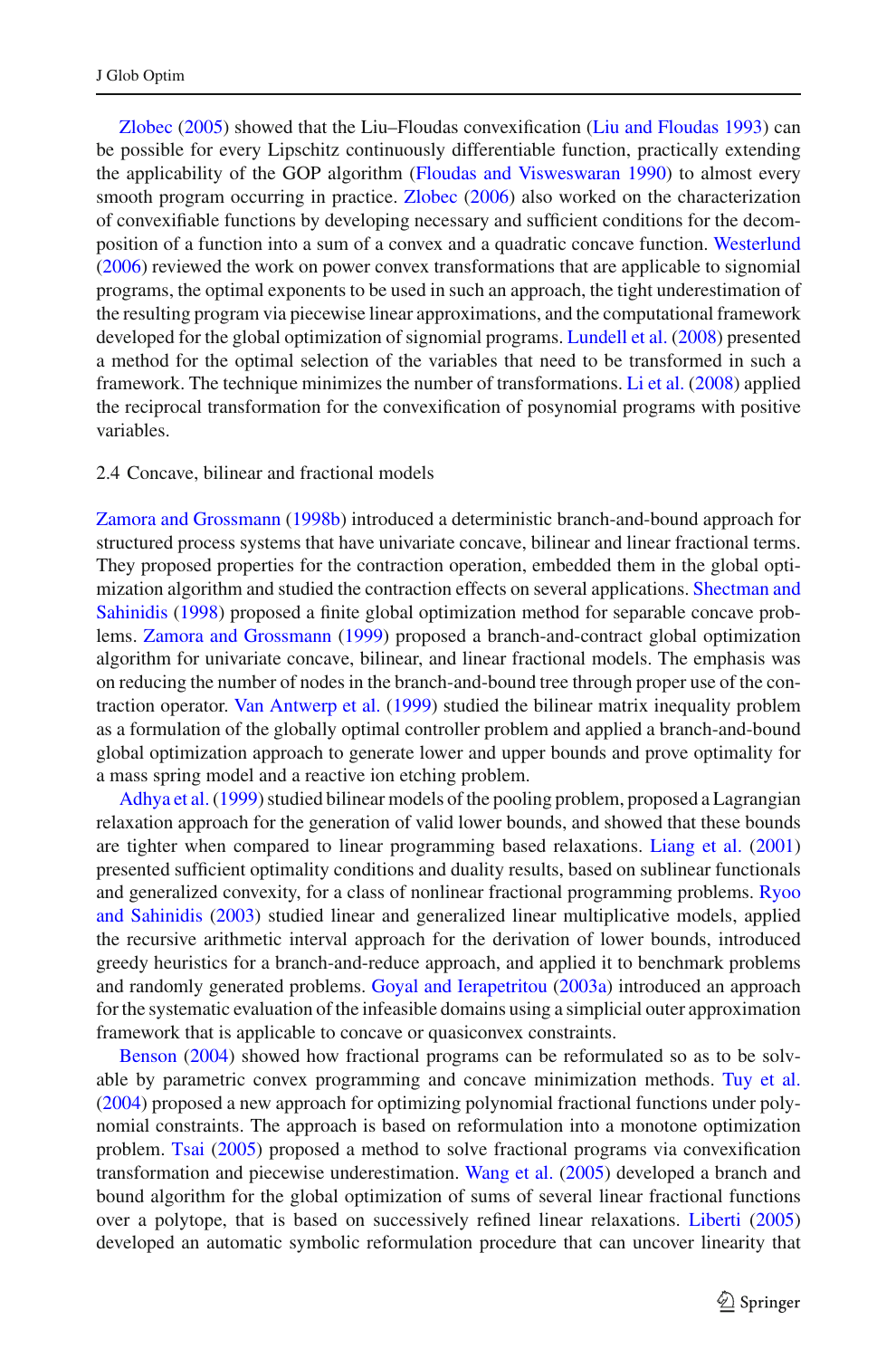is embedded in bilinear programs and thus simplify such formulations. [Linderoth](#page-29-7) [\(2005\)](#page-29-7) proposed a branch-and-bound algorithm for solving nonconvex quadratically-constrained quadratic programs. The novelty of their algorithm lies in the fact that branching is done by partitioning the feasible region into the Cartesian product of two-dimensional triangles and rectangles. Explicit relaxations of the bilinear function over such triangles and rectangles are derived and used. [Chinchuluun et al.](#page-25-4) [\(2005\)](#page-25-4) developed a new approach for solving concave quadratic programming problems which is based on the improved global optimality [conditions](#page-24-5) [of](#page-24-5) [Dur et al.](#page-25-5) [\(1998](#page-25-5)) and [Hiriart-Urruty and Ledyav](#page-28-3) [\(1996](#page-28-3)).

Beck et al. [\(2006](#page-24-5)) derived an efficient global optimization algorithm for the regularized total least squares problem and applied it on problems arising from the inverse Laplace transform and image processing. [Jiao et al.](#page-28-4) [\(2006\)](#page-28-4) proposed solving generalized linear fractional problems via a branch and bound algorithm that is based on the construction of a linear relaxation. [Benson](#page-24-6) [\(2006](#page-24-6), [2007a](#page-24-7)) studied fractional programs that involve ratios of convex terms and presented a new branch and bound algorithm that requires solving a sequence of convex optimization problems. He also focused on linear sum-of-ratios problems and used a simplicial branch and bound duality-bounds algorithm to globally solve them [\(Benson](#page-24-8) [2007b\)](#page-24-8). [Nahapetyan and Pardalos](#page-30-6) [\(2007\)](#page-30-6) presented a continuous relaxation for the Concave Piecewise Linear Network Flow Problem (CPLNFP), which has a bilinear objective function and network constraints. [Ding and Al-Khayyal](#page-25-6) [\(2007\)](#page-25-6) presented two linear cutting plane [algorithms](#page-32-7) [that](#page-32-7) [refi](#page-32-7)ne methods for solving disjoint bilinear programs.

Shen and Yuan [\(2007\)](#page-32-7) proposed a branch and bound approach for the global optimization problem of the sum of generalized polynomial fractional functions under generalized polynomial constraints. [Yamamoto and Konno](#page-34-11) [\(2007\)](#page-34-11) proposed an efficient algorithm for solving convex-convex quadratic fractional programs that combines the classical Dinkelbach approach, the integer programming approach for solving nonconvex quadratic programs, and a standard NLP solver. [Nie et al.](#page-31-6) [\(2008\)](#page-31-6) discussed the global minimization of rational functions via sum of squares relaxations. [Nahapetyan and Pardalos](#page-30-7) [\(2008](#page-30-7)) suggested a bilinear reduction of the original MILP formulation of the capacitated multi-item dynamic pricing problem, and proposed a heuristic algorithm to solve effectively the equivalent bilinear problem.

## 2.5 General theoretical and algorithmic developments

Adjiman et al. [\(1998a](#page-23-0)[,b\)](#page-23-1) introduced the branch-and-bound based  $\alpha$ BB global optimization approach, which is applicable to general twice-continuously differentiable NLPs, and presented extensive computational studies in process design problems such as heat exchanger networ[ks,](#page-24-9) [reactor-separator](#page-24-9) [networks,](#page-24-9) [and](#page-24-9) [batch](#page-24-9) [design](#page-24-9) [under](#page-24-9) [uncertainty.](#page-24-9) Androulakis and Floudas [\(1998\)](#page-24-9) studied the parallel computation issues that arise using the  $\alpha$ BB global optimization approach.

Sherali [\(1998](#page-32-8)) developed a relaxation–linearization technique (RLT) approach for nonconvex polynomial problems that involve mixed-sign coefficients and rational exponents, embedded it in a branch-and-bound framework, and presented suitable branching strategies that induce convergence to the global solution. [Byrne and Bogle](#page-25-7) [\(1999](#page-25-7)) introduced a bound constrained linear relaxation, developed two classes of linear underestimators using the natural extension and mean value theorems of interval analysis, and showed that the interval LP is more efficient than other interval analysis approaches. [Xu et al.](#page-34-12) [\(2001\)](#page-34-12) studied filled function techniques for unconstrained global optimization and presented more general forms of filled functions for smooth and non-smooth optimization. They derived conditions on the forms of functions and on the values of their parameters, so that they have the desired properties of filled functions. [Sherali and Wang](#page-32-9) [\(2001](#page-32-9)) combined the RLT with approximation-generated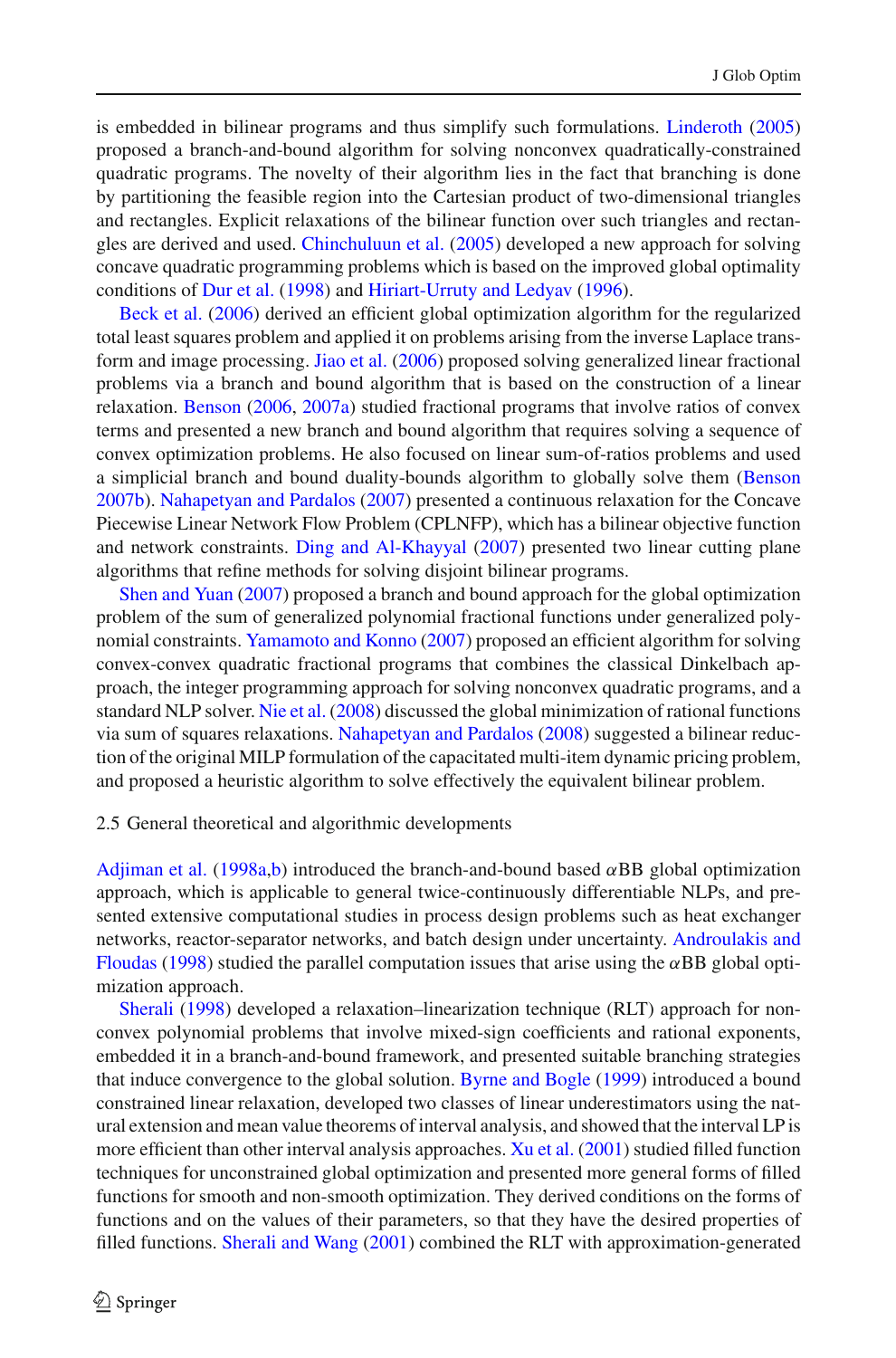linear relaxations, developed a branch and bound framework for the global optimization of general nonconvex factorable problems, and applied their method on fifteen engineering process control and design test problems from various literature sources. [Sherali and Fraticelli](#page-32-10) [\(2002](#page-32-10)) proposed a mechanism for the tightening of RLT relaxations through semidefinite cutting planes. The approach is based on replacing the nonnegativity restrictions on the matrix of RLT product variables by a positive semidefinite constraint, which is relaxed suitably to provide this new class of cuts. The authors reported significant improvement in the tightness [of](#page-27-5) [the](#page-27-5) [relaxation](#page-27-5) [when](#page-27-5) compared with a standard RLT approach.

Gau and Stadtherr [\(2002a](#page-27-5)) studied the computational improvement of interval Newton with generalized bisection approaches, introduced a hybrid preconditioning strategy where a pivoting preconditioner is combined with the standard inverse midpoint method, and showed that this approach results in a large reduction of the needed subintervals and hence in significant computational improvements. [Gau and Stadtherr](#page-27-6) [\(2002b](#page-27-6)) studied synchronous work stealing, synchronous and asynchronous diffusive load balancing on a two-dimensional torus virtual network, developed a distributed computing interval Newton framework, and showed that superlinear speedups can be obtained for vapor–liquid equilibrium and parameter estimation problems.

Lucia and Feng [\(2002](#page-30-8)) studied the least squares function landscape, introduced a differential geometry based framework for the determination of all physically meaningful solutions, singular points, and their connectivity, developed a global terrain algorithm, and illustrated the framework through one and two-dimensional examples from glass temperature calculations, equilibrium states in nanostructured materials, a simplified SAFT equation, and a CSTR equation. [Lucia and Feng](#page-30-9) [\(2003\)](#page-30-9) extended the terrain methodology to multivariable problems and integral curve bifurcations associated with valleys and ridges, showed that the terrain methods are superior to arc homotopy continuation in the presence of parametric disconnectedness, and studied examples for the location of all azeotropes, retrograde flash [calculations,](#page-25-8) [and](#page-25-8) CSTR problems.

Casado et al. [\(2002\)](#page-25-8) developed three new algorithms based on interval analysis and branch-and-bound global optimization approaches to solve the problem of finding the smallest root of an one-dimensional function. The novelty of these methods is in improving the elimination criteria and the order in which interval and point evaluations are performed, thus realizing greater computational efficiency than existing interval root-finding methods. Their approach was also extended so as to handle multiextremal and nondifferentiable functions. [Casado et al.](#page-25-2) [\(2003\)](#page-25-2) proposed new interval analysis support functions. These enable one to develop more powerful bounding, selection, and rejection criteria, which result in significant coputational savings. They applied their enhancements on a wide set of multiextremal test functions, and reported that the new algorithm works almost two times faster than a traditional interval analysis global optimization method. A natural n-dimensional extension to these algorithms was later presented by [Martinez et al.](#page-30-10) [\(2004\)](#page-30-10). [Zilinskas and Bogle](#page-35-2) [\(2003\)](#page-35-2) studied the evaluation of ranges of functions through balanced random interval arithmetic, investigated the hypothesis on the normal distribution of the centers and radii of the evaluated balanced random intervals through several computational studies, and concluded that [this](#page-35-3) [hypothesis](#page-35-3) is incorrect.

Zhu and Fu [\(2003\)](#page-35-3) developed a sequential convexification method (SCM) for continuous global optimization problems that is based on a simple transformation to convert the objective function into an auxiliary function with gradually fewer number of local minimizers. The method requires use of only local techniques and with probability one converges asymptotically to a global minimizer. [Gao](#page-27-7) [\(2003](#page-27-7), [2004](#page-27-8)) presented detailed applications of the canonical dual transformation method in quadratic and d.c. programming. Based on the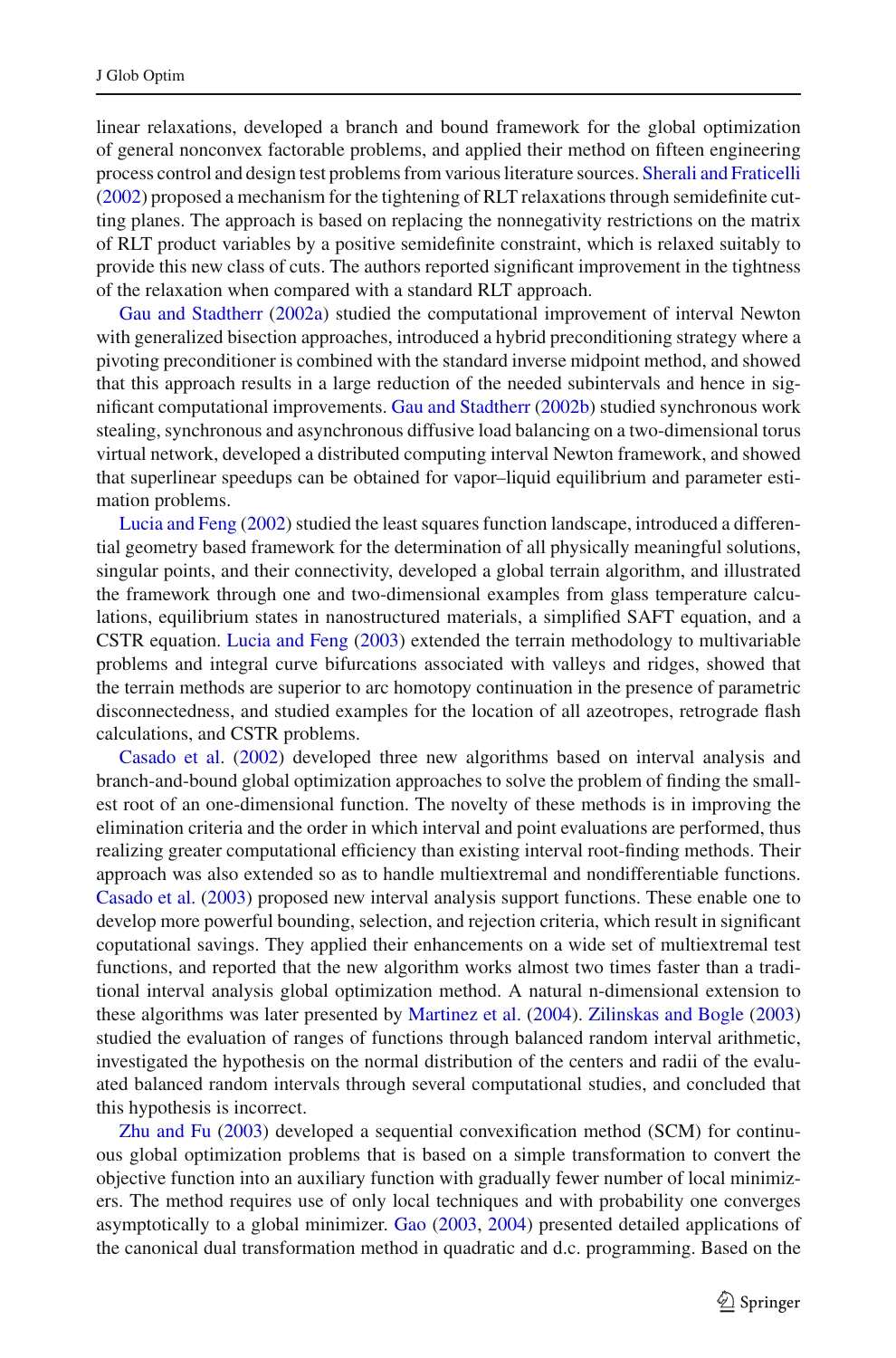same method, [Gao](#page-27-9) [\(2005](#page-27-9)) also presented a duality theory for solving concave minimization problems subject to nonlinear inequality constraints, and polynomial programming problems subject to box constraints [\(Gao 2007](#page-27-10)). [Sun et al.](#page-33-12) [\(2005](#page-33-12)) considered four classes of augmented Lagrangian functions and presented new results on the existence of their saddle points. The findings provide new insights to the role played by augmented Lagrangians in local duality theory of constrained nonconvex optimization. [Borradaile and Van Hentenryck](#page-24-10) [\(2005](#page-24-10)) worked on how to derive safe linear relaxations to account for numerical errors due to the underlying floating-point environment of the calculations. They derived two classes of safe linear estimators for univariate functions, studied their tightness, and combined them to [derive](#page-26-9) [estimators](#page-26-9) [for](#page-26-9) [th](#page-26-9)e multivariate case.

Floudas and Jongen [\(2005\)](#page-26-9) considered the minimization of smooth functions in the Euclidean space with a finite number of stationary points having moderate asymptotic behavior at infinity, and emphasized the crucial role of saddle points. They showed that, in general, any two local minima can be connected via an alternating sequence of local minima and transition points of first order. [Shen](#page-32-11) [\(2005](#page-32-11)) developed a linearization method for the global optimization of generalized geometric programs (GGPs). Through a sequence of linear programming problems, the method is proven to be convergent to the global optimum of the original nonconvex problem. [Wang and Liang](#page-34-13) [\(2005](#page-34-13)) applied a combination of a branch-and-bound method with a cutting-plane method to globally solve GGPs after their tranformation to reverse convex programming problems. [Li and Tsai](#page-29-8) [\(2005](#page-29-8)), [Tsai and Lin](#page-33-13) [\(2006\)](#page-33-13), and [Tsai et al.](#page-33-14) [\(2007\)](#page-33-14) studied generalized GGPs in the presence of non-positive variables, proposed a technique for treatin[g](#page-33-15) [these](#page-33-15) [variables,](#page-33-15) [and](#page-33-15) [provided](#page-33-15) [convexification](#page-33-15) [rules](#page-33-15) [for](#page-33-15) [certain](#page-33-15) [signomial](#page-33-15) [terms.](#page-33-15) Tsai and Lin [\(2007](#page-33-15)) applied this work and developed an algorithm to find all solutions of systems of nonlinear equations with free variables.

Marcovecchio et al. [\(2006\)](#page-30-11) presented a new algorithm for nonconvex NLPs that is based on the solution of two problems, called the reformulated and the main problem. The former is a suitable reformulation of the original and involves only convex and univariate concave terms, while the latter is a valid convex relaxation. [Parpas et al.](#page-31-7) [\(2006](#page-31-7)) proposed a stochastic algorithm for the global optimization of nonconvex functions over a polytope. Their method follows the trajectory of an appropriately defined stochastic differential equation. They also studied the global optimization of robust chance constrained problems [\(Parpas et al. 2008\)](#page-31-8), assuming that the probability measure with which the constraints are evaluated is known only through its moments. [Hirsch et al.](#page-28-5) [\(2007\)](#page-28-5) extended the GRASP algorithm [\(Feo and Resende](#page-26-10) [1989](#page-26-10), [1995\)](#page-26-11) of discrete optimization to continuous problems, and applied this stochastic heuristic to two hard global optimization problems. [Li et al.](#page-29-9) [\(2007](#page-29-9)) proposed a class of general transformation methods to convert a nonconvex problem to an equivalent one for which, under certain assumptions, the existence of a local saddle point of its Lagrangian [function](#page-26-12) [can](#page-26-12) [be](#page-26-12) [guaranteed.](#page-26-12)

Floudas and Kreinovich [\(2007a](#page-26-12)[,b](#page-26-13)) showed that natural symmetry requirements enable one to analytically solve the problem of finding the optimal functional forms for convex underestimators for twice continuously differentiable functions, and identified the original [\(Adjiman et al. 1998a](#page-23-0)[,b](#page-23-3)) and the generalized [\(Akrotirianakis and Floudas 2004a](#page-23-2),b)  $\alpha$ BB method as the only optimal schemes that satisfy such a requirement. [Gounaris and Floudas](#page-27-11) [\(2008c](#page-27-11)) developed sufficient convexity conditions for products of univariate functions. The results also provide insight on why transformations already proposed in the literature, like the exponential [\(Maranas and Floudas 1997](#page-30-12)) or the reciprocal [\(Li et al. 2008](#page-29-4)), actually work in the convexification of posynomial programs. A novel global optimization method based on an augmented Lagrangian framework was introduced by [Birgin et al.](#page-24-11) [\(2008](#page-24-11)). They utilize the  $\alpha$ BB method to  $\epsilon$ -globally solve the subproblems that are generated at each outer iteration.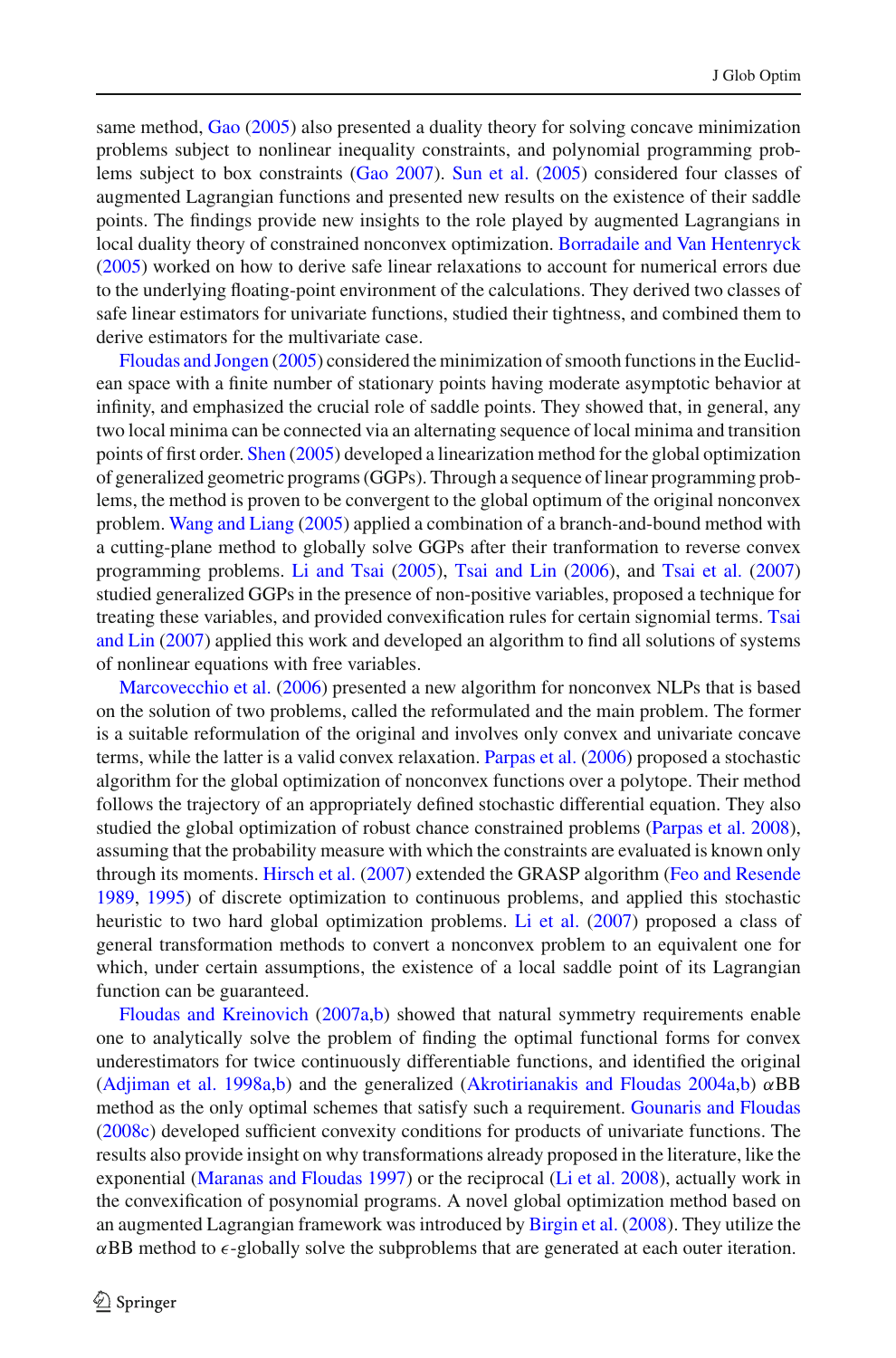#### 2.6 Application-oriented developments

Yamada and Hara [\(1998](#page-34-14)) proposed a global optimization approach based on the triangle covering for H-infinity control with constant diagonal scaling. [Sherali et al.](#page-32-12) [\(2001\)](#page-32-12) studied the water distribution network design problem. They developed two global optimization approaches, one based on polyhedral outer approximation and the other on the reformulation– linearization technique (RLT), and solved three standard test problems and a real problem to [proven](#page-34-15) [global](#page-34-15) [optimality.](#page-34-15)

Westerberg and Floudas [\(1999a](#page-34-15)[,b\)](#page-34-16) introduced a global optimization framework for the enclosure of all transition states of potential energy hypersurfaces, and studied the reaction pathways and dynamics of helical formation with and without solvation. [Wales and Scheraga](#page-34-17) [\(1999](#page-34-17)) described the progress in finding the global minima of potential energy functions. Their focus was on applications of the basin-hopping approach to atomic and molecular clusters, as well as more complicated hypersurface deformation techniques for crystals and biomolecules—methods that have produced promising results. [Sherali et al.](#page-32-13) [\(2002\)](#page-32-13) studied the capacitated Euclidean distance location–allocation problems, reported that an RLT approach leads to superior lower bounds than those computed via a projected location space subproblem, tightened further their relaxation by incorporating certain-cut-set inequalities and objective function based cuts, and extended their approach to the general  $l(p)$  distance problem.

Klepeis et al. [\(1998](#page-29-10)) and [Klepeis and Floudas](#page-28-6) [\(1999a](#page-28-6)) proposed new global optimization approaches for the structure prediction of solvated peptides using area and volume accessible to the solvent models. [Klepeis and Floudas](#page-28-7) [\(1999b\)](#page-28-7) proposed also a novel deterministic global optimization approach for free energy calculations of peptides. [Klepeis et al.](#page-29-11) [\(1999\)](#page-29-11) introduced a novel approach that combines deterministic global optimization and torsional angle dynamics for the prediction of peptide structures using a sparse set of NMR data. [Klepeis et al.](#page-29-12) [\(2002\)](#page-29-12) presented the advances in deterministic global optimization based on the αBB approach and its applications for structure prediction of oligopeptides, dynamics of helical formation, and protein–peptide interactions. Klepeis and Floudas (2003a) introduced a deterministic global optimization approach,  $\alpha$ BB coupled with torsional angle dynamics, for the protein structure prediction given restraints predicted from the identification of  $\alpha$ -helices and β-sheets. [Klepeis and Floudas\(2003b\)](#page-29-13) proposed Astro-Fold, a first principles framework for the protein structure prediction. They described the global optimization and mixed-integer optimization advances, and presented a variety of test systems including several blind protein predictions. [Klepeis et al.](#page-29-14) [\(2003a\)](#page-29-14) introduced a new class of hybrid global optimization methods denoted as integrated hybrids for the oligopeptide structure prediction. [Klepeis et al.](#page-29-15) [\(2003b](#page-29-15)) proposed new alternating hybrid global optimization methods, studied and developed their distributed computing algorithms, and applied them to the structure prediction of metenkaphalin and mellitin. These two classes of hybrid global optimization approaches combine the αBB for the generation of rigorous lower bounds with the modified genetic algorithm, CSA, for the upper bounding calculations. Reviews of the global optimization activities in the areas of protein folding and peptide docking can be found in [Floudas](#page-26-14) [\(2005,](#page-26-14) [2007\)](#page-26-15) and [Floudas et al.](#page-26-16) [\(2006](#page-26-16)).

Doye et al. [\(2004](#page-25-9)) developed new transformation techniques to improve the global optimization of models that include Morse potentials and, thus, aid the study of biomolecules. [Schafroth and Floudas](#page-32-14) [\(2004](#page-32-14)) studied the protein–peptide interactions via deterministic global optimization, atomistic-level modeling, and several solvation methods that include the area accessible to the solvent, the volume accessible to the solvent, and the Poisson– Boltzmann method, and reported excellent agreement on the binding motifs. [Moloi and Ali](#page-30-13)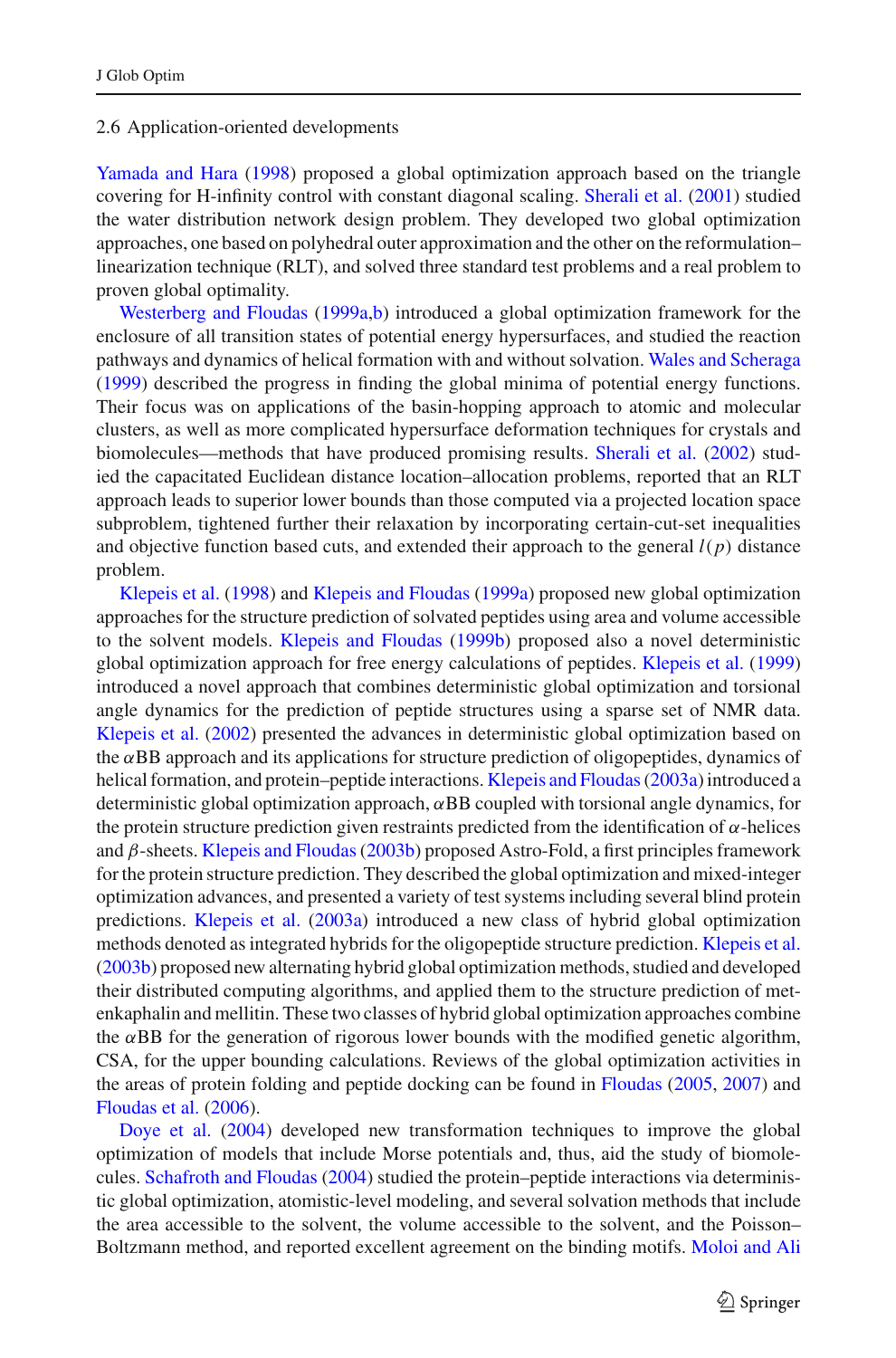[\(2005](#page-30-13)) proposed an algorithm for minimizing potential energy functions that is based on the differential evolution algorithm by [Storn and Price](#page-33-16) [\(1997](#page-33-16)), and tested it on two different types [of](#page-24-12) [potentials.](#page-24-12)

Bringas et al. [\(2007](#page-24-12)) worked on the optimal design of groundwater remediation networks that use selective membranes for the valorization of anionic pollutants. They globally solved select instances of their superstructure using a Lagrangean decomposition algorithm. [Maringer and Parpas](#page-30-14) [\(2008\)](#page-30-14) proposed an extension of the Markowitz mean variance model for the global optimization of the higher moments in portfolio selection, which they solved using two stochastic algorithms based on differential evolution. [Gattupalli and Lucia](#page-27-12) [\(2008\)](#page-27-12) applied a multi-scale global optimization methodology, based on terrain methods and funneling algorithms, to find the minimum energy molecular conformations of pure n-alkanes. The results are indicative of typical fuel oils and useful in understanding the waxing of petroleum fuels. [Amaral et al.](#page-24-13) [\(2008](#page-24-13)) developed an RLT-based algorithm for the global optimization of a nonconvex problem that arises in total least squares with inequality constraints, and in the correction of infeasible linear systems of equalities. [Kallrath](#page-28-9) [\(2008\)](#page-28-9) studied the simultaneous packing of circles and polygons in rectangles, using global optimization approaches.

#### 2.7 Phase equilibrium

Maier et al. [\(1998](#page-30-15)) applied an interval analysis based approach for the enclosure of homogeneous azeotropes. They employed the formulations proposed by [Harding et al.](#page-28-10) [\(1997](#page-28-10)) and studied systems with activity coefficient and equation of state models. [Meyer and Swartz](#page-30-16) [\(1998](#page-30-16)) proposed a new approach for testing convexity for phase equilibrium problems. [McKinnon and Mongeau](#page-30-17) [\(1998](#page-30-17)) proposed a generic global optimization approach for the phase and chemical reaction equilibrium problem that is based on interval analysis and combines the stability criterion with the minimization of the Gibbs free energy. [Hua et al.](#page-28-11) [\(1998a](#page-28-11)) applied an interval analysis method for the phase stability computations of binary and ternary mixtures using equation of state models. They introduced also two enhancements on their approach based on monotonicity and mole fraction weighted averages for improving the efficiency in the tangent plane stability analysis for cubic equations of state [\(Hua et al.](#page-28-12) [1998b](#page-28-12)[\).](#page-35-4)

Zhu and Xu [\(1999a\)](#page-35-4) used simulated annealing for the tangent plane stability analysis criterion and they applied it to ternary systems. They studied also the tangent plane stability analysis for the SRK cubic equation of state through a Lipschitz global optimization approach, and applied it to binary systems [\(Zhu and Xu 1999b\)](#page-35-5). Moreover, they used simulated annealing for the stability analysis of liquid-liquid equilibrium systems modeled via the NRTL and UNIQUAC equations for the activity coefficients and studied ternary systems with up to three liquid phases [\(Zhu and Xu 1999c](#page-35-6)).

Harding and Floudas [\(2000a](#page-28-13)) introduced a novel global optimization approach for the phase stability of several cubic equations of state based on analytical findings and the principles of the  $\alpha$ BB global optimization framework. [Harding and Floudas](#page-28-14) [\(2000b\)](#page-28-14) studied the enclosure of all heterogeneous and reactive azeotropes, developed a rigorous framework based on the  $\alpha$ BB global optimization principles, and demonstrated its potential for a variety of case studies. [Tessier et al.](#page-33-17) [\(2000](#page-33-17)) introduced monotonicity based and mole fraction weighted averages based enhancments for the application of interval Newton methods to the phase stability problem using the NRTL and UNIQUAC models. [Zhu et al.](#page-35-7) [\(2000\)](#page-35-7) proposed an enhanced simulated annealing algorithm for the tangent plane stability problem using the PR and SRK cubic equations of state.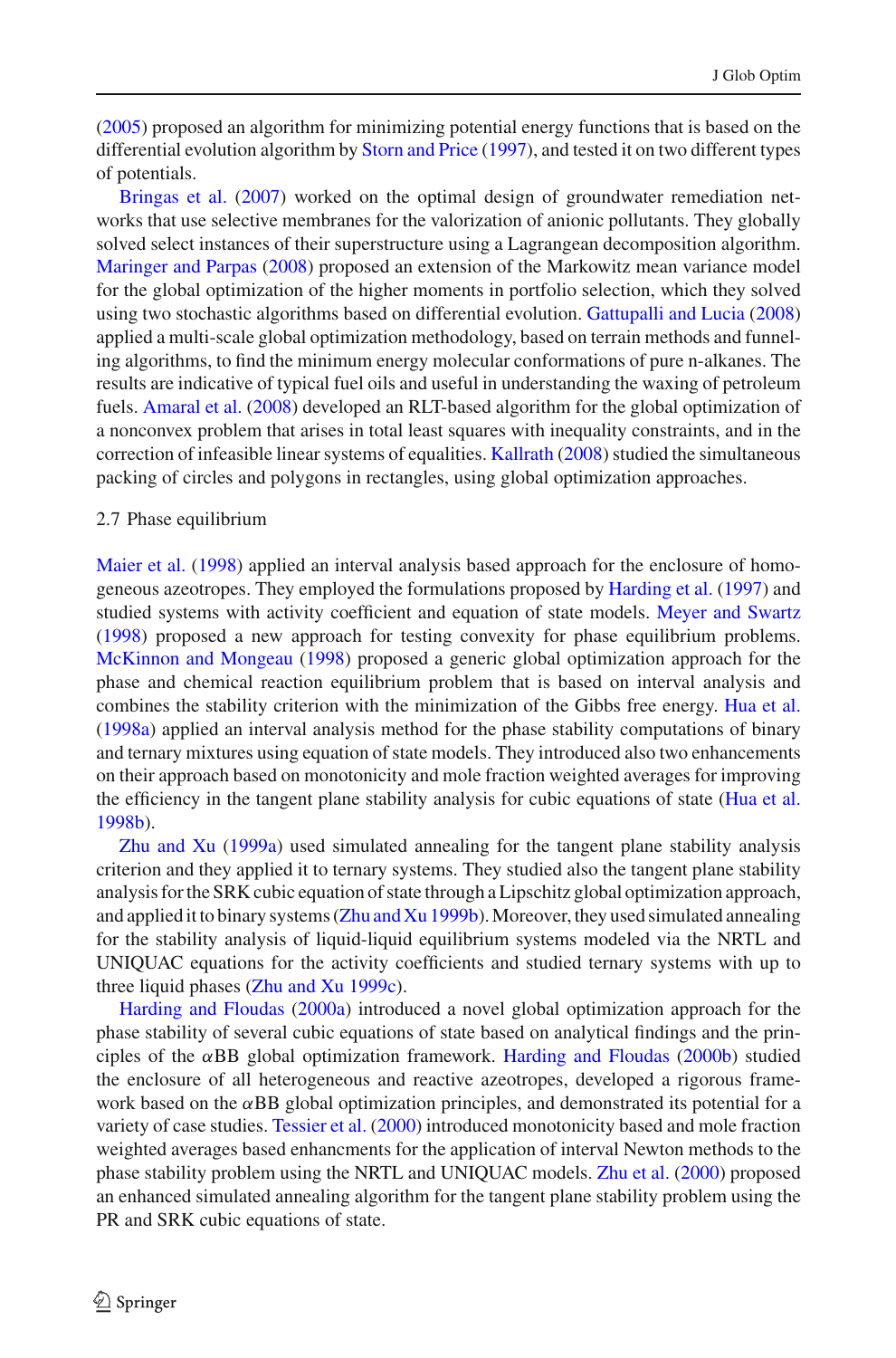[Zhu and Inoue](#page-35-8) [\(2001\)](#page-35-8) introduced a branch-and-bound approach based on a quadratic underestimating function and applied it to the tangent plane distance criterion using the NRTL equation. [Xu et al.](#page-34-18) [\(2002](#page-34-18)) studied the phase stability criterion using the SAFT equation of state, introduced an interval Newton/generalized bisection approach, followed a volume-based formulation based on the Helmholtz energy, and applied to nonassociating, self-associating, and cross-associating systems. [Cheung et al.](#page-25-10) [\(2002](#page-25-10)) studied the global minimum determination of clusters for the solvent-solute interactions in phase equilibrium. They introduced the OPLS force field, derived tight convex underestimators, derived bounds on the dependent variables, developed a branch-and-bound approach, and applied it to a butane [molecule](#page-32-15) [and](#page-32-15) [a](#page-32-15) butane-ethylamine system.

Scurto et al. [\(2003\)](#page-32-15) developed a methodology to predict the behavior of high-pressure solid-fluid equilibrium systems with cosolvents, where the likelihood of formation of more than two phases is great. [Lin and Stadtherr](#page-29-16) [\(2004a](#page-29-16)) applied their interval-Newton procedure, enhanced by a new LP bounding strategy, on various phase equilibrium problems. [Nichita et al.](#page-31-9) [\(2004\)](#page-31-9) used the tunneling global optimization method to directly minimize the Gibbs free energy in multiphase equilibria calculations. [Nichita et al.](#page-31-10) [\(2006\)](#page-31-10) used the same method to solve the nonconvex phase stability problem that results from the tangent plane distance criterion in terms of the Helmholtz free energy. [Henderson et al.](#page-28-15) [\(2004\)](#page-28-15) formulated an optimization problem based on a slight modification of the Gibbs tangent plane criterion, and used a simulated annealing algorithm to solve it. [Freitas et al.](#page-27-13) [\(2004\)](#page-27-13) studied a number of binary mixtures by solving the aforementioned formulation. They used a novel and robust algorithm that does not require use of derivatives and is insensitive to the quality of initial guesses. [Lucia et al.](#page-30-18) [\(2005\)](#page-30-18) incorporated new ideas within the terrain methods to study the phase stability and equilibrium of n-alkanes. [Srinivas and Rangaiah](#page-33-18) [\(2006](#page-33-18)) evaluated their implementation of the random tunneling algorithm on a number of medium sized problems, including VL, LL, and VLL phase equilibrium problems. [Srinivas and Rangaiah](#page-33-19) [\(2007\)](#page-33-19) also focused on solving phase equilibrium problems with differential evolution and tabu search methods. They reported better performance when the methods are combined and a tabu list is used in the generation step of differential evolution. [Mitsos and Barton](#page-30-19) [\(2007](#page-30-19)) reinterpreted the Gibbs tangent plane stability criterion via a Lagrangian duality approach, and performed case studies based on the NRTL and UNIQUAC activity coefficient model.

#### 2.8 Parameter estimation

Esposito and Floudas [\(1998\)](#page-25-11) studied the error-in-variables approach and proposed the first global optimization method for the parameter estimation and data reconcilliation of nonlinear algebraic models using the principles of the  $\alpha$ BB approach. [Gau and Stadtherr](#page-27-14) [\(2000\)](#page-27-14) introduced an interval analysis based approach for the error-in-variables method and studied vapor liquid equilibrium and reaction kinetics models. [Gau et al.](#page-27-15) [\(2000\)](#page-27-15) studied further the parameter estimation of vapor liquid equilibrium models via interval analysis, applied it using the Wilson equation for a variety of binary systems, and demonstrated that correct predictions of azeotropes are attained only based on the global optimum parameter solutions [in](#page-27-16) [direct](#page-27-16) [contrast](#page-27-16) [to](#page-27-16) [th](#page-27-16)e Dechema data collection.

Gau and Stadtherr [\(2002c\)](#page-27-16) applied the interval-Newton approach for the parameter estimation of a catalytic reactor model, a heat exchanger network model, and binary vapor–liquid equilibrium problems using the Wilson equation, and pointed out that problems of about two hundred variables can be addressed. [Lin and Stadtherr](#page-29-17) [\(2004b\)](#page-29-17) proposed a linear programming bounding scheme that enhances the performance of the interval-Newton method, and applied the new technique on parameter estimation problems. [Ulas et al.](#page-34-19) [\(2005](#page-34-19)) studied the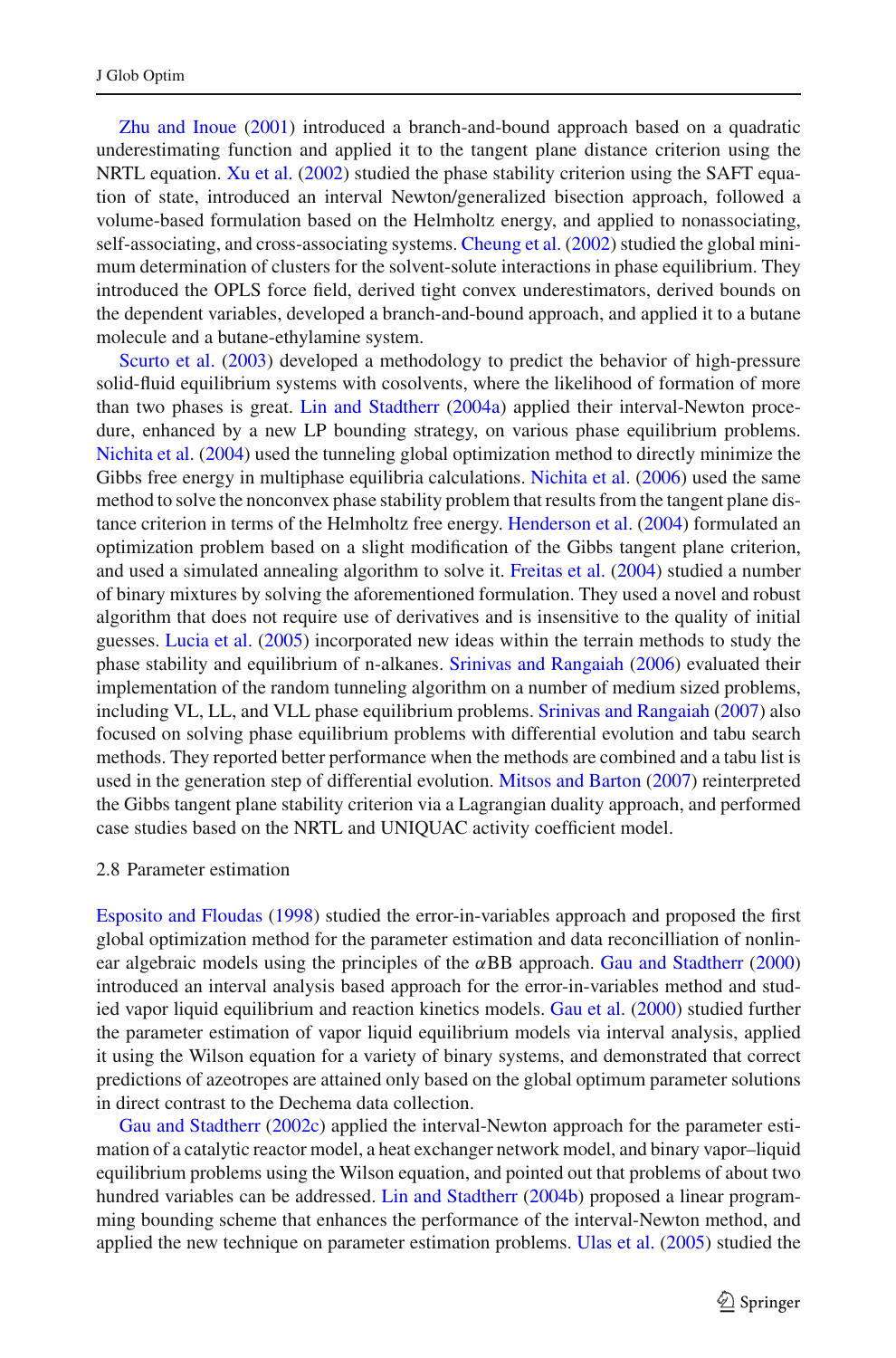uncertainties in thermodynamic models that result from parameter estimation. Their results identified errors in published thermodynamic data collections and can improve the performance of batch distillation controllers. [Singer et al.](#page-33-20) [\(2006](#page-33-20)) presented a method that can find the best possible least-squares fit of experimental data by a nonlinear kinetic model.

#### **3 Mixed-integer nonlinear optimization**

This section lists recent publications in areas of mathematical programming that involve discrete components. The entries are classified into theoretical and implementation contributions for MINLP, formulation of MINLP models and studies of particular problems, and advances in the area of generalized disjunctive programming (GDP). As this classification is not mutually exclusive, some publications could have appeared in more than one subsections.

# 3.1 MINLP: theoretical and algorithmic developments

Zamora and Grossmann [\(1998a\)](#page-34-2) derived thermodynamic-based convex underestimators, quadratic and linear fractional convex underestimators, and proposed a hybrid branch-andbound and outer approximation method for the global optimization of heat exchanger networks with no stream splits. [Sherali et al.](#page-32-16) [\(1998\)](#page-32-16) presented an extension of the reformulation–linearization technique (RLT) that is designed to exploit special structures. This framework permits the generation of successively tighter relaxations, leading up to the convex hull representation. The authors explored also the strengthening of the RLT constraints [through](#page-34-20) [conditional](#page-34-20) logical expressions, as well as relationships with sequential lifting.

Westerlund et al. [\(1998\)](#page-34-20) proposed an extended cutting plane approach for the global optimization of pseudoconvex MINLP problems, studied its convergence properties, and applied it to an example from the paper-converting industry. [Pörn et al.](#page-31-11) [\(1999\)](#page-31-11) proposed convexification schemes for classes of discrete and integer nonconvex models. They studied the exponential transformation and potential-based transformations and applied them to integer posynomial problems. [Pörn and Westerlund](#page-31-12) [\(2000\)](#page-31-12) introduced procedures for the successive linear approximation of the objective function and line search techniques, proposed a cutting plane method for addressing global MINLP problems that feature pseudo-convex objective function and constraints, studied its convergence properties and initialization schemes, and tested it on several benchmark problems arising in process synthesis and scheduling [applications.](#page-23-5)

Adjiman et al. [\(2000](#page-23-5)) proposed two novel global optimization approaches for nonconvex mixed-integer nonlinear programming problems. The first approach, SMIN–αBB is for separable continuous and integer domains and it is based on the principles of αBB type of convex underestimators and a branch-and-bound approach for the mixed set of continuous and binary variables. The second approach, GMIN–αBB, is applicable to general mixed integer nonlinear problems which are not separable in the continuous and integer variables, and it is based on a branch-and-bound tree constructed only in the integer domain while the αBB principles are used to solve the nonconvex NLPs at each node so as to generate valid lower bounds. The first approach was applied to heat exchanger network problems, while the second one was applied to pump network configuration problems and trim loss m[inimization](#page-28-16) [problems](#page-28-16) [in](#page-28-16) [addition](#page-28-16) [to](#page-28-16) [a](#page-28-16) [variety](#page-28-16) [of](#page-28-16) [benchmark](#page-28-16) [problems.](#page-28-16) Kesavan and Barton [\(2000\)](#page-28-16) introduced a generalized branch-and-cut algorithm for nonconvex MINLPs, showed that decomposition-based approaches and branch-and-bound algorithms are special cases, and proposed a number of heuristics towards addressing the computational efficiency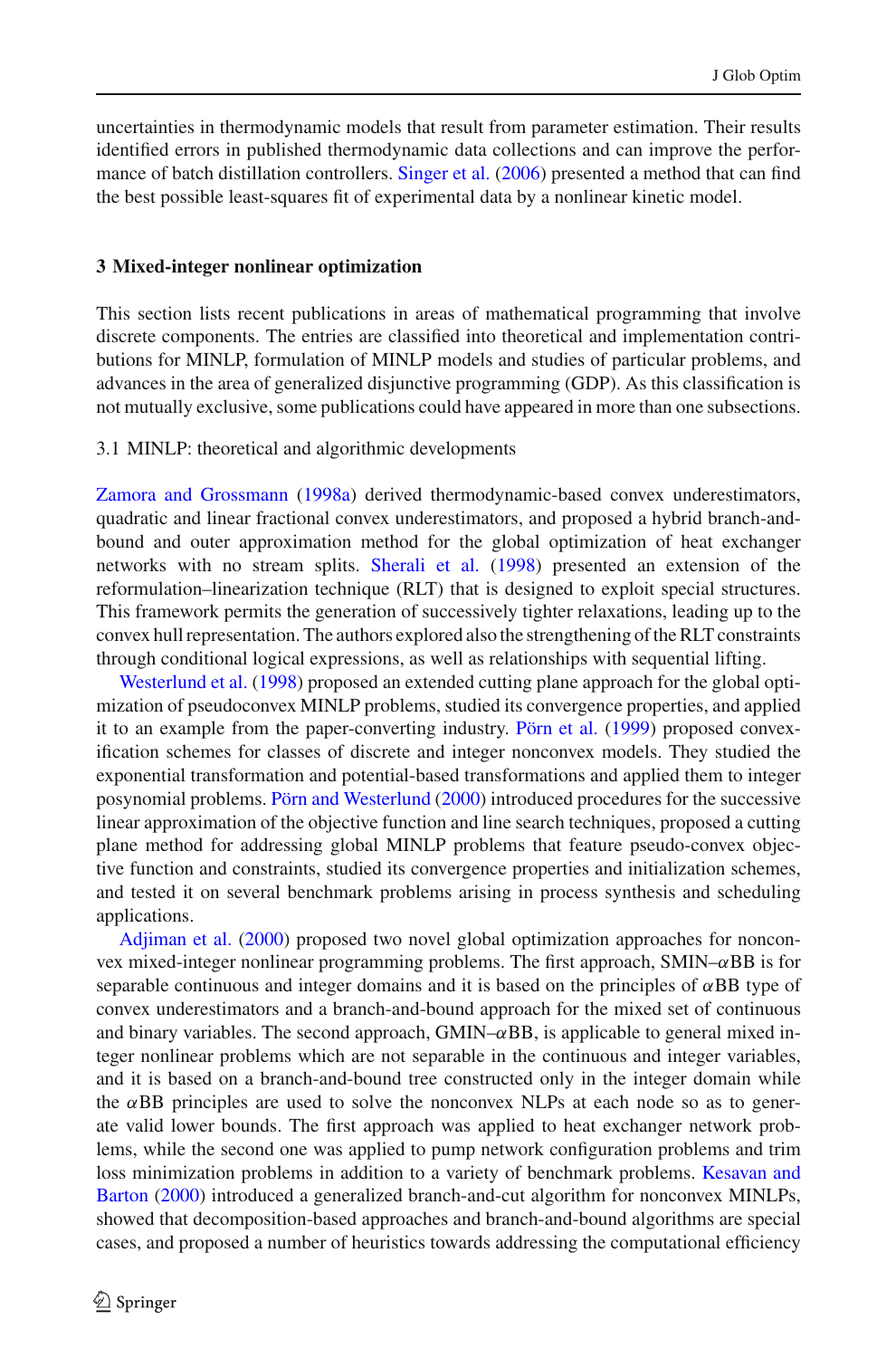issues. [Sherali et al.](#page-32-17) [\(2000\)](#page-32-17) explored the generation of reduced first-level RLT representations, showed that there exist representations with about half the constraints of the full firstlevel representation whose relaxations yield the same lower bound value, and argued that an accurate a priori prediction of the form of such representations is not always achievable.

Ostrovsky et al. [\(2002\)](#page-31-13) studied nonconvex MINLP models in which most variables are in the nonconvex terms and the number of linear constraints is much larger than the nonlinear constraints, introduced the idea of branching on a set of linear branching variables which depend linearly on the search variables, proposed a tailored branch and bound approach using linear understimators for tree functions based on a multilevel function representation, showed that there is a significant reduction in the branching variable space, and applied it to solvent design and recovery problems. [Dua et al.](#page-25-12) [\(2002\)](#page-25-12) proposed novel approaches for multiparametric mixed-integer quadratic models through the decomposition into a multiparametric quadratic MIQP model for the upper bound and a potentially nonconvex MINLP model for the lower bound, suggested ways of addressing the nonconvexity in the MINLP, and generated envelopes of parametric solutions and the enclosure of the multiparametric MIQP. T[hey](#page-35-9) [applied](#page-35-9) [their](#page-35-9) [method](#page-35-9) [in](#page-35-9) [model](#page-35-9) [predictive](#page-35-9) [and](#page-35-9) [hybrid](#page-35-9) [control](#page-35-9) [problems.](#page-35-9) Zhu and Kuno [\(2003\)](#page-35-9) proposed a hybrid global optimization method for nonconvex MINLPs which combines convex quadratic underestimation techniques with a revised form of the generalized Benders decomposition, suggested its convergence properties, and illustrated it via a two variable problem. [Goyal and Ierapetritou](#page-27-17) [\(2003b](#page-27-17)) studied MINLP models where the objective function is convex, and the constraints are convex, concave or quasi-concave, introduced the simplicial approximation of the convex hull of the feasible region, proposed [algorithmic](#page-34-21) [p](#page-34-21)rocedures and illustrated them via small benchmark problems.

Yan et al. [\(2004\)](#page-34-21) extended the line-up competition algorithm to handle integer variables, and tested its performance with several nonconvex MINLP problems published in the literature. [Dua et al.](#page-25-13) [\(2004](#page-25-13)) studied issues concerning the solution of parametric nonconvex programs, proposed a branch and bound algorithm, and discussed the need for defining a suitable overestimating subproblem. [Tawarmalani and Sahinidis](#page-33-21) [\(2004](#page-33-21)) developed a branch and bound framework for the global optimization of continuous, integer, and mixed-integer nonlinear programs. It involves novel linear relaxation schemes, a Lagrangian/linear dualitybased theory for domain and range reduction, as well as branching strategies that guarrantee finiteness of the solution sequence for certain classes of problems. They also discuss implementation issues and present computational results with a variety of benchmark problems. [Kesavan et al.](#page-28-17) [\(2004](#page-28-17)) studied separable MINLP models with nonconvex functions, proposed two decomposition algorithms based on alternating sequences of relaxed master problems, two nonlinear programming problems, and outer approximation, showed that the first algorithm yields the global solution while the second provides a rigorous bound on the global solution, and presented computational results on several benchmark problems and heat exchanger network problems.

Chaovalitwongse et al. [\(2004](#page-25-14)) considered the reduction of multi-quadratic 0–1 programming problems to linear mixed 0–1 programming problems, with a reformulation that limits the number of required continuous variables. [Prokopyev et al.](#page-31-14) [\(2005a](#page-31-14)[,b\)](#page-31-15) considered singleand multiple-ratio unconstrained hyperbolic 0–1 programming problems, proved that checking for the uniqueness of their solution is NP-hard, and discussed the complexity of local search and the approximability of multiple-ratio problems. [Prokopyev et al.](#page-31-15) [\(2005b](#page-31-15)) studied also their MILP reformulations, and presented a GRASP-based heuristic for solving cardinality constrained problems. [Tawarmalani and Sahinidis](#page-33-22) [\(2005\)](#page-33-22) introduced a polyhedral branch-and-cut approach in global optimization. Their algorithm exploits convexity in order to generate the polyhedral cuts and relaxations for multivariate nonconvex problems.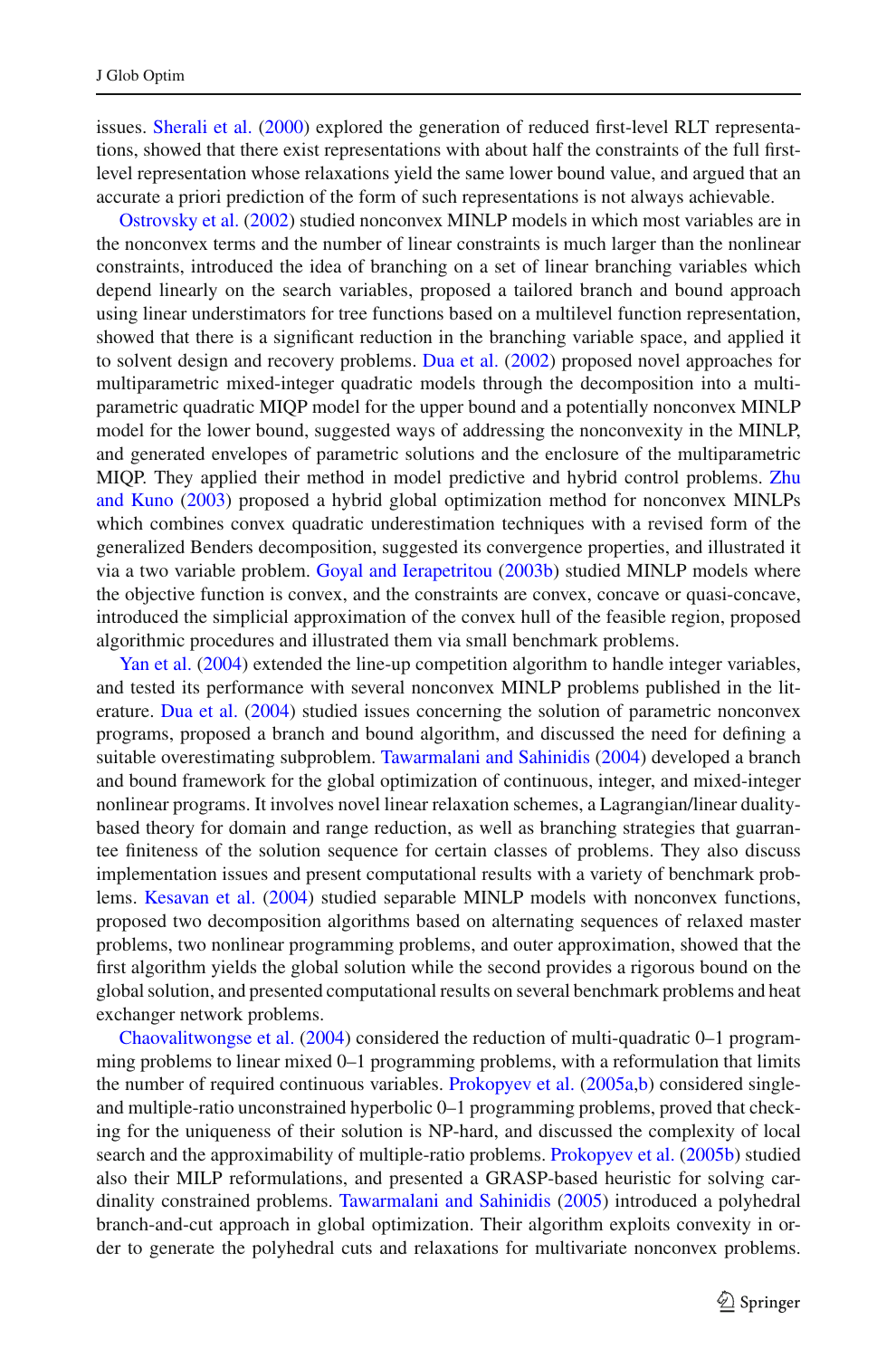Computational results with a collection of benchmark NLP and MINLP problems were presented. [Munawar and Gudi](#page-30-20) [\(2005](#page-30-20)) proposed a hybrid method that combines stochastic and deterministic approaches to improve the convergence rate of differential evolution (DE) algorithms, and utilized a nonlinear transformation proposed in the literature so as to more effectively take into account the integrality restrictions of the integer variables in an MINLP formulation. In the context of linear and polynomial MIP problems, [Adams and Sherali](#page-23-6) [\(2005](#page-23-6)) used Lagrange interpolating polynomials to generalize the level-1 RLT constraints [for](#page-35-10) [a](#page-35-10) [binary](#page-35-10) [varia](#page-35-10)ble to the general discrete case.

Zhu and Kuno [\(2006\)](#page-35-10) developed a cutting-plane branch-and-cut algorithm for the solution of convex MINLPs. The method utilizes the lift-and-project technology, which accelerates the branching process by generating cuts through the solution of a transformed projection problem. The computational results indicate that the method can address large-scale problems. [Luo et al.](#page-30-21) [\(2007\)](#page-30-21) developed an improved particle swarm optimization (PSO) algorithm for solving nonconvex MINLPs. The algorithm includes a transformation procedure where mixed variables are partitioned and reduced variables are identified through analyzing and tearing equality constraints. In addition, the discrete variables are updated independently acco[rding](#page-34-22) [to](#page-34-22) [a](#page-34-22) [given](#page-34-22) [criterion](#page-34-22) [and](#page-34-22) [not](#page-34-22) [simultaneously](#page-34-22) [with](#page-34-22) [the](#page-34-22) [continuous](#page-34-22) [ones.](#page-34-22) Young et al. [\(2007\)](#page-34-22) proposed the implementation of information theory to the mutation stage of a genetic algorithm so as to refresh the premature population. The novel algorithm, called information-guided genetic algorithm (IGA), can address general MINLPs and does not require any additional number of variables and constraints or knowledge of an initial feasible point. Computational results on a variety of problems show superior convergence and global minimum discovery rates than traditional genetic algorithm methods. [Pardalos et al.](#page-31-16) [\(2008](#page-31-16)) used global equilibrium search techniques for the solution of benchmark unconstrained binary quadratic optimization problems, studied their computational efficiency, and reported better performance when compared with multistart tabu search methods. Based on the canonical dual transformation [\(Gao 2004](#page-27-8)), [Fang et al.](#page-26-17) [\(2008](#page-26-17)) constructed a pair of canonical dual problems for the 0–1 quadratic programming problem, showed that no duality gap exists, derived optimality conditions of both the local and global type, and developed an algorithm for large scale problems.

# 3.2 MINLP: formulations and applications

Sinha et al. [\(1999\)](#page-33-23) studied the class of solvent design problems, modelled it as a nonconvex MINLP problem, identified the sources of nonconvexities in the properties and solubility parameter design constraints, proposed linear underestimators based on a multilevel representation approach for the functions, developed a reduced space branch-and-bound global optimization algorithm, and applied it to a single component blanket wash design problem. [Noureldin and El-Halwagi](#page-31-17) [\(1999](#page-31-17)) studied mass integration problems for pollution prevention, proposed targets for the maximum achievable pollution, introduced an interval analysis framework for the determination of these targets, studied the pollution prevention via unit manipulation, recycle and interception, and employed the interval-based targets in a case study featuring the reduction of water usage and discharge in a tire-to-fuel plant. [Harjunkoski et al.](#page-28-18) [\(1999](#page-28-18)) studied the trim loss minimization problem for the paper converting industry, formulated it as a nonconvex MINLP, proposed transformations for the bilinear terms that are based on linear representations and convex expressions, studied the reductions of the combinatorial space, investigated the role of different types of objective functions, developed and assessed several algorithmic alternatives, and showed that the global solution can be obtained with all strategies and certain convex formulations performed similarly to the linear models.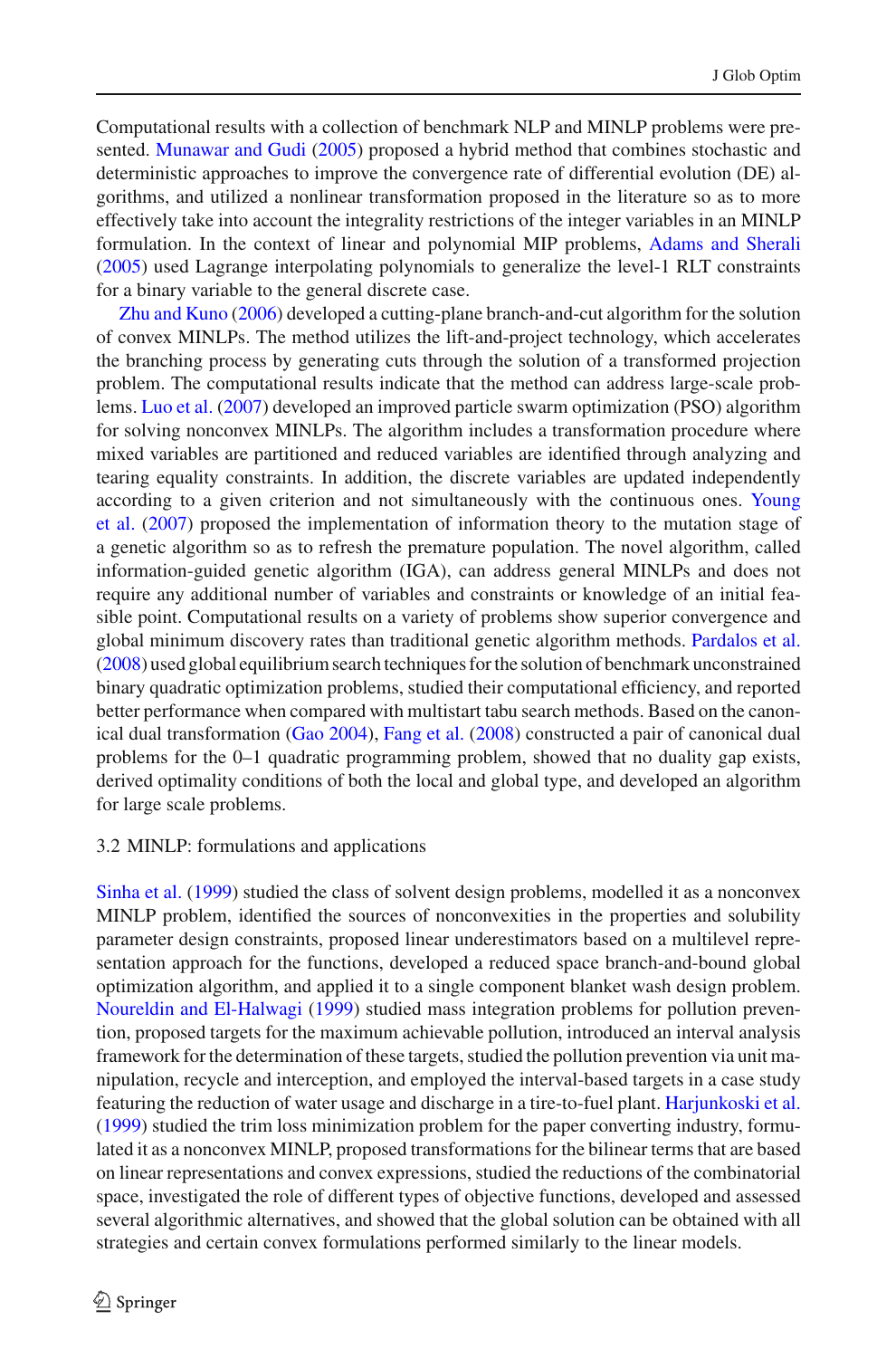[Sahinidis and Tawarmalani](#page-32-18) [\(2000](#page-32-18)) presented two MINLP applications of global optimization for the design of just-in-time flowshops, and the design of an alterative to freon. In the first study, the model determines the stagewise number of machines needed that minimizes the total equipment costs, and they showed improvements compared to the heuristic approaches. In the second study, the model selects the constituent parts of a molecule so as to satisfy chemical and physical properties, economic, environmental constraints through a group contribution based approach, and provides a ranked order list of alternative compounds. [Parthasarathy and El-Halwagi](#page-31-18) [\(2000](#page-31-18)) studied a systematic framework for the optimal design of condensation which an important technology for volatile organic compounds, formulated it as a nonconvex MINLP model, proposed an iterative global optimization approach which is based on physical insights and active constraint principles that allow for decomposition [and](#page-24-14) [efficient](#page-24-14) [solution,](#page-24-14) [and](#page-24-14) applied it to a case study for the manufacture of adhesive tapes.

Björk and Westerlund [\(2002](#page-24-14)) studied the global optimization of heat exchanger network synthesis through the simplified superstructure representation that allows only series and parallel schemes, applied convexification approaches for signomials via piecewise linear approximations, developed convex MINLP lower bounding models using the Patterson formula for the log mean temperature difference considering both isothermal and nonisothermal mixing, proposed a global optimization approach for alternative models, and presented extensive computational studies. [Wang and Achenie](#page-34-23) [\(2002a](#page-34-23)) studied solvent design problems which are formulated as nonconvex MINLPs, introduced a hybrid global optimization approach which combines outer approximation with simulated annealing, applied it to several benchmark problems, case studies for the extraction of acetic acid from water, and solvent design for reversible reactions, and showed that near optimal solutions can be located.[Wang and Achenie](#page-34-24) [\(2002b](#page-34-24)) studied also the molecular design of solvents for extractive fermentation including solvent attributes such as biocompatibility, inertness and phase splitting, introduced a group contribution framework which results in a nonconvex MINLP model, studied a local MINLP [algorithm,](#page-31-19) [OA/ER/](#page-31-19)AP, and applied it to case studies on ethanol extractive fermentation.

Ostrovsky et al. [\(2003](#page-31-19)) revisited their molecular design reduced dimension branch-andbound algorithm by studying further the branching functions concept and the special tree function representation, proposed the sweep method for the construction of the linear underestimators, investigated the problem size dependency on the algorithmic performance, and showed that the computational effort increases almost linearly. [Vaia and Sahinidis](#page-34-25) [\(2003\)](#page-34-25) studied the simultaneous parameter estimation and model structure identification in infrared spectroscopy, proposed two methods out of which the second corresponds to a single nonconvex MINLP model, presented a branch-and-bound approach which is based on a relaxation of terms that are logarithmic, bilinear, and multilinear depending on the determinant of the covariance matrix, and presented comparative computational results. [Sinha et al.](#page-33-24) [\(2003](#page-33-24)) studied the systematic design of cleaning solvent blends for lithographic printing, modelled it as a nonconvex MINLP problem, introduced an interval analysis based global optimization approach with modifications on the upper bounding calculation and the local feasibility test which are solved via SQP, and an interval-based domain reduction algorithm, and presented computational results for the design of aqueous blanket wash blends. [Sahinidis et al.](#page-32-19) [\(2003\)](#page-32-19) revisited the design of alternative refrigerants problem, introduced an integer formulation for previously described structural constraints, proposed new structural constraints between one-bonded and higher-bonded groups in the absence of rings and new clique constraints for rings, applied a branch-and-reduce global optimization algorithm with a modification so as to generate all feasible integer solutions, and generated new compounds for refrigerants. [Kallrath](#page-28-19) [\(2003](#page-28-19)) studied and solved a nonconvex product portfolio problem via an approximate MILP formulation of the objective function and exact linear relations for the constraints,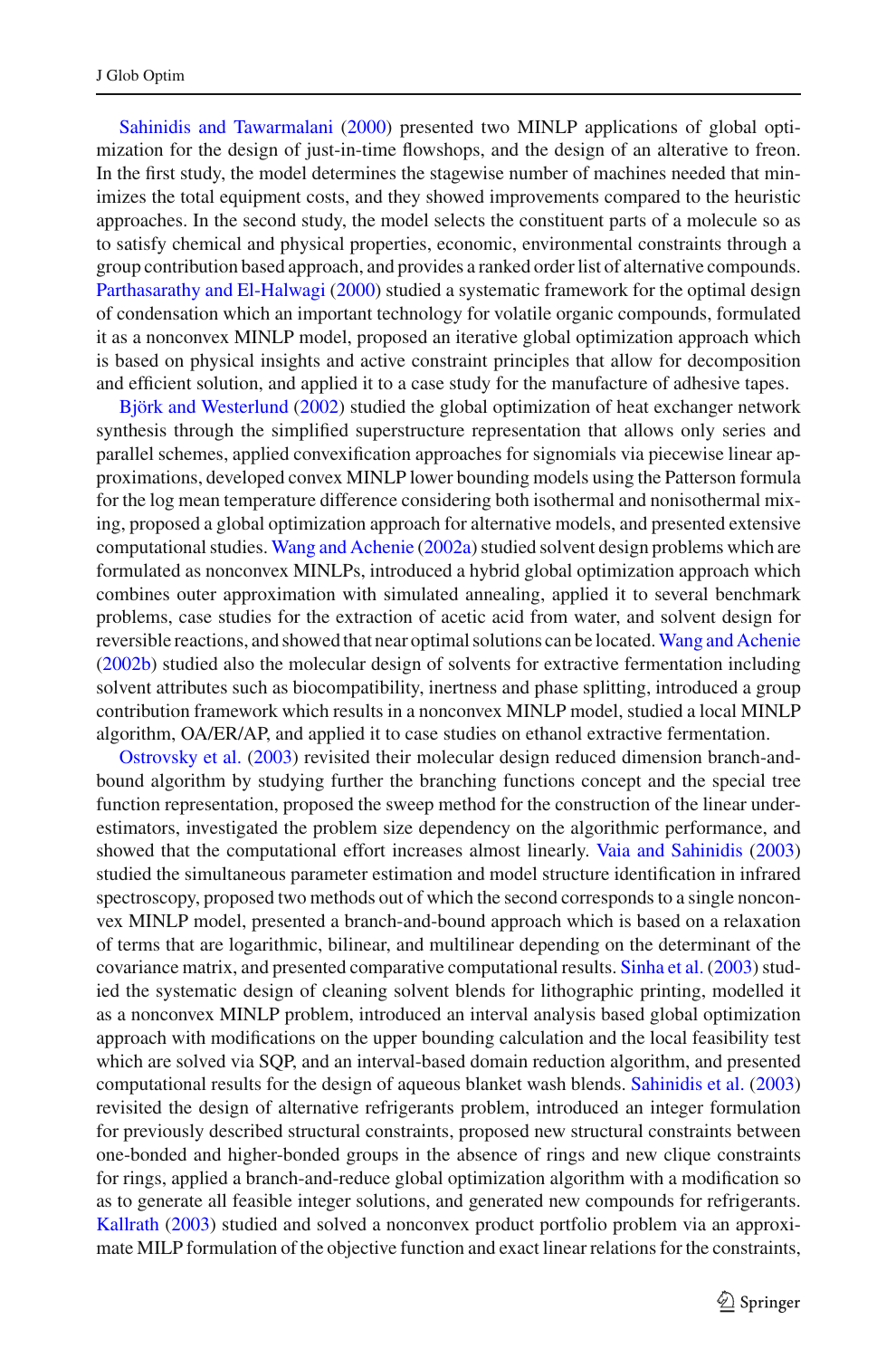modelled it as a nonconvex MINLP problem for the optimization of the number and size of batch process units, analyzed the sources of nonconvexity consisting of concave functions and trilinear products, investigated the piecewise linear approximation of the objective function, the use of a local MINLP solver, SBB, and a global optimization solver, Baron, and [reported](#page-31-20) [that](#page-31-20) [for](#page-31-20) [t](#page-31-20)he large instances weak lower bounds are generated.

Pardalos et al. [\(2004\)](#page-31-20) formulated a quadratically constrained 0–1 programming problem to identify critical brain electrode sites that are relevant in the detection of precursors to temporal lobe seizures. They reported the first analysis of an automated online algorithm for detecting these precursors in ongoing EEG signals, effectively providing a prospective seizure warning system. [Emet and Westerlund](#page-25-15) [\(2004\)](#page-25-15) conducted a computational comparison of solving a cyclic chromatographic separation problem using MINLP methods, and reported that the extended cutting plane (ECP) method compares favourably against traditional outer approximation and branch-and-bound methods. A review of the recent advances on MINLP optimization of planning and design problems in the process industry was presented by [Kallrath](#page-28-20) [\(2005\)](#page-28-20).

Ghosh et al. [\(2005](#page-27-18)) studied mixed-integer formulations for the identifications of metabolic network fluxes via NMR data. They proposed a joint problem methodology that involves using the MILP solutions of the "front end" analysis to bound the desired solution of the data-to-fluxes problem. A branch-and-bound global optimization algorithm was used to solve the latter. [Lin et al.](#page-29-18) [\(2005\)](#page-29-18) revisited the nonconvex product portfolio problem introduced by [Kallrath](#page-28-19) [\(2003](#page-28-19)), presented an improved formulation consisting of a concave objective function with linear constraints in the continuous and binary variables, proposed several techniques for tightening the model and accelerating its solution, developed a customized branch-and-bound approach which addresses the problem to global optimality, applied it to small and large instances, and demonstrated that global solutions can be obtained very efficiently in contrast to commercial MINLP solvers. Based on global equilibrium search techniques, [Pardalos and Shylo](#page-31-21) [\(2006](#page-31-21)) proposed an algorithm to solve the job shop scheduling problem, and reported improved upper bounds for several well-known benchmark problems.

Sherali and Desai [\(2005a\)](#page-32-20) formulated the hard clustering problem as a mixed-integer nonlinear program and solved it to global optimality with use of the RLT. The authors applied their method to a number of standard data sets found in the literature, as well as on larger problem instances which they synthesized, and reported robustness of the procedure and computational dominance over the k-means algorithm. They also developed a root-node heuristic procedure to reach a good quality solution early in the branch and bound process. The meth[odology](#page-32-21) [was](#page-32-21) [extended](#page-32-21) [later](#page-32-21) [to](#page-32-21) [address](#page-32-21) [also](#page-32-21) [the](#page-32-21) [fuzzy](#page-32-21) [clustering](#page-32-21) [problem](#page-32-21) [\(](#page-32-21)Sherali [and](#page-30-22) [Desai](#page-30-22) [2005b\)](#page-32-21)[.](#page-30-22)

Meyer and Floudas [\(2006](#page-30-22)) studied superstructures of pooling networks, which are important to the petrochemical, chemical, and wastewater treatment industries, and formulated this generalized pooling problem as a nonconvex MINLP that involves many bilinear terms in the constraint functions. They proposed a global optimization algorithm that is based on a novel piecewise linear reformulation–linearization technique (RLT) formulation that they developed. Using this approach, the authors were able to verify the global solution of a combinatorially complex industrial problem that contained 156 bilinear terms and 55 binary variables. [Karuppiah and Grossmann](#page-28-21) [\(2006\)](#page-28-21) addressed the problem of optimal synthesis of an integrated water system, where water using processes and water treatment operations are jointly taken into account. The resulting MINLP was solved with a new deterministic spatial branch and contract algorithm, in which piecewise under- and overestimators are used for constructing the relaxations at each node. The extension of the model to include the uncertainty in various operating parameters was presented in a later publication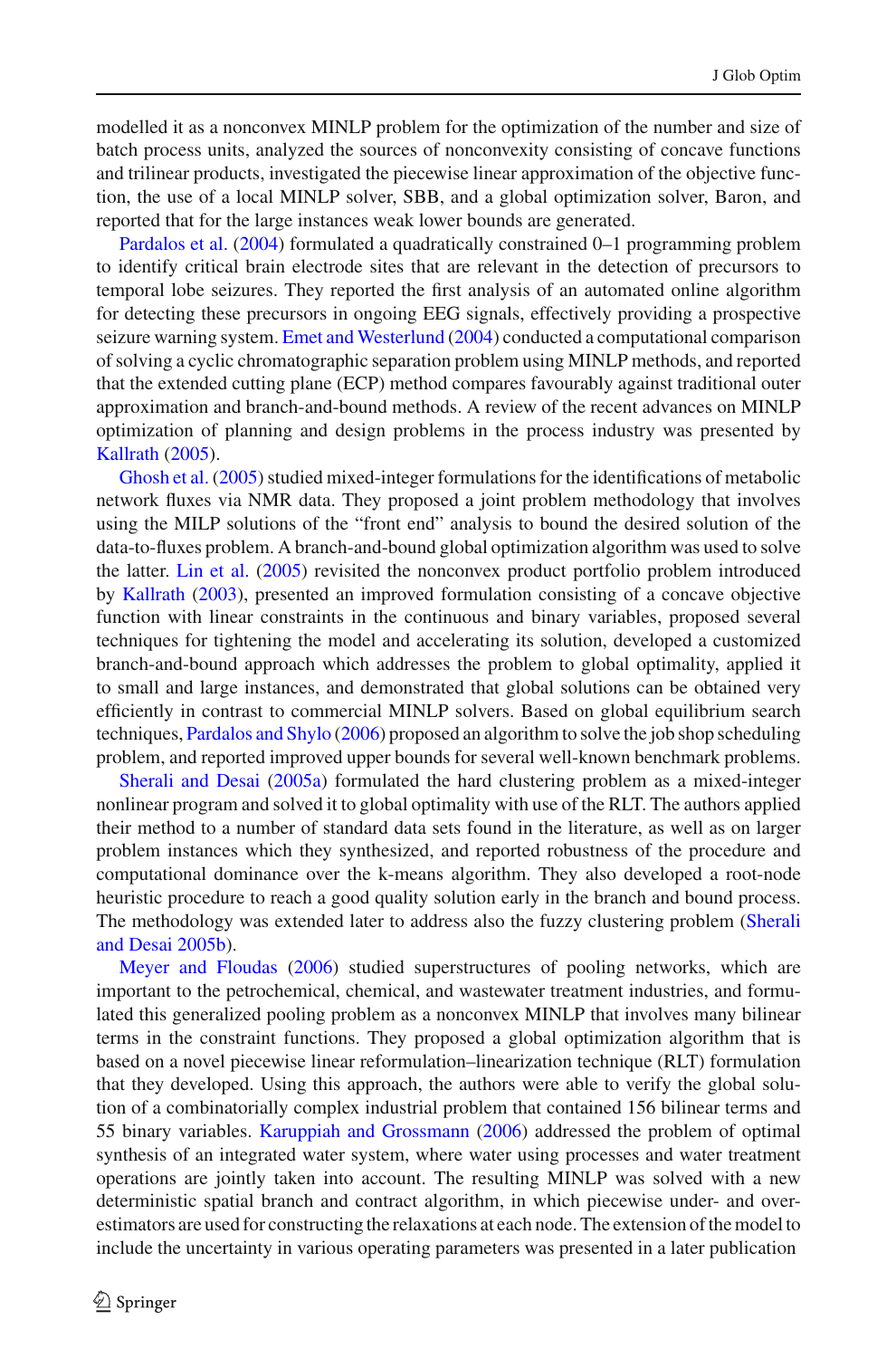[\(Karuppiah and Grossmann 2008a](#page-28-22)). The extended MINLP is a deterministic equivalent of a two-stage stochastic programming model with recourse, where the uncertain parameters take on a finite number of realizations. This problem is addressed with a spatial branchand-cut algorithm that uses Lagrangian decomposition [\(Karuppiah and Grossmann 2008b\)](#page-28-23). [Karuppiah et al.](#page-28-24) [\(2008\)](#page-28-24) presented an outer-approximation algorithm to globally solve a nonconvex MINLP formulation that corresponds to the continuous-time scheduling of refinery crude oil operations. The solution procedure relies on effective MILP relaxations that benefit [from](#page-24-15) [additional](#page-24-15) [cut](#page-24-15)s derived after spatially decomposing the network.

Bergamini et al. [\(2007\)](#page-24-15) formulated an MINLP model for the global optimization of heat exchanger networks, and presented a new solution methodology that is based on outer approximation and utilizes piecewise underestimation. Rigorous constraints obtained from physical insights are also included in the formulation, and the authors reported computationally efficient global solutions for problems with up to nine process streams. [Foteinou et al.](#page-27-19) [\(2008\)](#page-27-19) presented a mixed-integer optimization framework for the synthesis and analysis of regulatory networks. Their approach integrates prior biological knowledge regarding interactions between genes and corresponding transcription factors, in an effort to minimize the complexity of the problem. The original nonconvex formulation is appropriately linearized and the resulting MILP solved with use of standard commercial solvers. A case study involving [gene](#page-33-25) [express](#page-33-25)ion and binding data from *E.coli* is presented.

Tan et al. [\(2007a\)](#page-33-25) presented a novel clustering approach for use with DNA microarray data. The algorithm is based on the Global Optimum Search methodology [\(Floudas et al.](#page-26-18) [1989](#page-26-18); [Floudas 1995\)](#page-26-19) and includes a procedure to determine the optimal number of clusters to be used. The approach compared favourably with other methods, in terms of intra-cluster similarity and inter-cluster dissimilarity, when it was applied on a case study that involves data centered on the Ras signaling pathway of *S. cerevisiae*. [Tan et al.](#page-33-26) [\(2007b](#page-33-26)) also studied the effects of different normalization and pre-clustering techniques on the clustering results produced with the previous approach. They reported that these can be significant and should be taken into consideration when attempting to cluster microarray data and, therefore, this [work](#page-31-22) [has](#page-31-22) [significanc](#page-31-22)e in fine-tuning their novel clustering approach discussed above.

Rebennack et al. [\(2008\)](#page-31-22) proposed a decomposition algorithm for the special class of MINLPs that have an assignment constraint, and formulated the column enumeration approach. The resulting master problem is a partitioning problem whose objective function coefficients are computed via easy-to-solve optimization subproblems. They applied the method on a problem of packing circles into several given rectangles. [Exler et al.](#page-26-20) [\(2008](#page-26-20)) studied MINLP formulations with differential-algebraic constraints that arise in the integrated design of process and control systems. In order to globally solve this class of problems, they developed extensions of the metaheuristic Tabu Search. They applied their method on a wastewater treatment plant model [\(Alex et al. 1999](#page-24-16)) and the Tennessee Eastman Process [\(Downs and Vogel 1993\)](#page-25-16).

#### 3.3 Generalized disjunctive programming, GDP

Vecchietti and Grossmann [\(1999](#page-34-26)) introduced a disjunctive programming approach for MINLPs, denoted as LOGMIP, discussed a hybrid modeling framework for process systems engineering which allows both binary variables and disjunctions as tools for discrete decisions, implemented a modified logic-based outer approximation approach, and presented computational studies on two process synthesis problems and an FTIR spectroscopy example. [Lee and Grossmann](#page-29-19) [\(2001](#page-29-19)) studied nonconvex generalized disjunctive programming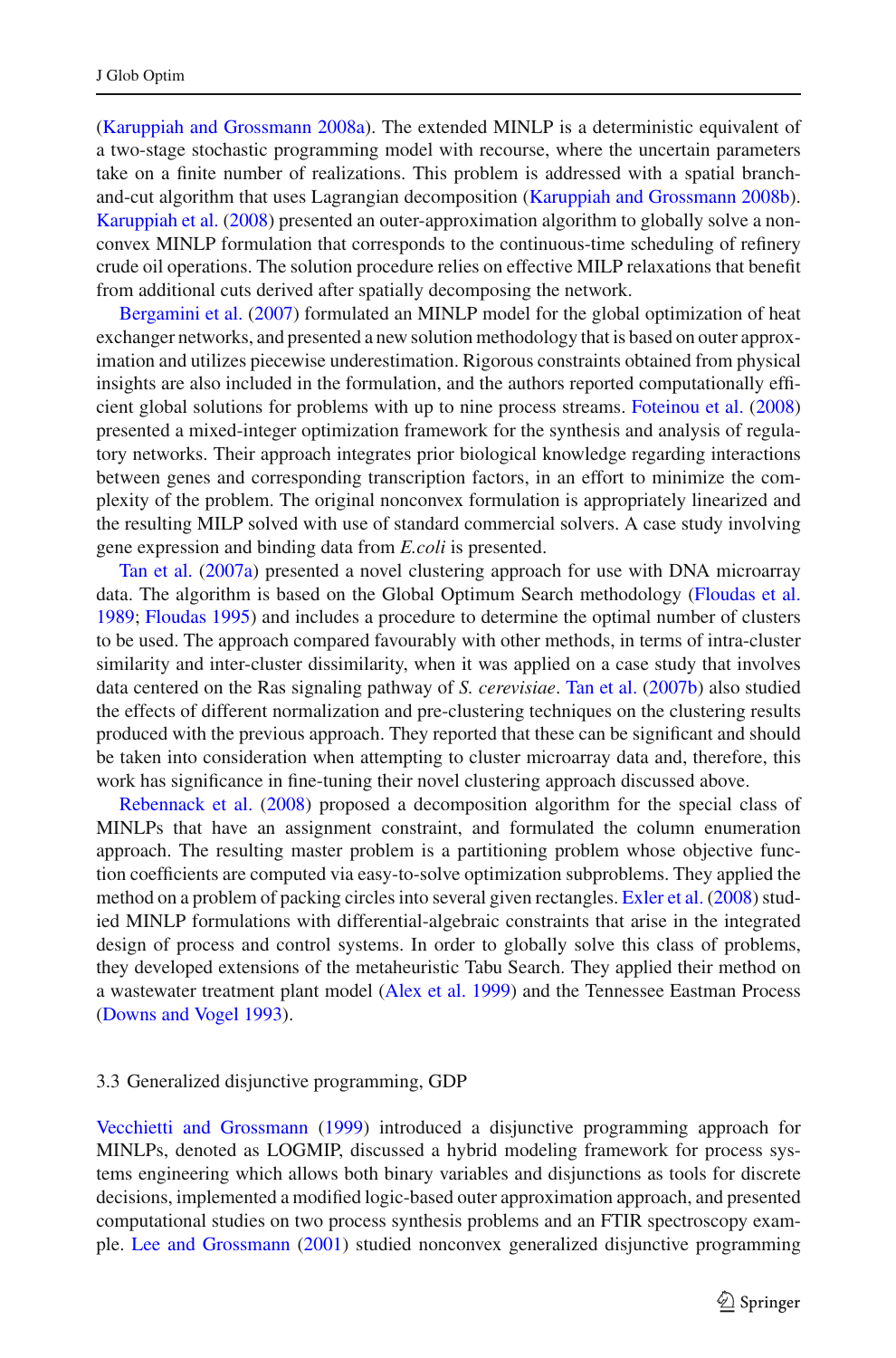models, constructed the convex hull of each nonlinear disjunction, used convex underestimators for bilinear, linear fractional and concave separable functions, introduced a two level branch-and-bound algorithm where the lower bound requires a discrete search in the disjunctions space and the upper bound requires a spatial divide and conquer search in the nonconvex continuous space, and applied it to benchmark problems, a multicomponent separation problem, multistage design/synthesis of batch plants with parallel units, and heat [exchanger](#page-27-20) [network](#page-27-20) [syn](#page-27-20)thesis.

Grossmann and Lee [\(2003](#page-27-20)) studied generalized disjunctive programming, GDP, problems which feature convex nonlinear inequalities in the disjunctions, proposed a convex nonlinear relaxation of the nonlinear GDP problem based on the convex hull representation of each of the disjunctions which was derived by variable disaggregation and reformulation, formulated the nonlinear GDP as an MINLP which was shown to produce improved bounds compared to big-M models, [and](#page-29-20) [presented](#page-29-20) [comparative](#page-29-20) [computational](#page-29-20) [studies](#page-29-20) [of](#page-29-20) [the](#page-29-20) [two](#page-29-20) [formulations.](#page-29-20) Lee and Grossmann [\(2003](#page-29-20)) studied nonconvex GDP problems with bilinear equality constraints, derived convex underestimators and overestimators for the bilinear constraints using the reformulation/linearization approach, expressed the discrete choices as disjunctions which were subsequently relaxed by their convex hull representations, used their earlier two level global optimization approach [\(Lee and Grossmann 2001](#page-29-19)), and presented computational studies for pooling problems, water usage problems, and wastewater network problems. [Vecchietti et al.](#page-34-27) [\(2003](#page-34-27)) presented characterization and properties for various types of disjunctions, including an interesting result for improper disjunctions. They proposed also a cutting plane method that avoids the explicit generation of equations and variables of the convex hull, and used [this](#page-30-23) [method](#page-30-23) [to](#page-30-23) [solve](#page-30-23) a small process synthesis problem.

Montagna et al. [\(2004\)](#page-30-23) formulated a generalized disjunctive programming model to address the problem of synthesis of a biotechnological process in which a set of biotechnological products must be elaborated. They solved the problem after transforming it into an MINLP with use of either a big-M or a convex hull reformulation, and they evaluated the computational performance of the two approaches. [Stein et al.\(2004\)](#page-33-27) proposed different alternatives to address the combinatorial component of GDP and MINLP models and reformulate them into continuous optimization problems, investigated theoretical properties of the various reformulations with regard to their numerical solution, and demonstrated their results with [process](#page-29-21) [engineering](#page-29-21) [app](#page-29-21)lications that involve stationary as well as dynamic process models.

Lee and Grossmann [\(2005](#page-29-21)) presented a review of advances in the area of discrete/ continuous mathematical programming. After a brief presentation of algebraic-based MILP and MINLP approaches, the authors focused on the alternative approach of logic-based GDP modeling. They reviewed various solution strategies, a hybrid model that integrates disjunctive with mixed-integer programming, as well as their two-level branch-and-bound procedure for the global optimization of nonconvex GDP problems. [Sawaya and Grossmann](#page-32-22) [\(2005\)](#page-32-22) discussed issues regarding the computational implementation of the convex hull reformulation for nonlinear generalized disjunctive programming. In particular, they addressed the issue of division-by-zero avoidance in the inequalities representing the convex hulls, while preserving the convexity of the problem. They proposed to replace the original set of constraints with two approximating constraint sets, and they strengthened their approach by deriving theoretical conditions under which one of the sets is superior to the other. [Sawaya and Grossmann](#page-32-23) [\(2007\)](#page-32-23) also proposed a cutting plane method for solving linear generalized disjunctive programming problems. The method relies on cuts generated by an LP or QP separation problem that successively strengthen the equivalent big-M reformulation of the original GDP problem. The authors provided illustrative examples in the areas of strip-packing, retrofit planning, and zero-wait job-shop scheduling.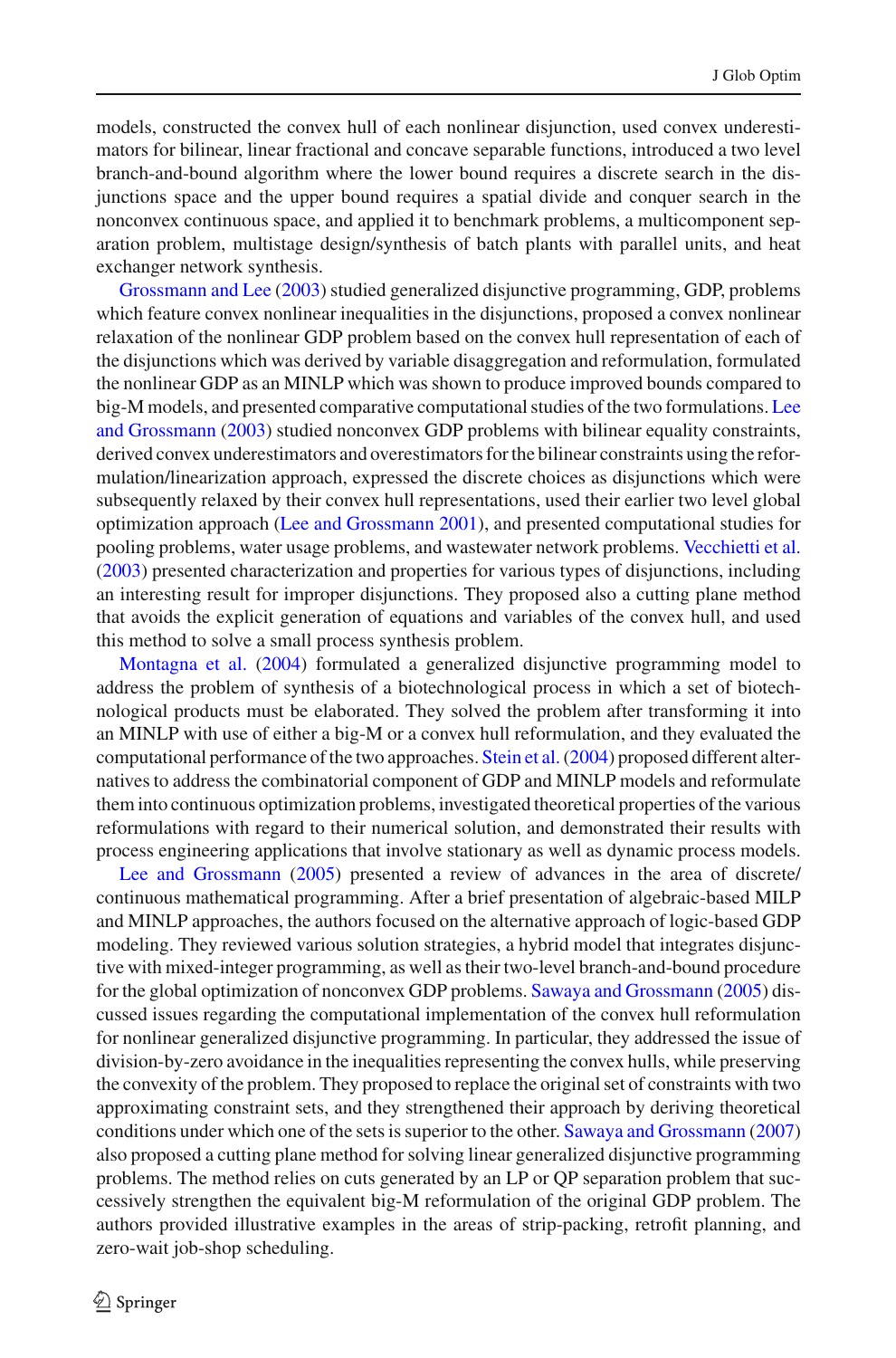#### **4 Differential-algebraic models, DAEs**

Esposito and Floudas [\(2000a\)](#page-26-21) studied the global optimization in parameter estimation of systems described by differential-algebraic models, proposed a rigorous global optimization approach based on a collocation framework and the αBB principles, proposed a global optimization approach based on an integration framework, and investigated a variety of benchmark problems and complex kinetic mechanisms. [Esposito and Floudas](#page-26-22) [\(2000b\)](#page-26-22) studied the deterministic global optimization of nonlinear optimal control problems, introduced the integration-based framework, investigated the properties of the input–output map of solutions, suggested three alternative ways of calculating the  $\beta$  values for the lower bounding problems, and demonstrated through several challenging case studies the algorithmic trade-offs of the different strategies, as well as the determination of the global solution. [Barton et al.](#page-24-17) [\(2000\)](#page-24-17) studied the optimization of hybrid discrete/continuous dynamic systems, presented a framework based on hybrid optimal control, investigated existence and sensitivity results, introduced a modified stochastic search approach, and presented computational results for a tank changeover problem. [Esposito and Floudas](#page-26-23) [\(2001](#page-26-23)) pointed out the theoretical r[igor](#page-26-21) [and](#page-26-21) [advantages](#page-26-21) [of](#page-26-21) [the](#page-26-21) [proposed](#page-26-21) [global](#page-26-21) [optimization](#page-26-21) [methods](#page-26-21) [by](#page-26-21) Esposito and Floudas [\(2000a](#page-26-21)) and the differences between local search approaches and global optimization methods. [Esposito and Floudas](#page-26-24) [\(2002\)](#page-26-24) studied the isothermal reactor network synthesis problem, formulated it as nonconvex NLP with differential-algebraic constraints, introduced a global optimization framework based on the integration approach and the  $\alpha$ BB, investigated alternative types of reformulations, and reported extensive computational studies for complex [reaction/reacto](#page-24-18)r networks.

Banga et al. [\(2002\)](#page-24-18) studied the optimal experimental design for the parameter estimation of nonlinear dynamic systems, formulated it as an optimal control that optimizes the Fischer information matrix, introduced two stochastic global optimization approaches to address the nonsmoothness and the multiplicity of solutions, and applied it to the parameter estimation of a fed-batch bioreactor. [Papamichail and Adjiman](#page-31-23) [\(2002\)](#page-31-23) introduced a deterministic spatial branch-and-bound global optimization approach for nonconvex models with ordinary differential equations, proposed a convex relaxation based on the theory of differential inequalities which allowed them to generate rigorous bounds for the parametric ODEs and their sensitivities, and applied their framework to small optimal control problems and reaction kinetics parameter estimation models. [Adjiman and Papamichail](#page-23-7) [\(2003\)](#page-23-7) developed further their branch-and-bound approach, proposed three convex relaxations for the parameter estimation of the initial value problem, and presented computational results on several [parameter](#page-32-24) [estimation](#page-32-24) problems in kinetics.

Singer and Barton [\(2003\)](#page-32-24), [Singer and Barton](#page-32-25) [\(2004](#page-32-25)) studied the global optimization of integral objective functions subject to ordinary differential equations, derived convex relaxations for the integral based on a pointwise integrand scheme, developed a branch-and-bound global optimization approach on a Euclidean space which combines the integrand convex relaxations with differential inequalities, McCormick's composition approach, and outer approximation, and illustrated their approach with several small benchmark problems. [Lee and Barton](#page-29-22) [\(2003\)](#page-29-22) studied the global optimization of linear time varying hybrid systems which exhibit both discrete state and continuous state behavior, and extended their recently developed approach for the determination of the optimal mode sequence when the transition times are fixed [\(Barton and Lee 2003](#page-24-19)), proposed a reformulation of the problem via binary variables while maintaining the linearity of the dynamical system, derived convex relaxations of Bolza-type functions using recent results for linear time varying continuous systems [\(Lee et al. 2004\)](#page-29-23), and applied it to benchmark problems and an isothermal plug flow reactor problem.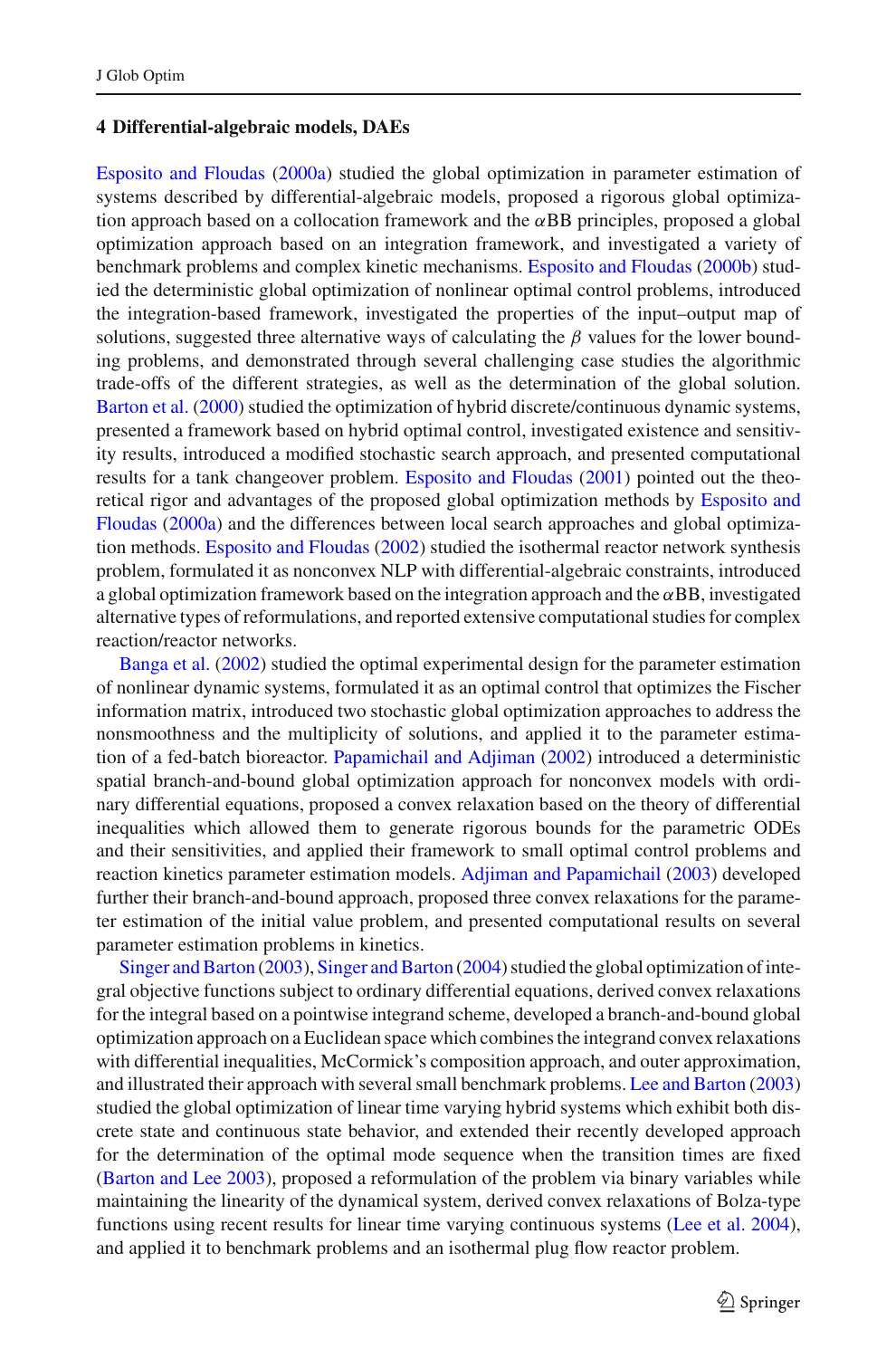[Chachuat and Latifi](#page-25-17) [\(2003](#page-25-17)) introduced a spatial branch-and-bound global optimization approach for problems with ordinary differential equations in the constraints, presented results on the first and second order derivatives for the initial value problem and the two point boundary value problem, compared the sensitivity and the adjoint approaches, developed convex underestimators using the  $\alpha$ BB principles, and presented computational studies and [comparisons](#page-24-20) [of](#page-24-20) [the](#page-24-20) [sensitivity](#page-24-20) [versus](#page-24-20) [the](#page-24-20) [adjoint](#page-24-20) [approach](#page-24-20) [for](#page-24-20) [several](#page-24-20) [problems.](#page-24-20) Banga et al. [\(2003a\)](#page-24-20) studied integrated process design and operation, parameter estimation in bioprocess models, and focused on stochastic global optimization methods for dynamic systems, addressed handling of constraints in stochastic methods, presented hybrid approaches for dynamic optimization, and presented computational studies on the optimal control of bioreactors, the integrated design of a waste treatment plant (see also [Moles et al.](#page-30-24) [\(2003](#page-30-24))) where they provided comparisons for several algorithmic approaches, and discussed advances in the parameter estimation of bioprocesses. [Banga et al.](#page-24-21) [\(2003b](#page-24-21)) reviewed and introduced optimization as a key technology for food processing and discussed stochastic global optimization methods and their potential applicability in food process engineering.

Papamichail and Adjiman [\(2004](#page-31-24)) presented a deterministic spatial branch and bound global optimization algorithm for problems with a set of first-order differential equations in the constraints. They also presented a proof of convergence in a separate publication [\(Papamichail and Adjiman 2005\)](#page-31-25). [Barton and Lee](#page-24-22) [\(2004](#page-24-22)) presented a method for constructing c[onvex](#page-25-18) [relaxations](#page-25-18) [of](#page-25-18) [nonconvex](#page-25-18) [NLPs](#page-25-18) [with](#page-25-18) [linear](#page-25-18) [dynamic](#page-25-18) [systems](#page-25-18) [embedded.](#page-25-18) Chachuat et al. [\(2005\)](#page-25-18) developed a decomposition approach for a general class of mixed-integer dynamic optimization problems that is capable of guaranteeing convergence to the global solution. They applied their method to the problem of optimal design and operation of a batch process consisting of a series reaction followed by a separation with no intermediate storage. [Chachuat et al.](#page-25-19) [\(2006](#page-25-19)) presented an overview of global methods for dynamic programming, with emphasis on the control parameterization approach. Branch-and-bound algorithms for dynamic optimization are thoroughly discussed, and so is the outer-approximation algorithm for mixed-integer dynamic optimization problems. Future directions for research are proposed, and recently developed convex and concave relaxations for the solutions of nonlinear [ODEs](#page-24-23) [are](#page-24-23) [also](#page-24-23) presented.

Barton et al.[\(2006](#page-24-23)) focused on the solution of optimization problems with continuous time automata embedded, and presented an overview of the control parameterization approach. They discussed the decomposition approach, restricted classes of subproblems such as the optimal mode sequences problem or the optimal transition times problem, and proposed future directions for research. [Singer and Barton](#page-32-26) [\(2006](#page-32-26)) examined the global optimization of an integral objective function subject to nonlinear ordinary differential equations. They used McCormick's composition result to derive theory for the convex relaxation of an integral.

Lin and Stadtherr [\(2006](#page-29-24), [2007\)](#page-29-25) created a new interval solver for parametric ODEs, which is used to produce guaranteed bounds on the solution of dynamic systems with intervalvalued parameters, and incorporated it within the framework of a global optimization solver for dynamic systems, including optimal control problems. They tested the new method on a collection of benchmark problems and reported more than an order of magnitude improvement in most cases. [Long et al.](#page-30-25) [\(2006,](#page-30-25) [2007\)](#page-30-26) applied a deterministic non-convex optimization method for nonlinear model predictive control of systems that exhibit nonlinear hybrid dynamics. They used discrete variables to model the multiple regimes of operation, and suggested some algorithm modifications to accelerate the solution of the resulting MINLP. Using a challenging wastewater treatment plant benchmark model, [Egea et al.](#page-25-20) [\(2007b\)](#page-25-20) conducted a computational comparison between various global optimization approaches, including surrogate-based methods. [Egea et al.](#page-25-21) [\(2008\)](#page-25-21) developed a new algorithm for the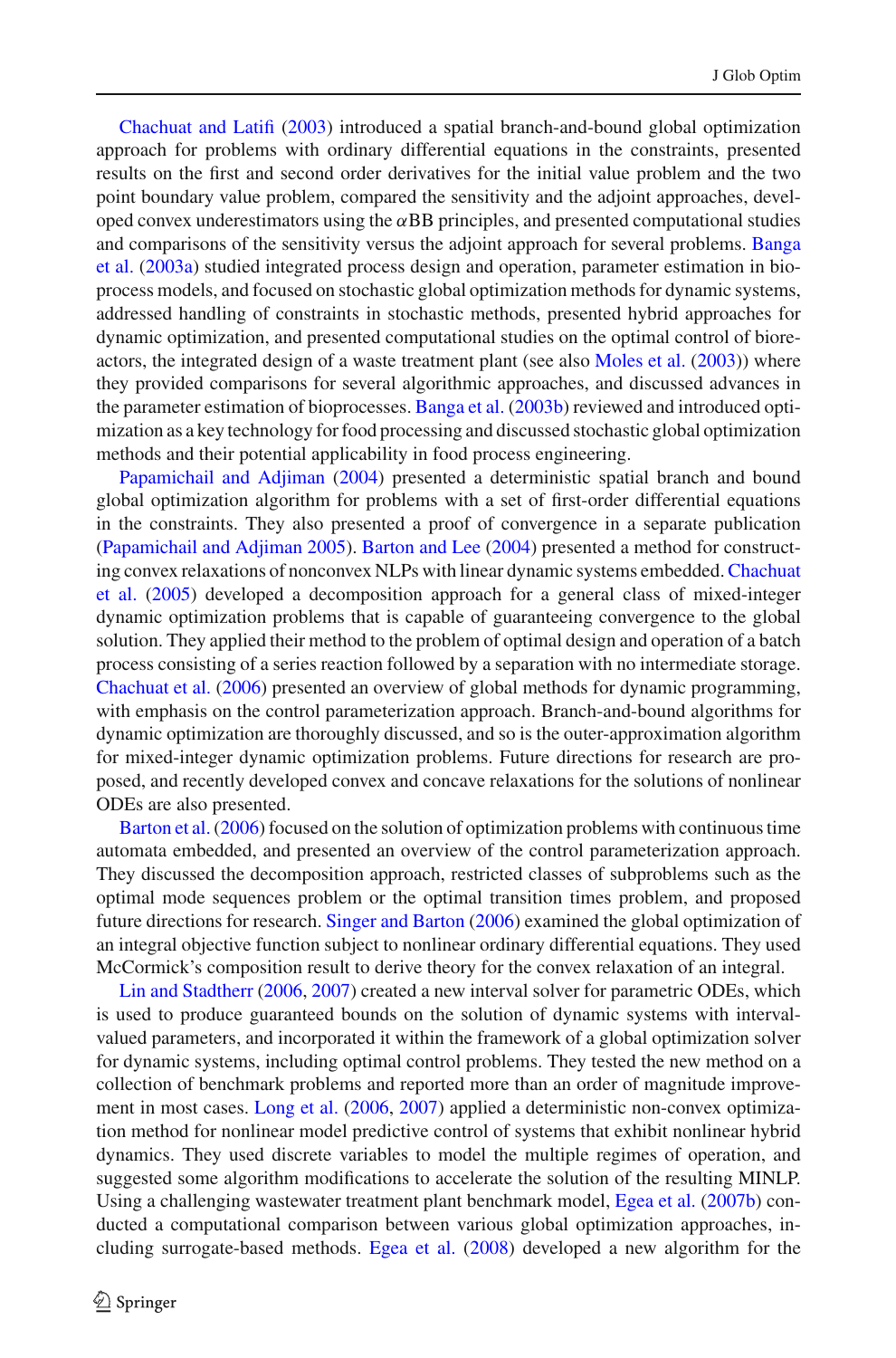global optimization of costly nonlinear continuous problems. It is based on the scatter search metaheuristic [\(Egea et al. 2007a](#page-25-22)), which was coupled with a kriging-based prediction method in order to discard the evaluation of solutions that are not likely to provide high quality function values. [Frits et al.](#page-27-21) [\(2007](#page-27-21)) used an interval arithmetic based branch and bound framework to find the singular points and bifurcations in studying feasibility of batch extractive distillation. [Angira and Santosh](#page-24-24) [\(2007](#page-24-24)) applied the trigonometric differential evolution algorithm on dynamic optimization problems encountered in chemical engineering. They reported better computational performance when compared to the standard differential evolution algorithm, particularly in problems involving a large number of control stages.

## **5 Semi-infinite programming**

Goberna and Lopez [\(2002\)](#page-27-22) presented a review on the theoretical advances in linear and convex semi-infinite programming. In this section, we will focus on semi-infinite programming (SIP) [from](#page-29-26) [a](#page-29-26) [global](#page-29-26) [optimization](#page-29-26) [p](#page-29-26)erspective.

Levitin and Tichatschke [\(1998\)](#page-29-26) considered a nonconvex generalized semi-infinite programming problem that involves parametric max-functions in both the objective and the constraints. They described conditions that ensure the uniform boundedness of the optimal sets of the dual problems with respect to the parameters, and developed a branch-and-bound approach that transform the global optimization problem into a finite series of convex problems. [Liu and Teo](#page-29-27) [\(2002\)](#page-29-27) considered quadratic SIP problems with positive definite objective and multiple linear infinite constraints. They proved that, just as in the case of single infinite constraints, the minimum parameterization number is less or equal than the SIP dimension. Moreover, they proposed an adaptive dual parameterization algorithm, proved its convergence, and presented numerical examples to demonstrate its improved efficiency compared to previous algorithms. Their algorithm was further improved by [Liu et al.](#page-30-27) [\(2004](#page-30-27)) that presented a variant where, in each iteration, only a quadratic problem with a limited dimension [and](#page-34-28) [number](#page-34-28) [of](#page-34-28) [constrain](#page-34-28)ts is required to be solved.

Zakovic and Rustem [\(2003](#page-34-28)) considered solving a minimization SIP problem through a two stage procedure that searches for global maximum violation of the constraints. They also considered a version that searches for any violation of the constraints, and performed a computational comparison between the two variants. They applied these algorithms on various minimax (with or without coupled constraints) problems, as well as a small process design problem. [Geletu and Hoffmann](#page-27-23) [\(2004\)](#page-27-23) outlined theoretical considerations for determining coarse approximations of a solution of a generalized semi-infinite programming problem via global optimization of an exact discontinuous penalty approach. They extended the theory of robust analysis of marginal functions so as to study the behavior of the marginal functional [of](#page-24-25) [a](#page-24-25) [resulting](#page-24-25) [auxiliary](#page-24-25) parametric SIP problem.

Bhattacharjee et al. [\(2005a](#page-24-25)) used interval analysis methods to construct a finite reformulation of a semi-infinite program. This reformulation is generally over constrained relatively to the original SIP and, therefore, its solution constitutes a feasible upper bound to the SIP solution. This bound can be further refined by a subdivision procedure that was shown to converge to the true solution within finite epsilon. [Bhattacharjee et al.](#page-24-26) [\(2005b\)](#page-24-26) presented a branch and bound based deterministic global optimization algorithm for semi-infinite programs. The upper bounds are generated by replacing the infinite number of real-valued constraints with a finite number of constrained inclusion bounds, while the lower ones are generated via co[nvex](#page-25-23) [relaxations](#page-25-23) [of](#page-25-23) [a](#page-25-23) [discretized](#page-25-23) [approximation](#page-25-23) [to](#page-25-23) [the](#page-25-23) [original](#page-25-23) [problem.](#page-25-23) Chang and Sahinidis [\(2005\)](#page-25-23) studied the optimization of metabolic pathways under stability considerations.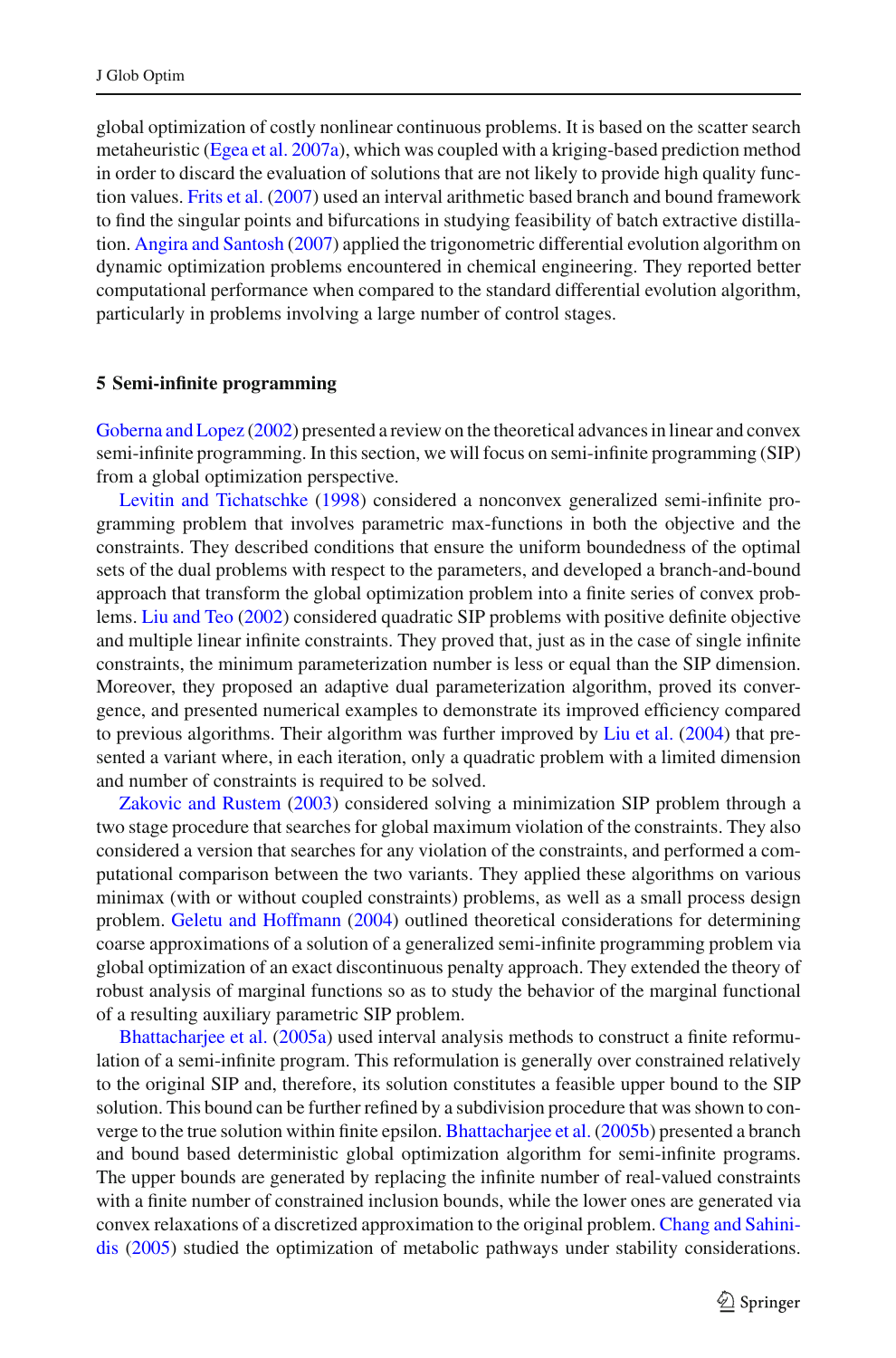Their formulation is a bilevel optimization problem which they solve after transforming it to a semi-infinite optimization problem.

Floudas and Stein [\(2007\)](#page-26-25) presented a novel adaptive convexification algorithm for the solution of semi-infinite optimization problems. The method adaptively constructs convex relaxations of the lower level problem based on  $\alpha$ BB underestimators, replaces the relaxations with their equivalent KKT conditions, and solves the resulting mathematical programs with complementarity constraints. [Liu](#page-29-28) [\(2007](#page-29-28)) presented a homotopy interior point method for globally solving semi-infinite programs. [Mitsos et al.](#page-30-28) [\(2008a](#page-30-28)) considered nonconvex SIP problems and calculated relaxation-based bounds. They obtained lower bounds by solving a mathematical program with equilibrium constraints that resulted from discretization of the parameter set and KKT analysis of the lower-level maximization problem. Convex and linear relaxations of the latter were used for upper bounding.

#### **6 Grey-box and nonfactorable models**

Jones et al. [\(1998\)](#page-28-25) introduced a response surface methodology, showed how the approximating functions can be used to construct an efficient global optimization algorithm, and addressed the computational difficulties that arise when solving auxiliary problems to balance the accuracy of the calculations with the computational performance. [Byrne and Bogle](#page-25-24) [\(2000](#page-25-24)) studied the global optimization of modular flowsheeting systems, introduced an approach to modular based process simulation which is based on interval analysis and which can generate interval bounds, derivatives and their bounds for generic input–output modules, proposed a branch-and-bound global optimization algorithm, and applied it to an acyclic problem, and flowsheet with recycle. [Jones](#page-28-26) [\(2001\)](#page-28-26) provided a comparative overview of the [various](#page-27-24) [respo](#page-27-24)nse surface approaches, with regard to their use in global optimization.

Gutmann [\(2001\)](#page-27-24) introduced a global optimization method for problems where function evaluations are very expensive. The method relies on radial basis interpolation to define a utility function that is used to determine the next candidate point. Convergence was proved for various types of radial basis functions. [Meyer et al.](#page-30-29) [\(2002](#page-30-29)) studied the global optimization of problems with nonfactorable constraints for which there does not exist an analytical form, proposed a sampling phase in which the nonfactorable functions and their gradients are sampled and a new blending function is constructed, and presented a global optimization phase in which linear underestimators and overestimators are derived via interval analysis and the interpolants are used as surrogates in a branch-and-cut global optimization algorithm. They also discussed a local optimization stage where the global optimum solution of the interpolation problem becomes the starting point for optimizing locally the original problem, and illustrated their approach through a small benchmark problem, an oilshale pyrolysis [problem,](#page-32-27) [and](#page-32-27) [a](#page-32-27) [nonlinea](#page-32-27)r continuous stirred tank reactor model.

Sherali and Ganesan [\(2003\)](#page-32-27) presented a pseudo-global optimization approach to address black-box problems. Their method utilizes a branch and bound framework where the lower bounds are calculated from response surface-generated polynomial approximations. The authors developed two alternative branching procedures and applied their methods in a containership design problem. [Regis and Shoemaker](#page-31-26) [\(2005\)](#page-31-26) proposed strategies that improve the performance of the radial basis function method of [Gutmann](#page-27-24) [\(2001\)](#page-27-24). They also presented a new approach for the constrained global optimization of expensive black box functions using response surface models [\(Regis and Shoemaker 2007\)](#page-31-27). [Huang et al.](#page-28-27) [\(2006\)](#page-28-27) proposed a new global optimization method for stochastic black-box systems that is based on sequential kriging meta-models. A kriging based method was also developed by [Davis and Ierapetritou](#page-25-25)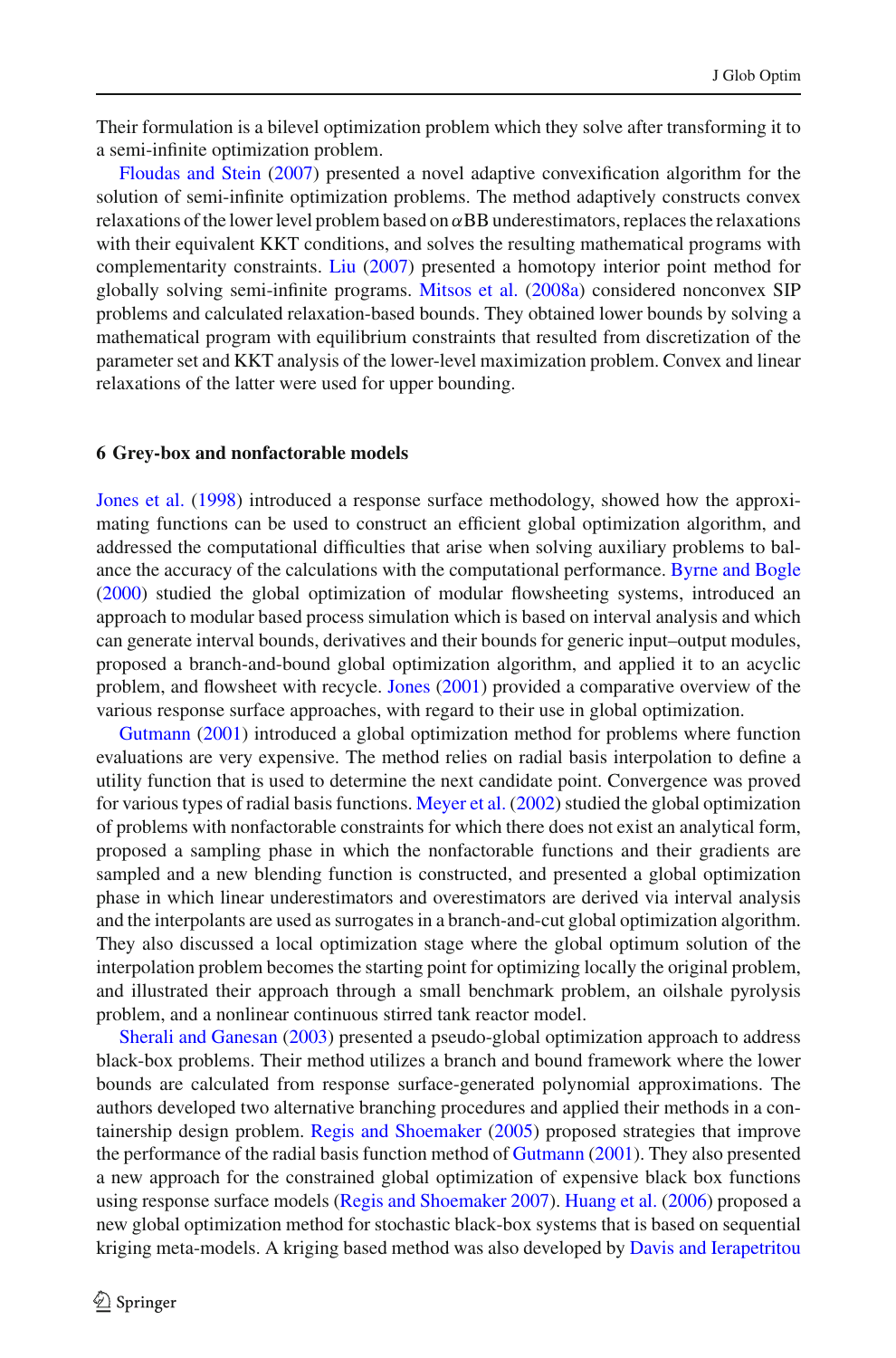[\(2007](#page-25-25), [2008\)](#page-25-26) for the solution of NLPs and MINLPs containing black-box functions. [Hu et al.](#page-28-28) [\(2007](#page-28-28)) presented a model reference adaptive search for global optimization.

## **7 Bilevel nonlinear optimization**

Gümüş and Floudas [\(2001\)](#page-27-25) studied the global optimization of bilevel nonlinear programming problems which involve twice continuously differentiable functions, proposed a convex relaxation of the inner problem followed by its equivalent representation via necessary and sufficient optimality conditions, introduced the  $\alpha$ BB global optimization principles, presented a branch-and-bound framework, and applied it to several benchmark problems and parameter estimation problems. [Floudas et al.](#page-26-26) [\(2001\)](#page-26-26) introduced a global optimization approach for the calculation of the flexibility index and the feasibility test which are bilevel nonlinear optimization models, and demonstrated its applicability to a heat exchanger network problem, a pump and pipe run problem, a reactor-cooler system, and a prototype process [flowsheet](#page-31-28) [model.](#page-31-28)

Pistikopoulos et al. [\(2003](#page-31-28)) studied bilevel optimization models which are of linear–linear, linear–quadratic, quadratic–linear, or quadratic–quadratic type, and introduced approaches from parametric programming to transform the bilevel problem into a family of single level optimization problems which can be solved to global optimality, and presented computational results on several small benchmark problems. [De Saboia et al.](#page-25-27) [\(2004\)](#page-25-27) conducted a computational study of two global algorithms for linear bilevel programming and proposed some modifications that improve their computational performance. [Ryu et al.](#page-32-28) [\(2004](#page-32-28)) addressed a bilevel decision-making problem under uncertainty in the context of enterprise-wide supply chain optimization with one level corresponding to a plant planning problem, while the other to a distribution network problem. The proposed strategy transforms the bilevel problem into [a](#page-27-26) [family](#page-27-26) [of](#page-27-26) [single](#page-27-26) [param](#page-27-26)etric optimization problems that can be solved to global optimality.

Gümüş and Floudas [\(2005](#page-27-26)) studied the global optimization of bilevel mixed-integer optimization problems, proposed an approach that is applicable to mixed-integer nonlinear outer problem and twice continuously differentiable nonlinear inner problem, introduced another approach based on the convex hull representation of the inner problem, which is applicable when the inner level problem features functions which are mixed integer nonlinear in the outer variables and linear, polynomial, or multilinear in the inner integer variables, and linear [in](#page-25-28) [inner](#page-25-28) [continuous](#page-25-28) [variables](#page-25-28); and applied it to several challenging benchmark problems.

Campelo and Scheimberg [\(2005](#page-25-28)) studied the linear bilevel problem and derived the characterization of a strict local solution. [Babahadda and Gadhi](#page-24-27) [\(2006\)](#page-24-27) used the notion of convexificator to establish necessary optimality conditions for bilevel optimization problems. [Solodov](#page-33-28) [\(2007\)](#page-33-28) considered the bilevel problem of minimizing a nonsmooth convex function over the set of minimizers of another nonsmooth convex function, and developed a bundle-type algorithm for solving it. [Tuy et al.](#page-34-29) [\(2007\)](#page-34-29) extended their monotonic optimization approach to handle general bilevel programming problems. They showed how the latter can be transformed into monotonic programs that can be solved by either polyblock approximation or branch-reduce-and-bound methods using monotonicity cuts. [Faisca et al.](#page-26-27) [\(2007\)](#page-26-27) proposed a global optimization approach for bilevel programming that is based on reformulating the inner optimization problem as a multi-parametric one, where the parameters are the variables of the outer level problem. They used their approach to solve quadratic, linear, and mixed-integer linear bilevel problems, with or without the presence of uncertainty. [Mitsos et al.](#page-30-30) [\(2008b](#page-30-30)) developed a global optimization algorithm for bilevel problems with nonconvexities in both the inner and outer programs, presented a KKT-based heuristic for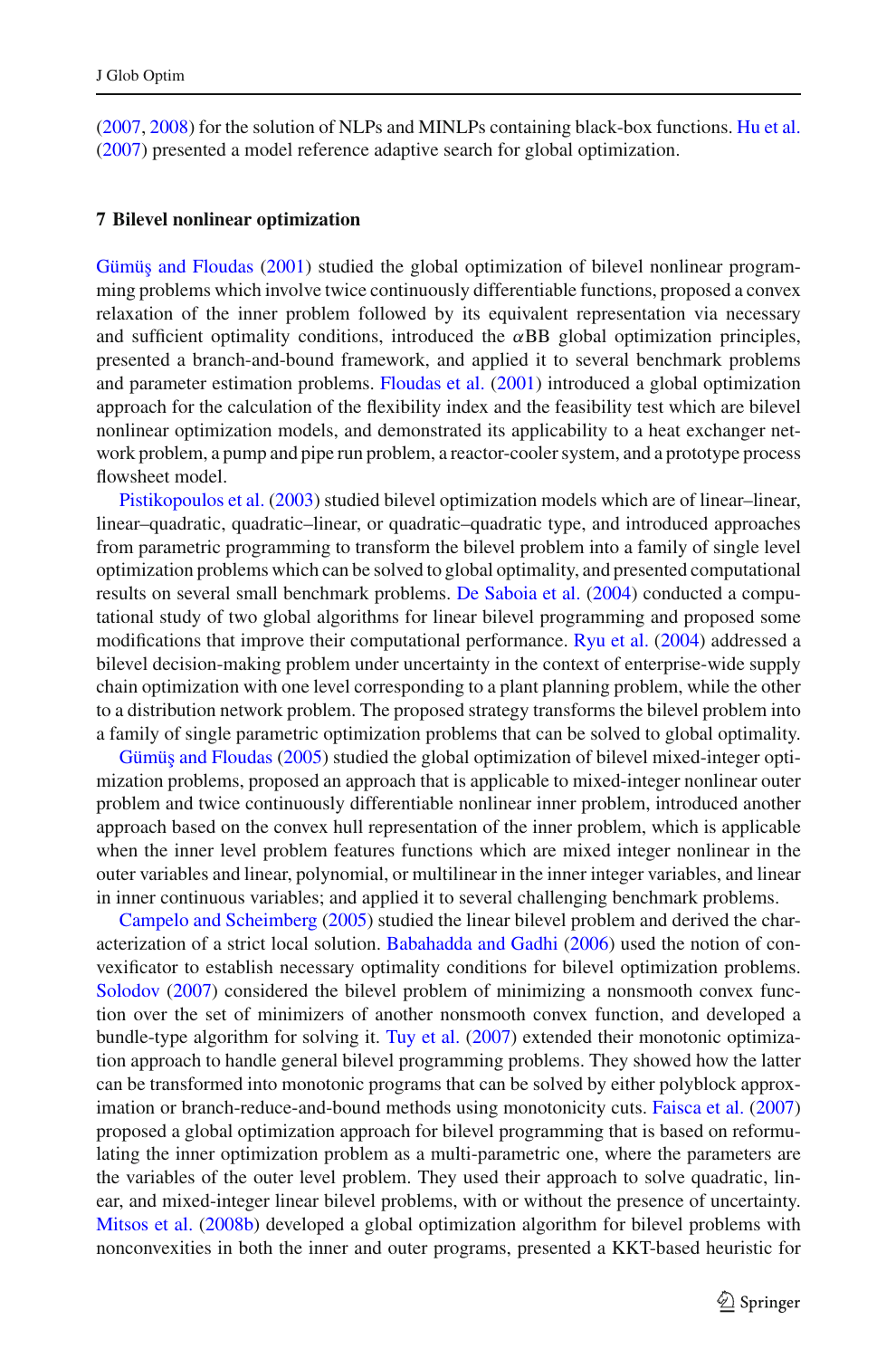tightening of the lower bounds, extended the method to include branching, and analyzed two branching heuristics.

## **8 Summary**

This paper reviewed the advances in global optimization during the period 1998–2008. The focal point was novel theoretical, algorithmic, and applications oriented advances on deterministic global optimization methods for (i) general twice differentiable NLPs; (ii) mixedinteger nonlinear optimization problems MINLPs; (iii) models with differential-algebraic constraints; (iv) grey-box and nonfactorable models; (v) semi-infinite programming problems; and (vi) bilevel nonlinear optimization problems.

From a computational point of view, the last decade witnessed significant advances. The expected technological advancement of computing machines, in conjunction with the introduction of novel approaches and application-targeted algorithms, has made possible the global optimization of larger and commercially more interesting problems. Recently, there have been several success stories that address medium to large scale problems. These include, representatively, the global optimization of: a multiproduct batch plant under uncertain demands [\(Harding and Floudas 1997\)](#page-27-27), an NLP problem with 15,636 variables and about the same number of nonconvex terms of the type  $x \exp(y)$ ; a generalized pooling problem [\(Meyer and Floudas 2006\)](#page-30-22), an MINLP formulation with 55 binary variables, 52 continuous variables, and nonconvexities that appear in the form of 156 distinct bilinear terms; a groundwater remediation network [\(Bringas et al. 2007\)](#page-24-12), a simplified version of which amounted to an NLP formulation with 133 variables and 110 constraints that include 114 bilinear terms; and an integrated water network [\(Karuppiah and Grossmann 2008a](#page-28-22)), an MINLP consisting of 77 binary variables, 1,222 continuous variables, and 1,377 constraints that include 522 different bilinear terms.

**Acknowledgements** Christodoulos A. Floudas gratefully acknowledges support from the National Science Foundation, the National Institutes of Health (R01 GM52032 and R24 GM069736), the Environmental Protection Agency (GAD R 832721-010), AspenTech Corporation, and BASF Corporation.

#### **References**

- <span id="page-23-6"></span>Adams, W.P., Sherali, H.D.: A hierarchy of relaxations leading to the convex hull representation for general discrete optimization problems. Ann. Oper. Res. **140**(1), 21–47 (2005)
- <span id="page-23-4"></span>Adhya, N., Tawarmalani, M., Sahinidis, N.V.: A Lagrangian approach to the pooling problems. Ind. Eng. Chem. Res. **38**, 1956–1972 (1999)
- <span id="page-23-7"></span>Adjiman, C.S., Papamichail, I.: A deterministic global optimization algorithm for problems with nonlinear dynamics. In: Floudas, C.A., Pardalos, P.M. (eds.) Frontiers in Global Optimization, pp. 1–24. Kluwer Academic Publishers (2003)
- <span id="page-23-0"></span>Adjiman, C.S., Dallwig, S., Floudas, C.A., Neumaier, A.: A global optimization method, αBB, for general twice-differentiable NLPs – I. Theoretical advances. Comput. Chem. Eng. **22**(9), 1137–1158 (1998a)
- <span id="page-23-1"></span>Adjiman, C.S., Androulakis, I.P., Floudas, C.A.: A global optimization method, αBB, for general twice– differentiable NLPs – II. Implementation and computational results. Comput. Chem. Eng. **22**(9), 1159– 1179 (1998b)
- <span id="page-23-5"></span>Adjiman, C.S., Androulakis, I.P., Floudas, C.A.: Global optimization of mixed-integer nonlinear problems. AIChE J. **46**, 1769 (2000)
- <span id="page-23-2"></span>Akrotirianakis, I.G., Floudas, C.A.: A new class of improved convex underestimators for twice continuously differentiable constrained NLPs. J. Glob. Optim. **30**(4), 367–390 (2004a)
- <span id="page-23-3"></span>Akrotirianakis, I.G., Floudas, C.A.: Computational experience with a new class of convex underestimators: box-constrained NLP problems. J. Glob. Optim. **29**(3), 249–264 (2004b)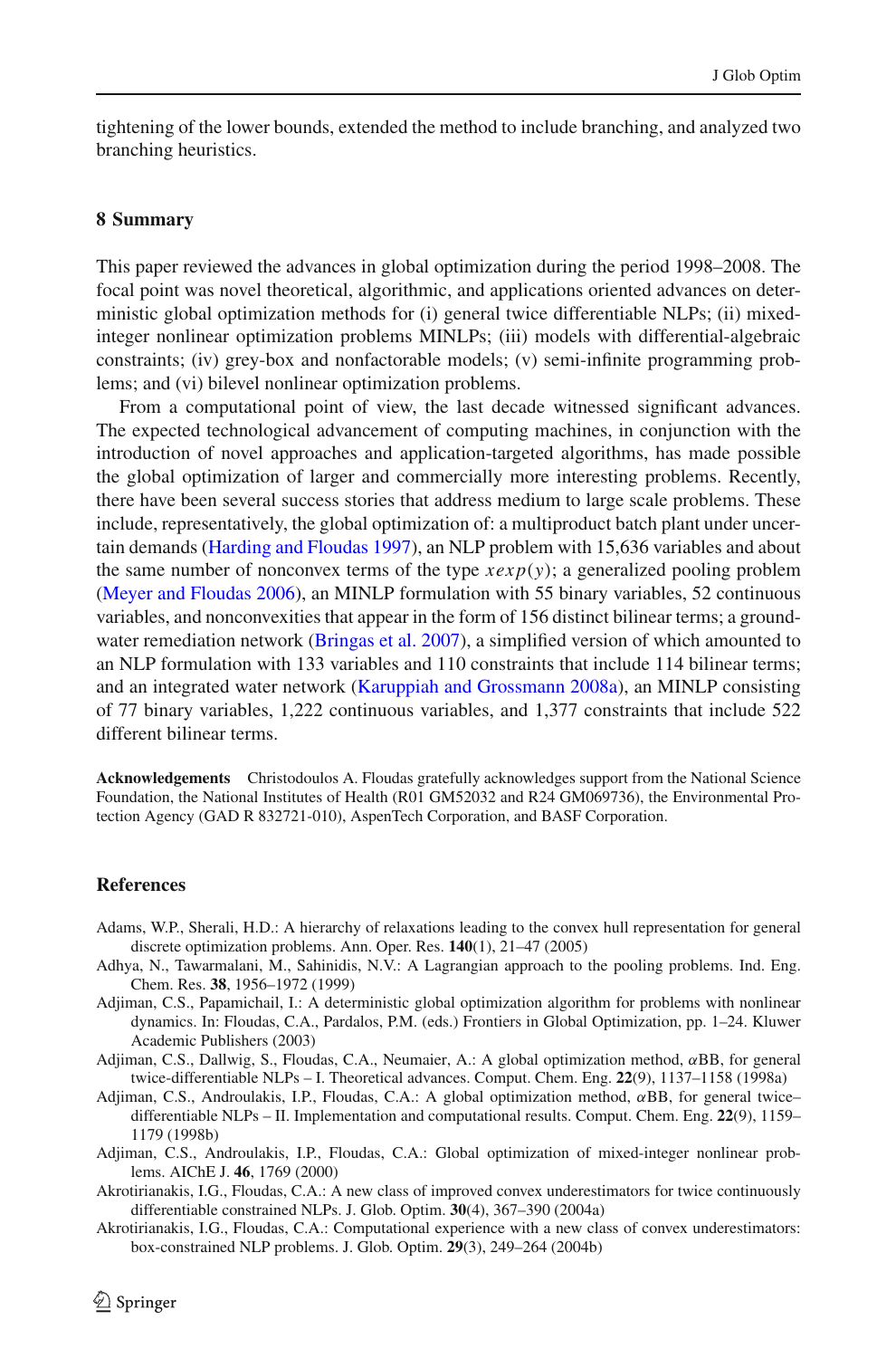- <span id="page-24-16"></span>Alex, J., Tschepetzki, R., Jumar, U., Obenaus, F., Rosenwinkel, K.H.: Analysis and design of suitable model structures for activated sludge tanks with circulating flow. Water Sci. Technol. **39**(4), 55–60 (1999)
- <span id="page-24-2"></span>Ali, M.M., Khompatraporn, C., Zabinsky, Z.B.: A numerical evaluation of several stochastic algorithms on selected continuous global optimization test problems. J. Glob. Optim. **31**, 635–672 (2005)
- <span id="page-24-13"></span>Amaral, P., Judice, J., Sherali, H.D.: A reformulation-linearization-convexification algorithm for optimal correction of an inconsistent system of linear constraints. Comput. Oper. Res. **35**(5), 1494–1509 (2008)
- <span id="page-24-9"></span>Androulakis, I.P., Floudas, C.A.: Distributed branch and bound algorithms in global optimization. In: Pardalos, P.M. (ed.) IMA Volumes in Mathematics and Its Applications, vol. 106, Parallel Processing of Discrete Problems, pp. 1–36. Springer-Verlag (1998)
- <span id="page-24-24"></span>Angira, R., Santosh, A.: Optimization of dynamic systems: a trigonometric differential evolution approach. Comput. Chem. Eng. **31**(9), 1055–1063 (2007)
- <span id="page-24-1"></span>Audet, C., Hansen, P., Savard, G.: Essays and Surveys in Global Optimization. GERAD 25th Anniversary Series. Springer (2005)
- <span id="page-24-27"></span>Babahadda, H., Gadhi, N.: Necessary optimality conditions for bilevel optimization problems using convexificators. J. Glob. Optim. **34**(4), 535–549 (2006)
- <span id="page-24-20"></span>Banga, J.R. Moles, C.G., Alonso, A.A.: Global optimization of bioprocesses using stochastic and hybrid methods. In: Floudas, C.A., Pardalos, P.M.(eds.) Frontiers in Global Optimization, pp. 45–70. Kluwer Academic Publishers (2003a)
- <span id="page-24-21"></span>Banga, J.R., Balsa-Canto, E., Moles, C.G., Alonso, A.A.: Improving food processing using modern optimization methods. Trends Food Sci. Technol. **14**, 131–144 (2003b)
- <span id="page-24-18"></span>Banga, J.R., Versyck, K.J., Van Impe, J.F.: Computation of optimal identification experiments for nonlinear dynamic process models: a stochastic global optimization approach. Ind. Eng. Chem. Res. **41**, 2425– 2430 (2002)
- <span id="page-24-0"></span>Bard, J.F.: Practical Bilevel Optimization. Nonconvex Optimization and Its Applications. Kluwer Academic Publishers (1998)
- <span id="page-24-19"></span>Barton, P.I., Lee, C.K.: Global dynamic optimization of linear time varying hybrid systems. Dyn. Contin. Discrete Impuls. Syst. B. **S**, 153–158 (2003)
- <span id="page-24-22"></span>Barton, P.I., Lee, C.K.: Design of process operations using hybrid dynamic optimization. Comput. Chem. Eng. **28**(6–7), 955–969 (2004)
- <span id="page-24-17"></span>Barton, P.I., Banga, J.R., Galan, S.: Optimization of hybrid discrete/continuous dynamic systems. Comput. Chem. Eng. **24**, 2171–2182 (2000)
- <span id="page-24-23"></span>Barton, P.I., Lee, C.K., Yunt, M.: Optimization of hybrid systems. Comput. Chem. Eng. **30**(10–12), 1576–1589 (2006)
- <span id="page-24-5"></span>Beck, A., Ben-Tal, A., Teboulle, M.: Finding a global optimal solution for a quadratically constrained fractional quadratic problem with applications to the regularized total least squares. SIAM J. Matrix Anal. Appl. **28**(2), 425–445 (2006)
- <span id="page-24-4"></span>Benson, H.P.: On the global optimization of sums of nonlinear fractional functions over a convex set. J. Optim. Theory Appl. **121**(1), 19–39 (2004)
- <span id="page-24-6"></span>Benson, H.P.: Fractional programming with convex quadratic forms and functions. Eur. J. Oper. Res. **173**(2), 351–369 (2006)
- <span id="page-24-7"></span>Benson, H.P.: Solving sum of ratios fractional programs via concave minimization. J. Optim. Theory Appl. **135**(1), 1–17 (2007a)
- <span id="page-24-8"></span>Benson, H.P.: A simplicial branch and bound duality-bounds algorithm for the linear sum-of-ratios problem. Eur. J. Oper. Res. **182**(2), 597–611 (2007b)
- <span id="page-24-15"></span>Bergamini, M.L., Scenna, N.J., Aguirre, P.A.: Global optimal structures of heat exchanger networks by piecewise relaxation. Ind. Eng. Chem. Res. **46**(6), 1752–1763 (2007)
- <span id="page-24-14"></span>Björk, K.J., Westerlund, T.: Global optimization of heat exchanger network synthesis problems with and without the isothermal mixing assumption. Comput. Chem. Eng. **26**, 1581–1593 (2002)
- <span id="page-24-3"></span>Björk, K.J., Lindberg, P.O., Westerlund, T.: Some convexifications in global optimization of problems containing signomial terms. Comput. Chem. Eng. **27**, 669–679 (2003)
- <span id="page-24-25"></span>Bhattacharjee, B., Green, W.H., Barton, P.I.: Interval methods for semi-infinite programming. Comput. Optim. Appl. **30**(1), 63–93 (2005a)
- <span id="page-24-26"></span>Bhattacharjee, B., Lemonidis, P., Green, W.H., Barton, P.I.: Global solution of semi-infinite programs. Math. Program. **103**(2), 283–307 (2005b)
- <span id="page-24-11"></span>Birgin, E.G., Floudas, C.A., Martinez, J.M.: Global optimization using an augmented Lagrangian method with variable lower-level constraints. Math. Program., submitted for publication (2008)
- <span id="page-24-10"></span>Borradaile, G., Van Hentenryck, P.: Safe and tight linear estimators for global optimization. Math. Program. **102**, 495–517 (2005)
- <span id="page-24-12"></span>Bringas, E., Karuppiah, R., Roman, M.F.S., Ortiz, I., Grossmann, I.E.: Optimal groundwater remediation network design using selective membranes. Ind. Eng. Chem. Res. **46**(17), 5555–5569 (2007)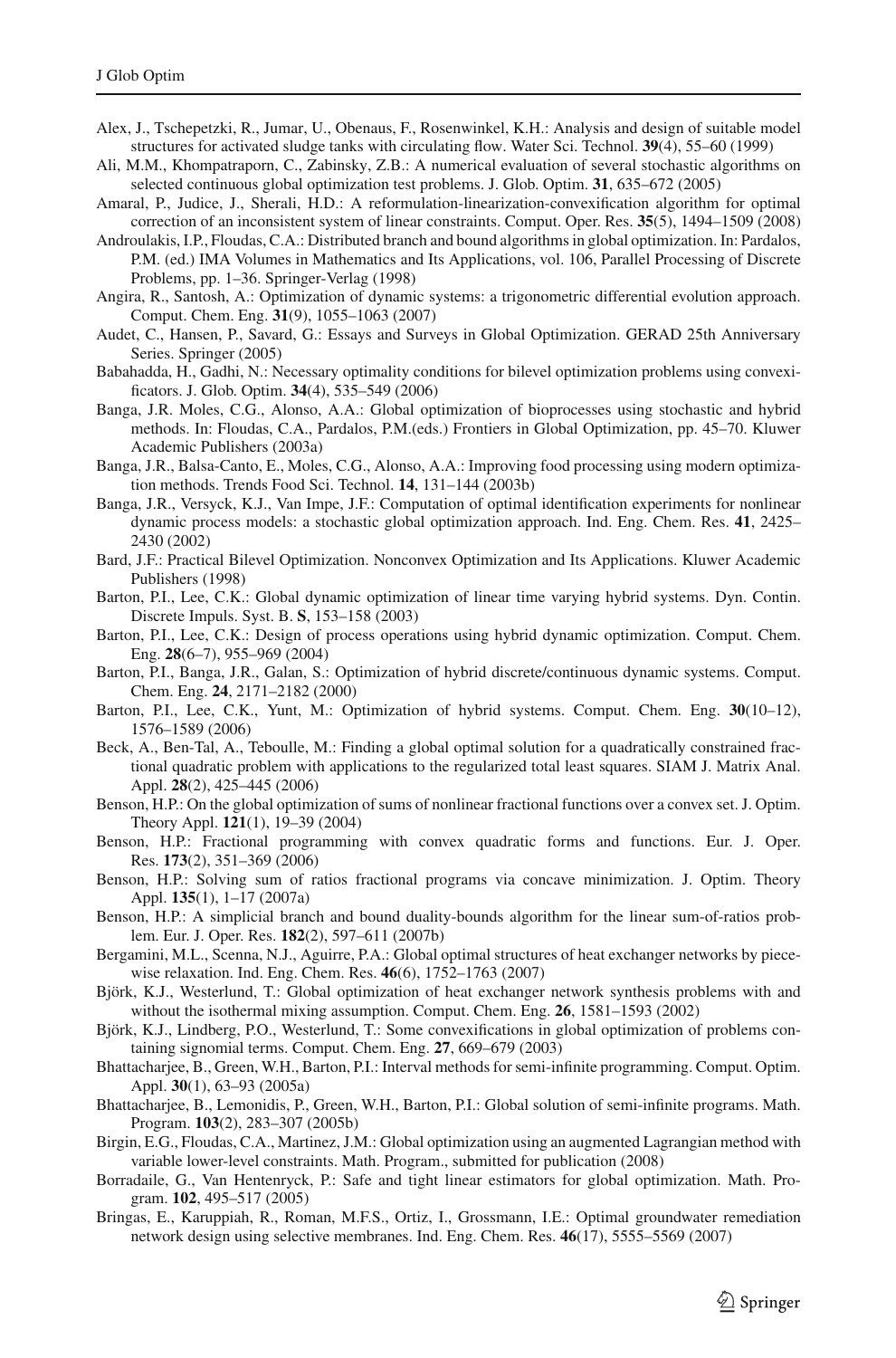- <span id="page-25-7"></span>Byrne, R.P., Bogle, I.D.L.: Global optimization of constrained non-convex programs using reformulation and interval analysis.. Comput. Chem. Eng. **23**, 1341 (1999)
- <span id="page-25-24"></span>Byrne, R.P., Bogle, I.D.L.: Global optimization of molecular process flowsheets. Ind. Eng. Chem. Res. **39**, 4296–4301 (2000)
- <span id="page-25-28"></span>Campelo, M., Scheimberg, S.: A study of local solutions in linear bilevel programming. J. Optim. Theory Appl. **125**(1), 63–84 (2005)
- <span id="page-25-3"></span>Caratzoulas, S., Floudas, C.A.: A trigonometric convex underestimator for the base functions in Fourier space. J. Optim. Theory Appl. **124**(2), 339–362 (2005)
- <span id="page-25-8"></span>Casado, L.G., Garcia, I., Sergeyev, Y.D.: Interval algorithms for finding the minimal root in a set of multiextremal one-dimensional nondifferentiable functions. SIAM J. Sci. Comput. **24**(2), 359–376 (2002)
- <span id="page-25-2"></span>Casado, L.G., Martinez, J.A., Garcia, I., Sergeyev, Y.D.: New interval analysis support functions using gradient information in a global minimization algorithm. J. Glob. Optim. **25**, 345–362 (2003)
- <span id="page-25-17"></span>Chachuat, B., Latifi, M.A.: A new approach in deterministic global optimization of problems with ordinary differential equations. In: Floudas, C.A., Pardalos, P.M. (eds.) Frontiers in Global Optimization, pp. 83–108. Kluwer Academic Publishers (2003)
- <span id="page-25-18"></span>Chachuat, B., Singer, A.B., Barton, P.I.: Global mixed-integer dynamic optimization. AIChE J. **51**(8), 2235– 2253 (2005)
- <span id="page-25-19"></span>Chachuat, B., Singer, A.B., Barton, P.I.: Global methods for dynamic optimization and mixed-integer dynamic optimization. Ind. Eng. Chem. Res. **45**(25), 8373–8392 (2006)
- <span id="page-25-23"></span>Chang, Y.J., Sahinidis, N.V.: Optimization of metabolic pathways under stability considerations. Comput. Chem. Eng. **29**(3), 467–479 (2005)
- <span id="page-25-14"></span>Chaovalitwongse, W., Pardalos, P.M., Prokopyev, O.A.: A new linearization technique for multi-quadratic 0–1 programming problems. Oper. Res. Lett. **32**(6), 517–522 (2004)
- <span id="page-25-10"></span>Cheung, A., Adjiman, C.S., Kolar, P., Ishikawa, T.: Global optimization for clusters of flexible moleculessolvent-solute interaction energy calculations. Fluid Phase Equilib. **194**, 169–183 (2002)
- <span id="page-25-4"></span>Chinchuluun, A., Pardalos, P.M., Enkhbat, R.: Global minimization algorithms for concave quadratic programming problems. Optimization **54**(6), 627–639 (2005)
- <span id="page-25-1"></span>D'Apuzzo, M., Marino, M., Migdalas, A., Pardalos, P.M., Toraldo, G.: Parallel computing in global optimization. In: Kontoghiorghes, E.J. (ed.) Handbook of Parallel Computing and Statistics, pp. 259–282. Chapman & Hall/CRC (2006)
- <span id="page-25-25"></span>Davis, E., Ierapetritou, M.: A kriging method for the solution of nonlinear programs with black-box functions. AIChE J. **53**(8), 2001–2012 (2007)
- <span id="page-25-26"></span>Davis, E., Ierapetritou, M.: A kriging based method for the solution of mixed-integer nonlinear programs containing black-box functions. J. Glob. Optim. (2008, in press)
- <span id="page-25-27"></span>De Saboia, C.H.M., Campelo, M., Scheimberg, S.: A computational study of global algorithms for linear bilevel programming. Numer. Algorithms **35**(2–4), 155–173 (2004)
- <span id="page-25-6"></span>Ding, X.S., Al-Khayyal, F.: Accelerating convergence of cutting plane algorithms for disjoint bilinear programming. J. Glob. Optim. **38**(3), 421–436 (2007)
- <span id="page-25-9"></span>Doye, J.P.K., Leary, R.H., Locatelli, M., Schoen, F.: Global optimization of Morse clusters by potential energy transformations. INFORMS J. Comput. **16**(4), 371–379 (2004)
- <span id="page-25-16"></span>Downs, J.J., Vogel, E.F.: A plant-wide industrial-process control problem. Comput. Chem. Eng. **17**(3), 245– 255 (1993)
- <span id="page-25-12"></span>Dua, V., Bozinis, N.A., Pistikopoulos, E.N.: A multiparametric programming approach for mixed-integer quadratic engineering problems. Comput. Chem. Eng. **26**(4–5), 715–733 (2002)
- <span id="page-25-13"></span>Dua, V., Papalexandri, K.P., Pistikopoulos, E.N.: Global optimization issues in multiparametric continuous and mixed-integer optimization problems. J. Glob. Optim. **30**(1), 59–89 (2004)
- <span id="page-25-5"></span>Dur, M., Horst, R., Locatelli, M.: Necessary and sufficient global optimality conditions for convex minimization revisited. J. Math. Anal. Appl. **217**, 637–639 (1998)
- <span id="page-25-0"></span>Dzemyda, G., Saltenis, V., Zilinskas, A.: Stochastic and Global Optimization. Nonconvex Optimization and Its Applications. Kluwer Academic Publishers (2002)
- <span id="page-25-22"></span>Egea, J.A., Rodriguez-Fernandez, M., Banga, J.R., Marti, R.: Scatter search for chemical and bio-process optimization. J. Glob. Optim. **37**(3), 481–503 (2007a)
- <span id="page-25-20"></span>Egea, J.A., Vries, D., Alonso, A.A., Banga, J.R.: Global optimization for integrated design and control of computationally expensive process models. Ind. Eng. Chem. Res. **46**(26), 9148–9157 (2007b)
- <span id="page-25-21"></span>Egea, J.A., Vazquez, E., Banga, J.R., Marti, R.: Improved scatter search for the global optimization of computationally expensive dynamic models. J. Glob. Optim. (2008, in press)
- <span id="page-25-15"></span>Emet, S., Westerlund, T.: Comparisons of solving a chromatographic separation problem using MINLP methods. Comput. Chem. Eng. **28**(5), 673–682 (2004)
- <span id="page-25-11"></span>Esposito, W.R., Floudas, C.A.: Global optimization in parameter estimation of nonlinear algebraic models via the error-in-variables approach. Ind. Eng. Chem. Res. **35**(5), 1841–1858 (1998)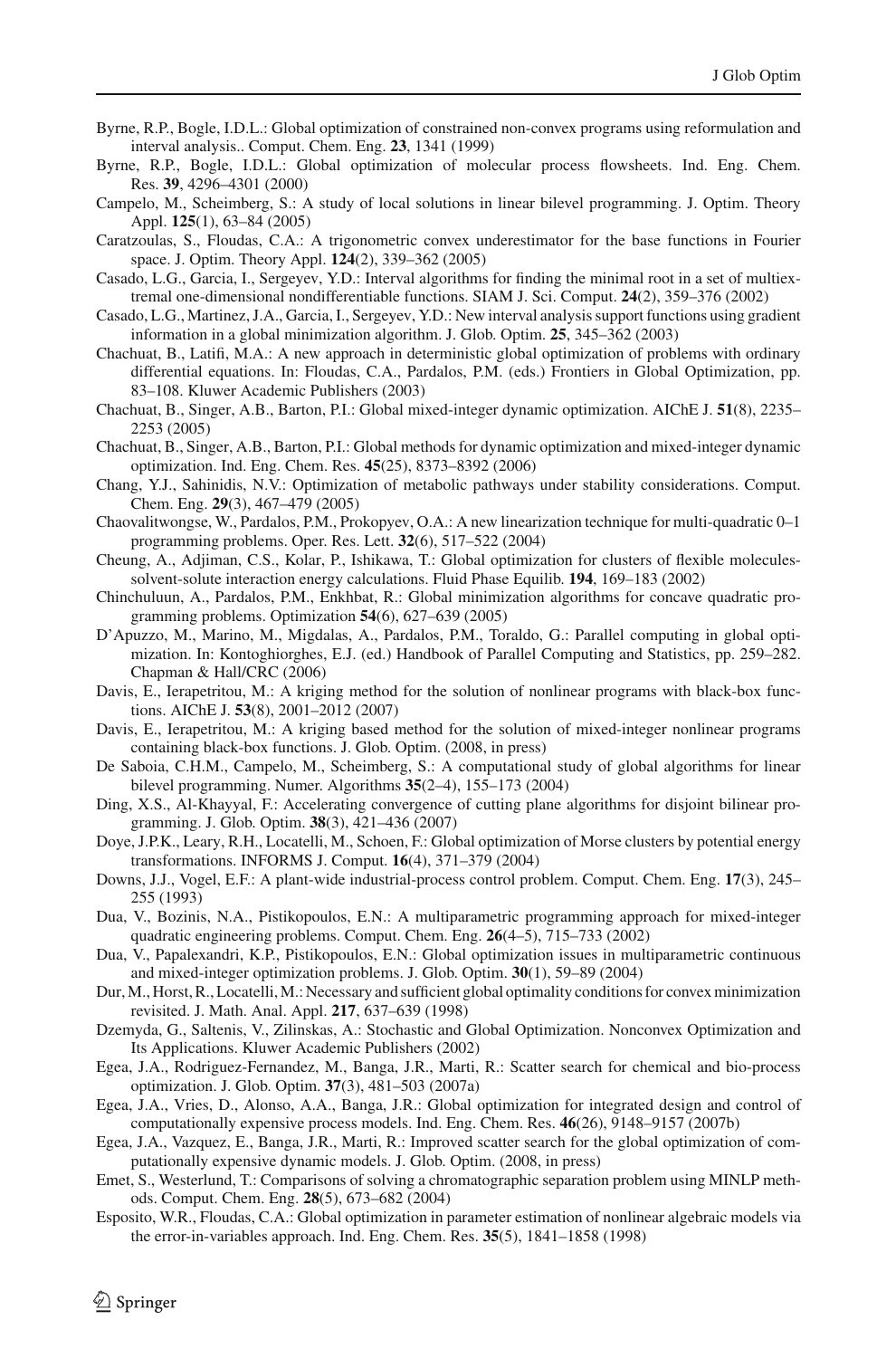- <span id="page-26-21"></span>Esposito, W.R., Floudas, C.A.: Global optimization for the parameter estimation of differential-algebraic systems. Ind. Eng. Chem. Res. **39**(5), 1291–1310 (2000a)
- <span id="page-26-22"></span>Esposito, W.R., Floudas, C.A.: Determistic global optimization in nonlinear optimal control problems. J. Glob. Optim. **17**, 97–126 (2000b)
- <span id="page-26-23"></span>Esposito, W.R., Floudas, C.A.: Comments on global optimization for the parameter estimation of differential algebraic systems. Ind. Eng. Chem. Res. **40**, 490 (2001)
- <span id="page-26-24"></span>Esposito, W.R., Floudas, C.A.: Deterministic global optimization in isothermal reactor network synthesis. J. Glob. Optim. **22**, 59–95 (2002)
- <span id="page-26-20"></span>Exler, O., Antelo, L.T., Egea, J.A., Alonso, A.A., Banga, J.R.: A tabu search-based algorithm for mixed-integer nonlinear problems and its application to integrated process and control system design. Comput. Chem. Eng. **32**(8), 1877–1891 (2008)
- <span id="page-26-27"></span>Faisca, N.P., Dua, V., Rustem, B., Saraiva, P.M., Pistikopoulos, E.N.: Parametric global optimization for bilevel programming. J. Glob. Optim. **38**(4), 609–623 (2007)
- <span id="page-26-17"></span>Fang, S.C., Gao, D.Y., Sheu, R.L., Wu, S.Y.: Canonical dual approach to solving 0-1 quadratic programming problems. J. Ind. Manag. Optim. **4**(1), 125–142 (2008)
- <span id="page-26-10"></span>Feo, T.A., Resende, M.G.C.: A probabilistic heuristic for a computationally difficult set covering problem. Oper. Res. Lett. **8**(2), 67–71 (1989)
- <span id="page-26-11"></span>Feo, T.A., Resende, M.G.C.: Greedy randomized adaptive search procedures. J. Glob. Optim. **6**(2), 109– 133 (1995)
- <span id="page-26-19"></span>Floudas, C.A.: Nonlinear and Mixed-Integer Optimization: Fundamentals and Applications. Oxford University Press (1995)
- <span id="page-26-0"></span>Floudas, C.A.: Deterministic Global Optimization: Theory, Methods and Applications. Nonconvex Optimization and Its Applications. Kluwer Academic Publishers (2000a)
- <span id="page-26-6"></span>Floudas, C.A.: Global optimization in design and control of chemical process systems. J. Process Control **10**, 125 (2000b)
- <span id="page-26-14"></span>Floudas, C.A.: Research challenges, opportunities and synergism in systems engineering and computational biology. AIChE J. **51**(7), 1872–1884 (2005)
- <span id="page-26-15"></span>Floudas, C.A.: Computational methods in protein structure prediction. Biotechnol. Bioeng. **97**(2), 207– 213 (2007)
- <span id="page-26-9"></span>Floudas, C.A., Jongen, H.T.: Global optimization: local minima and transition points. J. Glob. Optim. **32**, 409– 415 (2005)
- <span id="page-26-12"></span>Floudas, C.A., Kreinovich, V.: Towards optimal techniques for solving global optimization problems: symmetry-based approach. In: Törn, A., Zilinskas, J. (eds.) Models and Algorithms for Global Optimization, pp. 21–42. Springer (2007a)
- <span id="page-26-13"></span>Floudas, C.A., Kreinovich, V.: On the functional form of convex underestimators for twice continuously differentiable functions. Optim. Lett. **1**, 187–192 (2007b)
- <span id="page-26-1"></span>Floudas, C.A., Pardalos, P.M.: Optimization in Computational Chemistry and Molecular Biology – Local and Global Approaches. Nonconvex Optimization and its Applications. Kluwer Academic Publishers (2000)
- <span id="page-26-3"></span>Floudas, C.A., Pardalos, P.M. (eds.): Encyclopedia of Optimization, 2nd edn. Kluwer Academic Publishers (2001)
- <span id="page-26-2"></span>Floudas, C.A., Pardalos, P.M.: Frontiers in Global Optimization. Nonconvex Optimization and Its Applications. Kluwer Academic Publishers (2003)
- <span id="page-26-4"></span>Floudas, C.A., Pardalos, P.M. (eds.): Encyclopedia of Optimization, 2nd edn. Kluwer Academic Publishers (2008)
- <span id="page-26-25"></span>Floudas, C.A., Stein, O.: The adaptive convexification algorithm: a feasible point method for semi-infinite programming. SIAM J. Optim. **18**(4), 1187–1208 (2007)
- <span id="page-26-8"></span>Floudas, C.A., Visweswaran, V.: A global optimization algorithm (GOP) for certain classes of nonconvex NLPs. 1. Theory. Comput. Chem. Eng. **14**(12), 1397–1417 (1990)
- <span id="page-26-18"></span>Floudas, C.A., Aggarwal, A., Ciric, A.R.: Global optimum search for non convex NLP and MINLP problems. Comput. Chem. Eng. **13**(10), 1117–1132 (1989)
- <span id="page-26-5"></span>Floudas, C.A., Pardalos, P.M., Adjiman, C.S., Esposito, W.R., Gümüş, Z.H., Harding, S.T., Klepeis, J.L., Meyer, C., Schweiger, C.A.: Handbook of Test Problems in Local and Global Optimization. Kluwer Academic Publishers (1999)
- <span id="page-26-26"></span>Floudas, C.A., Gümüş, Z.H., Ierapetritou, M.G.: Global optimization in design under uncertainty: feasibility test and flexibility index problems. Ind. Eng. Chem. Res. **40**, 4267–4282 (2001)
- <span id="page-26-7"></span>Floudas, C.A., Akrotirianakis, I.G., Caratzoulas, S., Meyer, C.A., Kallrath, J.: Global optimization in the 21st century: advances and challenges. Comput. Chem. Eng. **29**(6), 1185–1202 (2005)
- <span id="page-26-16"></span>Floudas, C.A., Fung, H.K., McAllister, S.R., Monningmann, M., Rajgaria, R.: Advances in protein structure prediction and de novo protein design: a review. Chem. Eng. Sci. **61**(3), 966–988 (2006)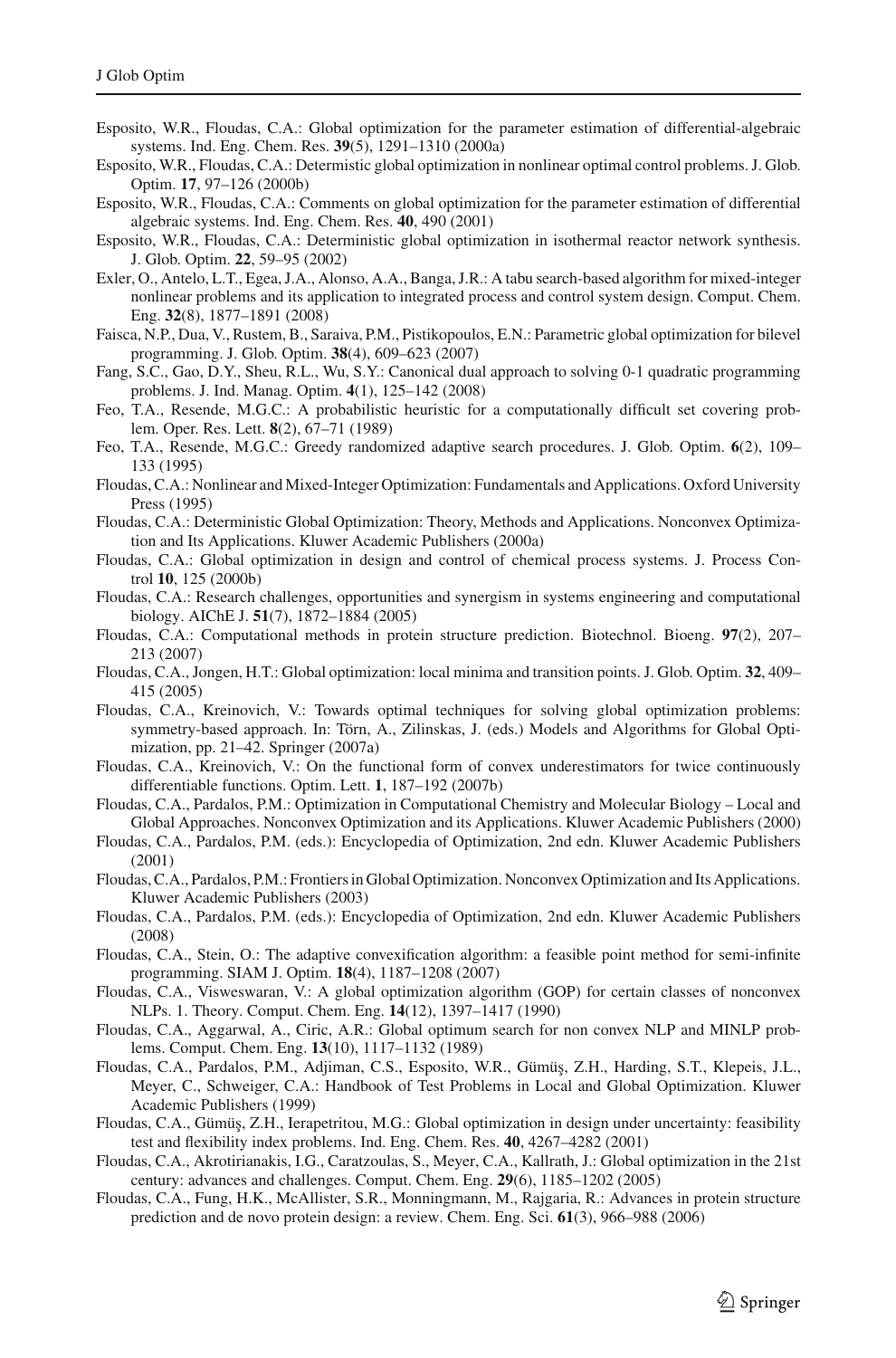- <span id="page-27-19"></span>Foteinou, P.T., Saharidis, G.K., Ierapetritou, M.G., Androulakis, I.P.: A mixed-integer optimization framework for the synthesis and analysis of regulatory networks. J. Glob. Optim. (2008, in press)
- <span id="page-27-13"></span>Freitas, L., Platt, G.M., Henderson, N.: Novel approach for the calculation of critical points in binary mixtures using global optimization. Fluid Phase Equilib. **225**(1–2), 29–37 (2004)
- <span id="page-27-21"></span>Frits, E.R., Markot, M.C., Lelkes, Z., Fonyo, Z., Csendes, T., Rev, E.: Use of an interval global optimization tool for exploring feasibility of batch extractive distillation. J. Glob. Optim. **38**(2), 297–313 (2007)
- <span id="page-27-7"></span>Gao, D.Y.: Perfect duality theory and complete solutions to a class of global optimization problems. Optimization **52**(4–5), 467–493 (2003)
- <span id="page-27-8"></span>Gao, D.Y.: Canonical duality theory and solutions to constrained nonconvex quadratic programming – dedicated to Professor Ivar Ekeland on the occasion of his 60th birthday. J. Glob. Optim. **29**(4), 377– 399 (2004)
- <span id="page-27-9"></span>Gao, D.Y.: Sufficient conditions and perfect duality in nonconvex minimization with inequality constraints. J. Ind. Manag. Optim. **1**(1), 53–63 (2005)
- <span id="page-27-10"></span>Gao, D.Y.: Solutions and optimality criteria to box constraint nonconvex minimization problems. J. Ind. Manag. Optim. **3**(2), 293–304 (2007)
- <span id="page-27-12"></span>Gattupalli, R.R., Lucia, A.: Molecular conformation of n-alkanes using terrain/funneling methods. J. Glob. Optim. (2008, in press)
- <span id="page-27-14"></span>Gau, C.Y., Stadtherr, M.A.: Reliable nonolinear parameter estimation using interval analysis: error-in-variable approach. Comput. Chem. Eng. **24**, 631–637 (2000)
- <span id="page-27-5"></span>Gau, C.Y., Stadtherr, M.A.: New interval methodologies for reliable chemical modeling. Comput. Chem. Eng. **26**, 827–840 (2002a)
- <span id="page-27-6"></span>Gau, C.Y., Stadtherr, M.A.: Dynamic load balancing for parallel interval-Newton using message passing. Comput. Chem. Eng. **26**, 811–825 (2002b)
- <span id="page-27-16"></span>Gau, C.Y., Stadtherr, M.A.: Deterministic global optimization for error-in-variables parameter estimation. AIChE J. **48**, 1192 (2002c)
- <span id="page-27-15"></span>Gau, C.Y., Brennecke, J.F., Stadtherr, M.A.: Reliable nonlinear parameter estimation in VLE modeling. Fluid Phase Equilib. **168**, 1–18 (2000)
- <span id="page-27-23"></span>Geletu, A., Hoffmann, A.: A conceptual method for solving generalized semi-infinite programming problems via global optimization by exact discontinuous penalization. Eur. J. Oper. Res. **157**(1), 3–15 (2004)
- <span id="page-27-18"></span>Ghosh, S., Zhu, T., Grossmann, I.E., Ataai, M.M., Domach, M.M.: Closing the loop between feasible flux scenario identification for construct evaluation and resolution of realized fluxes via NMR. Comput. Chem. Eng. **29**(3), 459–466 (2005)
- <span id="page-27-22"></span>Goberna, M.A., Lopez, M.A.: Linear semi-infinite programming theory: an updated survey. Eur. J. Oper. Res. **143**(2), 390–405 (2002)
- <span id="page-27-2"></span>Gounaris, C.E., Floudas, C.A.: Tight convex underestimators for  $C^2$ -continuous problems: I. Univariate functions. J. Glob. Optim. **42**(1), 51–67 (2008a)
- <span id="page-27-3"></span>Gounaris, C.E., Floudas, C.A.: Tight convex underestimators for *C*2-continuous problems: II. Multivariate functions. J. Glob. Optim. **42**(1), 69–89 (2008b)
- <span id="page-27-11"></span>Gounaris, C.E., Floudas, C.A.: Convexity of products of univariate functions and convexification transformations for geometric programming. J. Optim. Theory Appl. **138**(3), 407–427 (2008c)
- <span id="page-27-4"></span>Goyal, V., Ierapetritou, M.G.: Framework for evaluating the feasibility/operability of nonconvex processes. AIChE J. **49**(5), 1233–1240 (2003a)
- <span id="page-27-17"></span>Goyal, V., Ierapetritou, M.G.: MINLP optimization using simplicial approximation method for classes of nonconvex problems. In: Floudas, C.A., Pardalos, P.M. (eds.) Frontiers in Global Optimization, pp.165–196. Kluwer Academic Publishers (2003b)
- <span id="page-27-20"></span>Grossmann, I.E., Lee, S.: Generalized convex disjunctive programming: nonlinear convex hull relaxation. Comput. Optim. Appl. **26**(1), 83–100 (2003)
- <span id="page-27-25"></span>Gümüş, Z.H., Floudas, C.A.: Global optimization of nonlinear bilevel programming problems. J. Glob. Optim. **20**, 1–31 (2001)
- <span id="page-27-26"></span>Gümüş, Z.H., Floudas, C.A.: Global optimization of mixed-integer bilevel programming problems. Comput. Manag. Sci. **2**, 181–212 (2005)
- <span id="page-27-24"></span>Gutmann, H.M.: A radial basis function method for global optimization. J. Glob. Optim. **19**(3), 201–227 (2001)
- <span id="page-27-1"></span>Hadjisavvas, N., Pardalos, P.M.: Advances in Convex Analysis and Global Optimization – Honoring the Memory of C. Caratheodory (1873–1950). Nonconvex Optimization and Its Applications. Kluwer Academic Publishers (2001)
- <span id="page-27-0"></span>Hansen, E., Walster, G.W.: Global Optimization Using Interval Analysis. Pure and Applied Mathematics. Marcel Dekker (2004)
- <span id="page-27-27"></span>Harding, S.T., Floudas, C.A.: Global optimization in multiproduct and multipurpose batch design under uncertainty. Ind. Eng. Chem. Res. **36**(5), 1644–1664 (1997)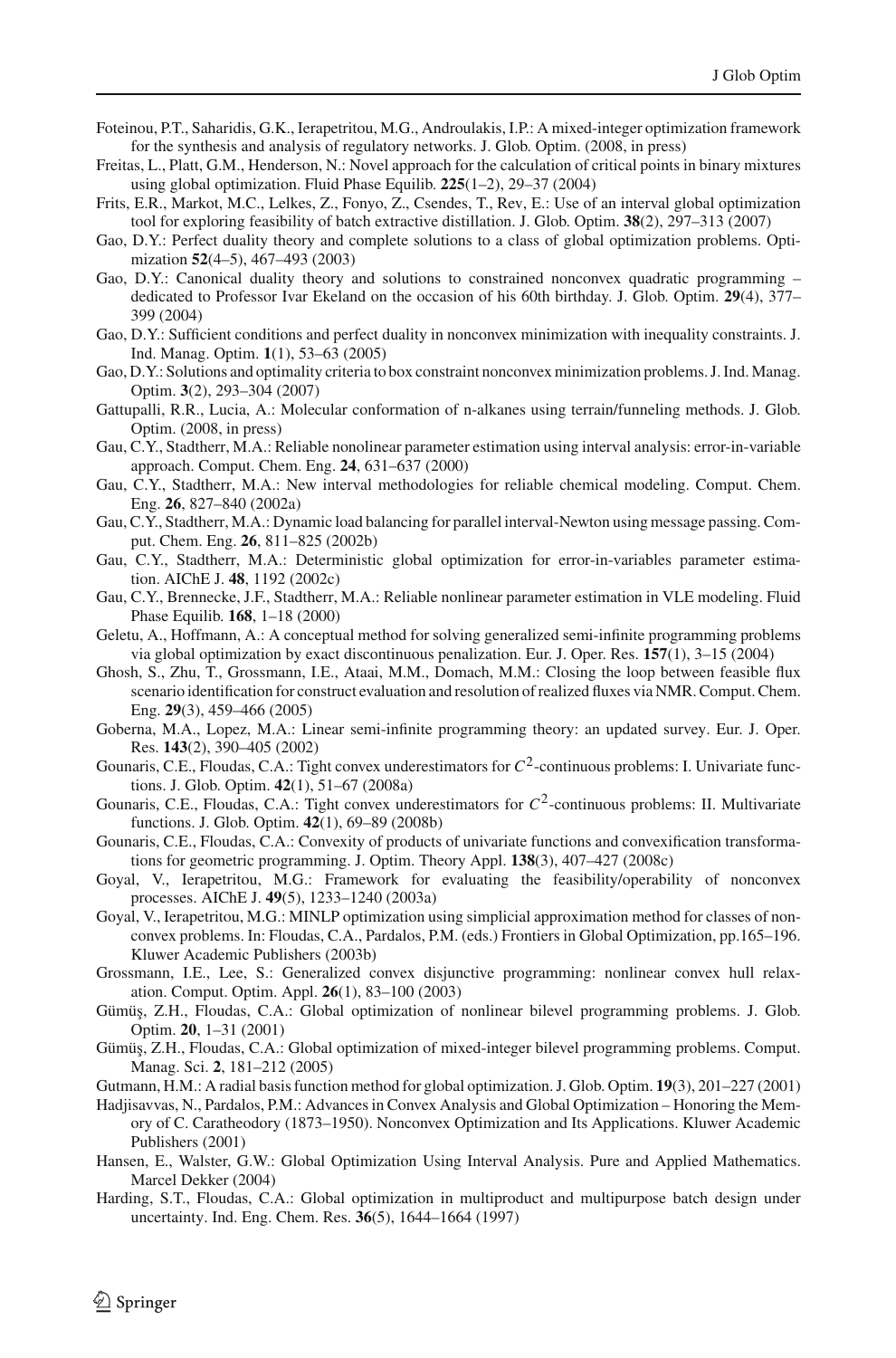- <span id="page-28-13"></span>Harding, S.T., Floudas, C.A.: Phase stability with cubic equations of state: a global optimization approach. AIChE J. **46**, 1422 (2000a)
- <span id="page-28-14"></span>Harding, S.T., Floudas, C.A.: Locating heterogeneous and reactive azeotropes. Ind. Eng. Chem. Res. **39**, 1576 (2000b)
- <span id="page-28-10"></span>Harding, S.T., Maranas, C.D., McDonald, C.M., Floudas, C.A.: Locating all homogeneous azeotropes in multicomponent mixtures. Ind. Eng. Chem. Res. **36**(1), 160–178 (1997)
- <span id="page-28-18"></span>Harjunkoski, I., Westerlund, T., Pörn, R.: Numerical and environmental considerations on a complex industrial mixed integer nonlinear programming (MINLP) problem. Comput. Chem. Eng. **23**, 1545–1561 (1999)
- <span id="page-28-15"></span>Henderson, N., Freitas, U., Platt, G.M.: Prediction of critical points: a new methodology using global optimization. AIChE J. **50**(6), 1300–1314 (2004)
- <span id="page-28-2"></span>Hertz, D., Adjiman, C.S., Floudas, C.A.: Two results on bounding the roots of interval polynomials. Comput. Chem. Eng. **23**, 1333 (1999)
- <span id="page-28-3"></span>Hiriart-Urruty, J.B., Ledyav, J.S.: A note in the characterization of the global maxima of a convex function over a convex set. J. Convex Anal. **3**, 55–61 (1996)
- <span id="page-28-5"></span>Hirsch, M.J., Meneses, C.N., Pardalos, P.M., Resende, M.G.C.: Global optimization by continuous grasp. Optim. Lett. **1**(2), 201–212 (2007)
- <span id="page-28-1"></span>Horst, R., Tuy, H.: Global Optimization: Deterministic Approaches. Springer (2003)
- <span id="page-28-0"></span>Horst, R., Pardalos, P.M., Thoai, N.V.: Introduction to Global Optimization. Nonconvex Optimization and its Applications. Kluwer Academic Publishers (2000)
- <span id="page-28-28"></span>Hu, J.Q., Fu, M.C., Marcus, S.I.: A model reference adaptive search method for global optimization. Oper. Res. **55**(3), 549–568 (2007)
- <span id="page-28-11"></span>Hua, J.Z., Brennecke, J.F., Stadtherr, M.A.: Reliable computation for phase stability using interval analysis: cubic equation of state models. Comput. Chem. Eng. **22**(9), 1207 (1998a)
- <span id="page-28-12"></span>Hua, J.Z., Brennecke, J.F., Stadtherr, M.A.: Enhanved interval analysis for phase stability: cubic equation of state models. Ind. Eng. Chem. Res. **37**, 1519 (1998b)
- <span id="page-28-27"></span>Huang, D., Allen, T.T., Notz, W.I., Zeng, N.: Global optimization of stochastic black-box systems via sequential kriging meta-models. J. Glob. Optim. **34**(3), 441–466 (2006)
- <span id="page-28-4"></span>Jiao, H.W., Guo, Y.R., Shen, P.P.: Global optimization of generalized linear fractional programming with nonlinear constraints. Appl. Math. Comput. **183**(2), 717–728 (2006)
- <span id="page-28-26"></span>Jones, D.R.: A taxonomy of global optimization methods based on response surfaces. J. Glob. Optim. **21**, 345 (2001)
- <span id="page-28-25"></span>Jones, D.R., Schonlau, M., Welch, W.J.: Efficient global optimization of expensive black-box functions. J. Glob. Optim. **13**, 455 (1998)
- <span id="page-28-19"></span>Kallrath, J.: Exact computation of global minima of a noncovex portfolio optimization problem. In: Floudas, C.A., Pardalos, P.M. (eds.) Frontiers in Global Optimization, pp. 237–254. Kluwer Academic Publishers (2003)
- <span id="page-28-20"></span>Kallrath, J.: Solving planning and design problems in the process industry using mixed integer and global optimization. Ann. Oper. Res. **140**(1), 339–373 (2005)
- <span id="page-28-9"></span>Kallrath, J.: Cutting circles and polygons from area-minimizing rectangles. J. Glob. Optim. (2008,in press)
- <span id="page-28-21"></span>Karuppiah, R., Grossmann, I.E.: Global optimization for the synthesis of integrated water systems in chemical processes. Comput. Chem. Eng. **30**(4), 650–673 (2006)
- <span id="page-28-22"></span>Karuppiah, R., Grossmann, I.E.: Global optimization of multiscenario mixed integer nonlinear programming models arising in the synthesis of integrated water networks under uncertainty. Comput. Chem. Eng. **32**, 145–160 (2008a)
- <span id="page-28-23"></span>Karuppiah, R., Grossmann, I.E.: A Lagrangean based branch-and-cut algorithm for global optimization of nonconvex mixed-integer nonlinear programs with decomposable structures. J. Glob. Optim. **41**(2), 163– 186 (2008b)
- <span id="page-28-24"></span>Karuppiah, R., Furman, K.C., Grossmann, I.E.: Global optimization for scheduling refinery crude oil operations. Comput. Chem. Eng. (2008,in press)
- <span id="page-28-16"></span>Kesavan, P., Barton, P.I.: Generalized branch-and-cut framework for mixed-integer nonlinear optimization problems. Comput. Chem. Eng. **24**, 1361–1366 (2000)
- <span id="page-28-17"></span>Kesavan, P., Allgor, R.L., Gadzke, E.P., Barton, P.I.: Outer approximation algorithms for separable nonconvex mixed-integer nonlinear problems. Math. Program. **100**(3), 517–535 (2004)
- <span id="page-28-6"></span>Klepeis, J.L., Floudas, C.A.: A comparative study of global minimum energy conformations of hydrated peptides. J. Comput. Chem. **20**(6), 636 (1999a)
- <span id="page-28-7"></span>Klepeis, J.L., Floudas, C.A.: Free energy calculations for peptides via deterministic global optimization. J. Chem. Phys. **110**(15), 7491 (1999b)
- <span id="page-28-8"></span>Klepeis, J.L., Floudas, C.A.: Ab initio tertiary structure prediction of proteins. J. Glob. Optim. **25**, 113 (2003a)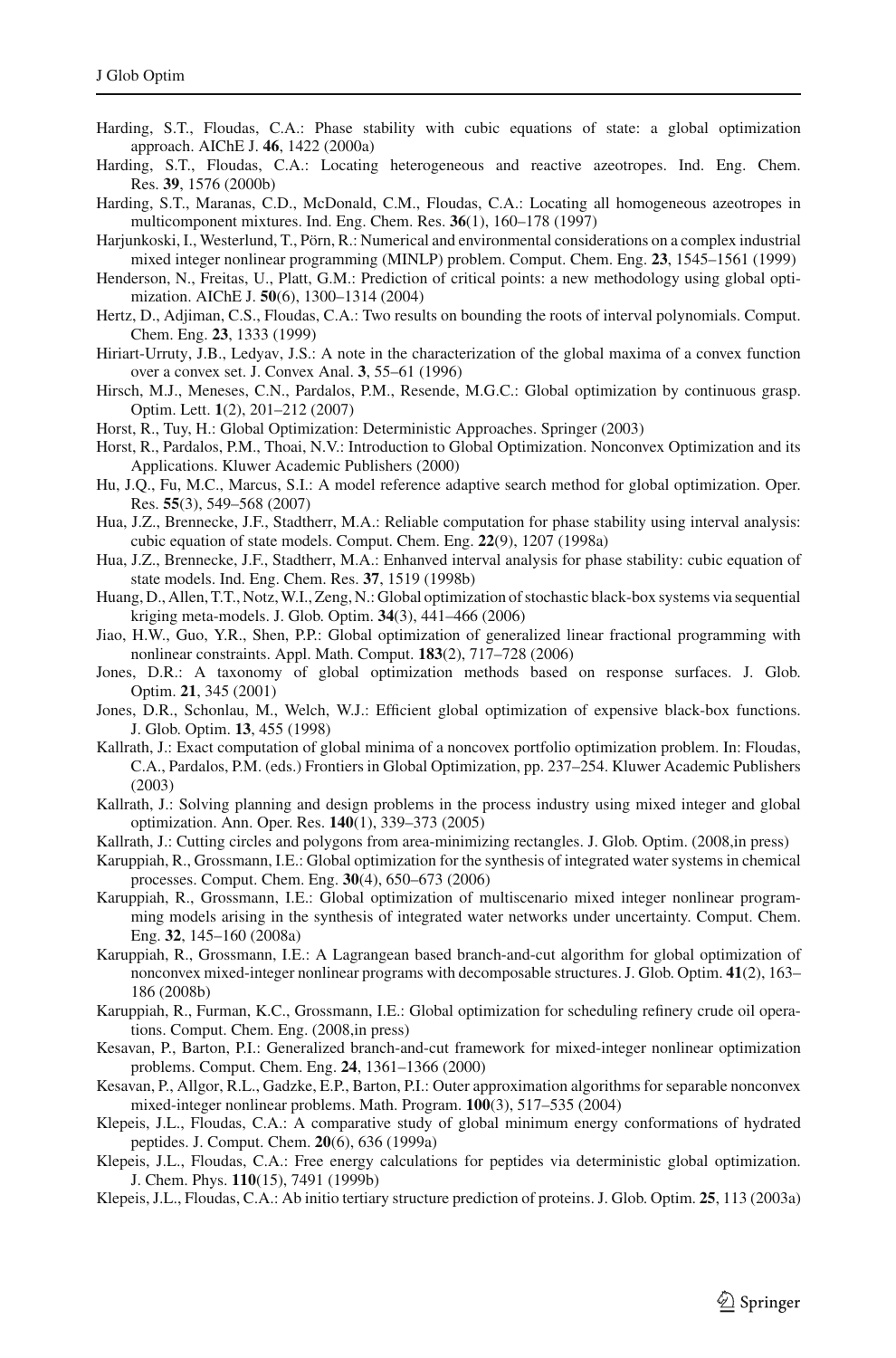- <span id="page-29-13"></span>Klepeis, J.L., Floudas, C.A.: ASTRO-FOLD: a combinatorial and global optimization framework for ab initio prediction of three-dimensional structures of proteins from the amino-acid sequence. Biophys. J. **85**, 2119 (2003b)
- <span id="page-29-10"></span>Klepeis, J.L., Androulakis, I.P., Ierapetritou, M.G., Floudas, C.A.: Predicting solvated peptide conformations via global minimization of energetic atom to atom interactions. Comput. Chem. Eng. **22**(6), 765– 788 (1998)
- <span id="page-29-11"></span>Klepeis, J.L., Floudas, C.A., Morikis, D., Lambris, J.D.: Predicting peptide structures using NMR data and deterministic global optimization. J. Comput. Chem. **20**, 1354 (1999)
- <span id="page-29-12"></span>Klepeis, J.L., Schafroth, H.D., Westerberg, K.M., Floudas, C.A.: Deterministic global optimization and ab initio approaches for the structure prediction of polypeptides, dynamics of protein folding and proteinprotein interactions. Adv. Chem. Phys. **120**, 266–457 (2002)
- <span id="page-29-14"></span>Klepeis, J.L., Pieja, M., Floudas, C.A.: A new class of hybrid global optimization algorithms for peptide structure prediction: integrated hybrids. Comput. Phys. Commun. **151**, 121 (2003a)
- <span id="page-29-15"></span>Klepeis, J.L., Pieja, M., Floudas, C.A.: A new class of hybrid global optimization algorithms for peptide structure prediction: alternating hybrids and application to Met-Enkephalin and Melittin. Biophys. J. **84**, 869 (2003b)
- <span id="page-29-22"></span>Lee, C.K., Barton, P.I.: Global dynamic optimization of linear hybrid systems. In: Floudas, C.A., Pardalos, P.M. (eds.) Frontiers in Global Optimization, pp. 289–312. Kluwer Academic Publishers (2003)
- <span id="page-29-19"></span>Lee, A., Grossmann, I.E.: A global optimization algorithm for nonconvex generalized disjunctive programming and applications to process systems. Comput. Chem. Eng. **25**, 1675–1697 (2001)
- <span id="page-29-20"></span>Lee, S., Grossmann, I.E.: Global optimization of nonlinear generalized disjunctive programming with bilinear equality constraints: applications to process networks. Comput. Chem. Eng. **27**(11), 1557–1575 (2003)
- <span id="page-29-21"></span>Lee, S., Grossmann, I.E.: Logic-based modeling and solution of ninlinear discrete/continuous optimization problems. Ann. Oper. Res. **139**(1), 267–288 (2005)
- <span id="page-29-23"></span>Lee, C.K., Singer, A.B., Barton, P.I.: Global optimization of linear hybrid systems with explicit transitions. Syst. Control Lett. **51**(5), 363–375 (2004)
- <span id="page-29-26"></span>Levitin, E., Tichatschke, R.: A branch-and-bound approach for solving a class of generalized semi-infinite programming problems. J. Glob. Optim. **13**(3), 299–315 (1998)
- <span id="page-29-8"></span>Li, H.L., Tsai, J.F.: Treating free variables in generalized geometric global optimization programs. J. Glob. Optim. **33**(1), 1–13 (2005)
- <span id="page-29-2"></span>Li, D., Wu, Z.Y., Lee, H.W.J., Wang, X.M., Zhang, L.S.: Hidden convex minimization. J. Glob. Optim. **31**(2), 211–233 (2005)
- <span id="page-29-9"></span>Li, T., Wang, Y.J., Liang, Z., Pardalos, P.M.: Local saddle point and a class of convexification methods for nonconvex optimization problems. J. Glob. Optim. **38**(3), 405–419 (2007)
- <span id="page-29-4"></span>Li, H.L., Tsai, J.F., Floudas, C.A.: Convex underestimation for posynomial functions of positive variables. Optim. Lett. **2**(3), 333–340 (2008)
- <span id="page-29-5"></span>Liang, Z.A., Huang, H.X., Pardalos, P.M.: Optimality conditions and duality for a class of nonlinear fractional programming problems. J. Optim. Theory Appl. **110**(3), 611–619 (2001)
- <span id="page-29-6"></span>Liberti, L.: Linearity embedded in nonconvex programs. J. Glob. Optim. **33**(2), 157–196 (2005)
- <span id="page-29-0"></span>Liberti, L., Maculan, N.: Global Optimization: From Theory to Implementation. Nonconvex Optimization and Its Applications. Kluwer Academic Publishers (2006)
- <span id="page-29-1"></span>Liberti, L., Pantelides, C.C.: Convex envelopes of monomials of odd degree. J. Glob. Optim. **25**, 157–168 (2003)
- <span id="page-29-16"></span>Lin, Y.D., Stadtherr, M.A.: LP strategy for the interval-Newton method in deterministic global optimization. Ind. Eng. Chem. Res. **43**(14), 3741–3749 (2004a)
- <span id="page-29-17"></span>Lin, Y.D., Stadtherr, M.A.: Advances in interval methods for deterministic global optimization in chemical engineering. J. Glob. Optim. **29**(3), 281–296 (2004b)
- <span id="page-29-24"></span>Lin, Y.D., Stadtherr, M.A.: Deterministic global optimization for parameter estimation of dynamic systems. Ind. Eng. Chem. Res. **45**(25), 8438–8448 (2006)
- <span id="page-29-25"></span>Lin, Y.D., Stadtherr, M.A.: Deterministic global optimization of nonlinear dynamic systems. AIChE J. **53**(4), 866–875 (2007)
- <span id="page-29-18"></span>Lin, X.X., Floudas, C.A., Kallrath, J.: Global solution approach for a nonconvex MINLP problem in product portfolio optimization. J. Glob. Optim. **32**(3), 417–431 (2005)
- <span id="page-29-7"></span>Linderoth, J.: A simplicial branch-and-bound algorithm for solving quadratically constrained quadratic programs. Math. Program. **103**(2), 251–282 (2005)
- <span id="page-29-28"></span>Liu, G.X.: A homotopy interior point method for semi-infinite programming problems. J. Glob. Optim. **37**(4), 631–646 (2007)
- <span id="page-29-3"></span>Liu, W.B., Floudas, C.A.: A remark on the GOP algorithm for global optimization. J. Glob. Optim. **3**(4), 519– 521 (1993)
- <span id="page-29-27"></span>Liu, Y., Teo, K.L.: An adaptive dual parametrization algorithm for quadratic semi-infinite programming problems. J. Glob. Optim. **24**(2), 205–217 (2002)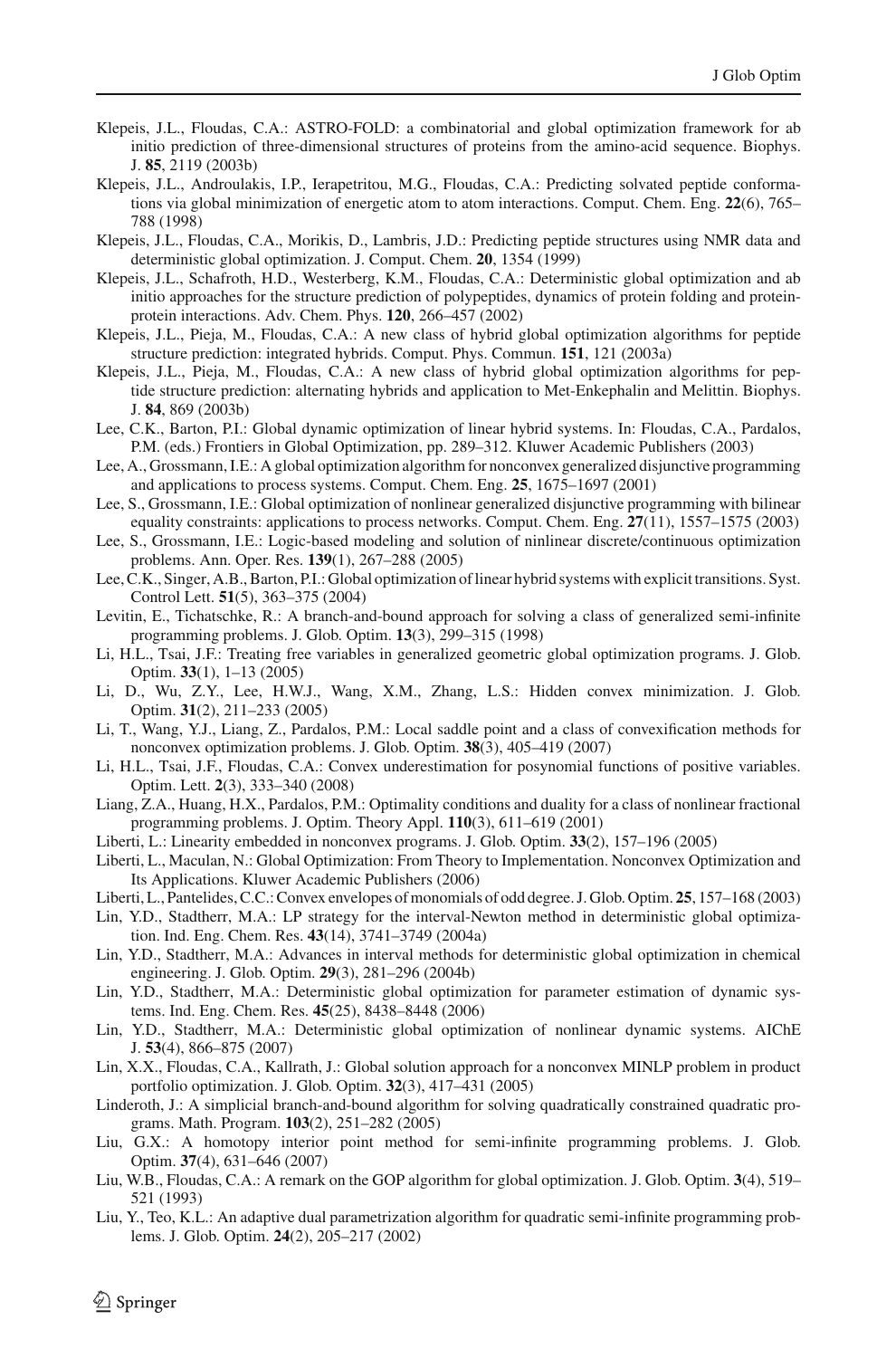- <span id="page-30-27"></span>Liu, Y., Teo, K.L., Wu, S.Y.: A new quadratic semi-infinite programming algorithm based on dual parametrization. J. Glob. Optim. **29**(4), 401–413 (2004)
- <span id="page-30-25"></span>Long, C.E., Polisetty, P.K., Gatzke, E.P.: Nonlinear model predictive control using deterministic global optimization. J. Process Control **16**(6), 635–643 (2006)
- <span id="page-30-26"></span>Long, C.E., Polisetty, P.K., Gatzke, E.P.: Deterministic global optimization for nonlinear model predictive control of hybrid dynamic systems. Int. J. Robust Nonlinear Control **17**(13), 1232–1250 (2007)
- <span id="page-30-8"></span>Lucia, A., Feng, Y.: Global terrain methods. Comput. Chem. Eng. **26**, 529–546 (2002)
- <span id="page-30-9"></span>Lucia, A., Feng, Y.: Multivariable terrain methods. AIChE J. **49**, 2553 (2003)
- <span id="page-30-18"></span>Lucia, A., DiMaggio, P.A., Bellows, M.L., Octavio, L.M.: The phase behavior of n-alkane systems. Comput. Chem. Eng. **29**(11–12), 2363–2379 (2005)
- <span id="page-30-5"></span>Lundell, A., Westerlund, J., Westerlund, T.: Some transformation techniques with applications in global optimization. J. Glob. Optim. (2008, in press)
- <span id="page-30-21"></span>Luo, Y.Q., Yuan, X.G., Liu, Y.J.: An improved PSO algorithm for solving non-convex NLP/MINLP problems with equality constraints. Comput. Chem. Eng. **31**(3), 153–162 (2007)
- <span id="page-30-15"></span>Maier, R.W., Brennecke, J.F., Stadtherr, M.A.: Reliable computation of homogeneous azeotropes. AIChE J. **44**, 1745–1755 (1998)
- <span id="page-30-12"></span>Maranas, C.D., Floudas, C.A.: Global optimization in generalized geometric programming. Comput. Chem. Eng. **21**, 351–370 (1997)
- <span id="page-30-11"></span>Marcovecchio, M.G., Bergamini, M.L., Aguirre, P.: On saddle points of augmented Lagrangians for constrained nonconvex optimization. J. Glob. Optim. **34**(3), 339–368 (2006)
- <span id="page-30-14"></span>Maringer, D., Parpas, P.: Global optimization of higher order moments in portfolio selection. J. Glob. Optim. (2008, in press)
- <span id="page-30-10"></span>Martinez, J.A., Casado, L.G., Garcia, I., Sergeyev, Y.D., Toth, B.: On an efficient use of gradient information for accelerating interval global optimization algorithms. Numer. Algorithms **37**(1–4), 61–69 (2004)
- <span id="page-30-17"></span>McKinnon, K., Mongeau, M.: A generic global optimization algorithm for the chemical and phase equilibrium problem. J. Glob. Optim. **12**, 325–351 (1998)
- <span id="page-30-1"></span>Meyer, C.A., Floudas, C.A.: Trilinear monomials with positive or negative domains: facets of convex and concave envelopes. In: Floudas, C.A., Pardalos, P.M. (eds.) Frontiers in Global Optimization, pp. 327– 352. Kluwer Academic Publishers (2003)
- <span id="page-30-2"></span>Meyer, C.A., Floudas, C.A.: Convex hull of trilinear monomials with mixed-sign domains. J. Glob. Optim. **29**, 125–155 (2004)
- <span id="page-30-3"></span>Meyer, C.A., Floudas, C.A.: Convex envelopes for edge-concave functions. Math. Program. **103**(2), 207– 224 (2005a)
- <span id="page-30-4"></span>Meyer, C.A., Floudas, C.A.: Convex underestimation of twice continuously differentiable functions by piecewise quadratic perturbation: spline αBB underestimators. J. Glob. Optim. **32**, 221–258 (2005b)
- <span id="page-30-22"></span>Meyer, C.A., Floudas, C.A.: Global optimization of a combinatorially complex generalized pooling problem. AIChE J. **52**, 1027–1037 (2006)
- <span id="page-30-16"></span>Meyer, C.A., Swartz, C.L.E.: A regional convexity test for global optimization: application to the phase equilibrium problem. Comput. Chem. Eng. **22**, 1407–1418 (1998)
- <span id="page-30-29"></span>Meyer, C.A., Floudas, C.A., Neumaier, A.: Global optimization with nonfactorable constraints. Ind. Eng. Chem. Res. **41**, 6413–6424 (2002)
- <span id="page-30-0"></span>Migdalas, A., Pardalos, P.M., Varbrand, P.: From Local to Global Optimization. Nonconvex Optimization and its Applications. Kluwer Academic Publishers (2001)
- <span id="page-30-19"></span>Mitsos, A., Barton, P.I.: A dual extremum principle in thermodynamics. AIChE J. **53**(8), 2131–2147 (2007)
- <span id="page-30-28"></span>Mitsos, A., Lemonidis, P., Lee, C.K., Barton, P.I.: Global solution of bilevel programs with a nonconvex inner program. SIAM J. Optim. **19**(1), 77–113 (2008a)
- <span id="page-30-30"></span>Mitsos, A., Lemonidis, P., Barton, P.I.: Global solution of bilevel programs with a nonconvex inner program. J. Glob. Optim. (2008b, in press)
- <span id="page-30-24"></span>Moles, C.G., Gutierrez, G., Alonso, A.A., Banga, J.R.: Integrated process design and control via global optimization. Ind. Eng. Chem. Res. **81**, 507–517 (2003)
- <span id="page-30-13"></span>Moloi, N.P., Ali, M.M.: An iterative global optimization algorithm for potential energy minimization. Comput. Optim. Appl. **30**(2), 119–132 (2005)
- <span id="page-30-23"></span>Montagna, J.M., Iribarren, O.A., Vecchietti, A.R.: Synthesis of biotechnological processes using generalized disjunctive programming. Ind. Eng. Chem. Res. **43**(15), 4220–4232 (2004)
- <span id="page-30-20"></span>Munawar, S.A., Gudi, R.D.: A nonlinear transformation based hybrid evolutionary method for MINLP solution. Chem. Eng. Res. Des. **83**(A10), 1218–1236 (2005)
- <span id="page-30-6"></span>Nahapetyan, A., Pardalos, P.M.: A bilinear relaxation based algorithm for concave piecewise linear network flow problems. J. Ind. Manag. Optim. **3**(1), 71–85 (2007)
- <span id="page-30-7"></span>Nahapetyan, A., Pardalos, P.M.: A bilinear reduction based algorithm for solving capacitated multi-item dynamic pricing problems. Comput. Oper. Res. **35**(5), 1601–1612 (2008)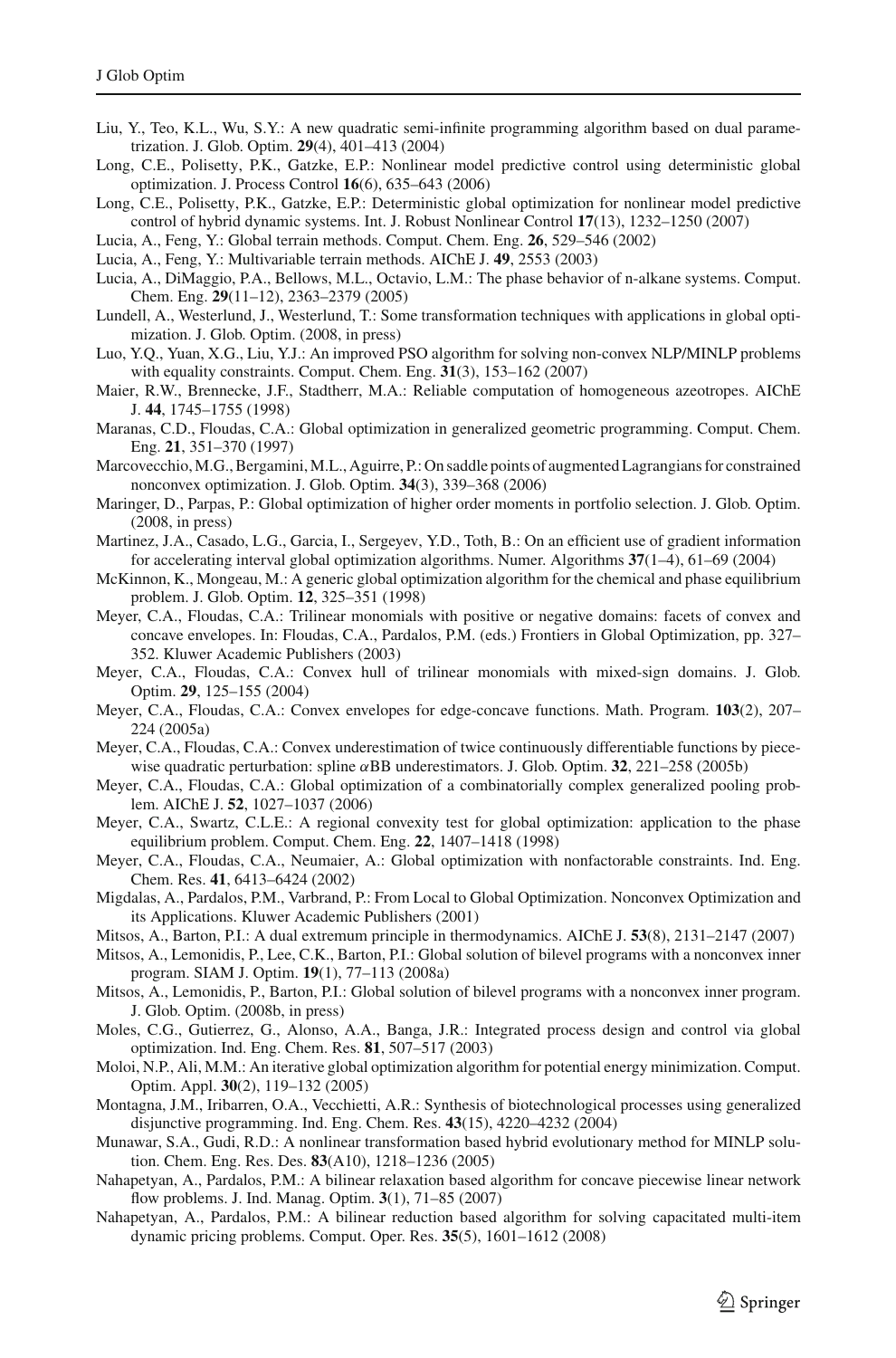- <span id="page-31-5"></span>Neumaier, A.: Complete search in continuous global optimization and constraint satisfaction. In: Iserles, A. (ed.) Acta Numerica, pp. 271–369. Cambridge University Press (2004)
- <span id="page-31-3"></span>Neumaier, A., Shcherbina, O., Huyer, W., Vinko, T.: A comparison of complete global optimization solvers. Math. Program. **103**(2), 335–356 (2005)
- <span id="page-31-9"></span>Nichita, D.V., Gomez, S., Luna-Ortiz, E.: Multiphase equilibria calculation by direct minimization of Gibbs free energy using tunneling global optimization method. J. Can. Petrol. Technol. **43**(5), 13–16 (2004)
- <span id="page-31-10"></span>Nichita, D.V., Valencia, C.D.D., Gomez, S.: Volume-based thermodynamics global phase stability analysis. Chem. Eng. Commun. **193**(10), 1194–1216 (2006)
- <span id="page-31-6"></span>Nie, J., Demmel, J., Gu, M.: Global minimization of rational functions and the nearest GCDs. J. Glob. Optim. **40**(4), 697–718 (2008)
- <span id="page-31-17"></span>Noureldin, M.B., El-Halwagi, M.: Interval-based targeting for pollution prevention via mass integration. Comput. Chem. Eng. **23**, 1527–1543 (1999)
- <span id="page-31-13"></span>Ostrovsky, G.M., Achenie, L.E.K., Sinha, M.: On the solution of mixed-integer nonlinear programming models for computer aided molecular design. Comput. Chem. Eng. **26**, 645–660 (2002)
- <span id="page-31-19"></span>Ostrovsky, G.M., Achenie, L.E.K., Sinha, M.: A reduced dimension branch-and-bound algorithm for molecular design. Comput. Chem. Eng. **27**, 551–567 (2003)
- <span id="page-31-23"></span>Papamichail, I., Adjiman, C.S.: A rigorous global optimization algorithm for problems with ordinary differential equations. J. Glob. Optim. **24**, 1–33 (2002)
- <span id="page-31-24"></span>Papamichail, I., Adjiman, C.S.: Global optimization of dynamic systems. Comput. Chem. Eng. **28**(3), 403– 415 (2004)
- <span id="page-31-25"></span>Papamichail, I., Adjiman, C.S.: Proof of convergence for a global optimization algorithm for problems with ordinary differential equations. J. Glob. Optim. **33**(1), 83–107 (2005)
- <span id="page-31-2"></span>Pardalos, P.M., Romeijn, H.E.: Handbook of Global Optimization, vol. 2. Nonconvex Optimization and Its Applications. Kluwer Academic Publishers (2002)
- <span id="page-31-21"></span>Pardalos, P.M., Shylo, O.V.: An algorithm for the job shop scheduling problem based on global equilibrium search techniques. Comput. Manag. Sci. **3**(4), 331–348 (2006)
- <span id="page-31-4"></span>Pardalos, P.M., Romeijn, H.E., Tuy, H.: Recent developments and trends in global optimization. J. Comput. Appl. Math. **124**(1–2), 209–228 (2000)
- <span id="page-31-20"></span>Pardalos, P.M., Chaovalitwongse, W., Iasemidis, L.D., Sackellares, J.C., Shiau, D.S., Carney, P.R., Prokopyev, O.A., Yatsenko, V.A.: Seizure warning algorithm based on optimization and nonlinear dynamics. Math. Program. **101**(2), 365–385 (2004)
- <span id="page-31-16"></span>Pardalos, P.M., Prokopyev, O.A., Shylo, O.V., Shylo, V.P.: Global equilibrium search applied to the unconstrained binary quadratic optimization problem. Optim. Methods Softw. **23**(1), 129–140 (2008)
- <span id="page-31-7"></span>Parpas, P., Rustem, B., Pistikopoulos, E.N.: Linearly constrained global optimization and stochastic differential equations. J. Glob. Optim. **36**(2), 191–217 (2006)
- <span id="page-31-8"></span>Parpas, P., Rustem, B., Pistikopoulos, E.N.: Global optimization of robust chance constrained problems. J. Glob. Optim. (2008, in press)
- <span id="page-31-18"></span>Parthasarathy, G., El-Halwagi, M.: Optimum mass integration strategies for condensation and allocation of multicomponent VOCs. Comput. Chem. Eng. **55**, 881–895 (2000)
- <span id="page-31-28"></span>Pistikopoulos, E.N., Dua, V., Ryu, J.: Global optimization of bilevel programming problems via parametric programming. In: Floudas, C.A., Pardalos, P.M. (eds.) Frontiers in Global Optimization, pp. 457–476. Kluwer Academic Publishers (2003)
- <span id="page-31-12"></span>Pörn, R., Westerlund, T.: A cutting plane method for minimizing pseudo-convex functions in mixed integer case. Comput. Chem. Eng. **24**, 2655–2665 (2000)
- <span id="page-31-11"></span>Pörn, R., Harjunkoski, I., Westerlund, T.: Convexification of different classes of non-convex MINLP problems. Comput. Chem. Eng. **23**, 439–448 (1999)
- <span id="page-31-1"></span>Price, K.V., Storn, R.M., Lampinen, J.A.: Differential Evolution: A Practical Approach to Global Optimization. Natural Computing Series. Springer (2005)
- <span id="page-31-14"></span>Prokopyev, O.A., Huang, H.X., Pardalos, P.M.: On complexity of unconstrained hyperbolic 0-1 programming problems. Oper. Res. Lett. **33**(3), 312–318 (2005a)
- <span id="page-31-15"></span>Prokopyev, O.A., Meneses, C.N., Oliveira, C.A.S., Pardalos, P.M.: On multiple-ratio hyperbolic 0-1 programming problems. Pacific J. Optim. **1**(2), 327–345 (2005b)
- <span id="page-31-22"></span>Rebennack, S., Kallrath, J., Pardalos, P.M.: Column enumeration based decomposition techniques for a class of non-convex MINLP problems. J. Glob. Optim. (2008, in press)
- <span id="page-31-26"></span>Regis, R.G., Shoemaker, C.A.: COnstrained global optimization of expensive black box functions using radial basis functions. J. Glob. Optim. **31**(1), 153–171 (2005)
- <span id="page-31-27"></span>Regis, R.G., Shoemaker, C.A.: Improved strategies for radial basis function methods for global optimization. J. Glob. Optim. **37**(1), 113–135 (2007)
- <span id="page-31-0"></span>Rubinov, A.: Abstract Convexity and Global Optimization. Nonconvex Optimization and Its Applications. Kluwer Academic Publishers (2000)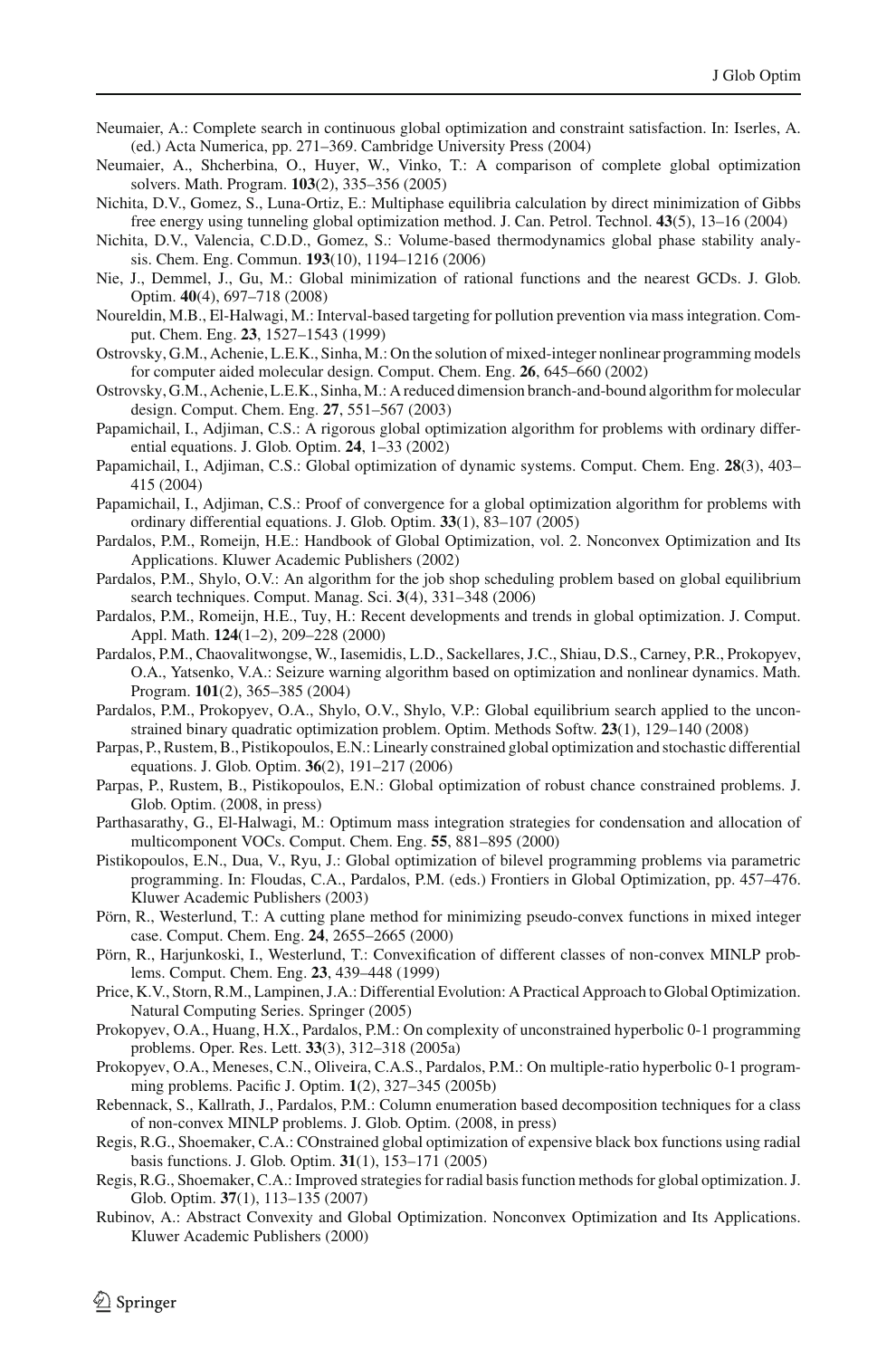- <span id="page-32-3"></span>Ryoo, H.S., Sahinidis, N.V.: Analysis of bounds for multilinear functions. J. Glob. Optim. **19**, 403–424 (2001)
- <span id="page-32-6"></span>Ryoo, H.S., Sahinidis, N.V.: Global optimization of multiplicative programs. J. Glob. Optim. **26**, 387– 418 (2003)
- <span id="page-32-28"></span>Ryu, J.H., Dua, V., Pistikopoulos, E.N.: A bilevel programming framework for enterprise-wide process networks under uncertainty. Comput. Chem. Eng. **28**(6–7), 1121–1129 (2004)
- <span id="page-32-18"></span>Sahinidis, N.V., Tawarmalani, M.: Applications of global optimization to process and molecular design. Comput. Chem. Eng. **24**, 2157–2169 (2000)
- <span id="page-32-19"></span>Sahinidis, N.V., Tawarmalani, M., Yu, M.: Design of alternative refrigerants via global optimization. AIChE J. **49**(7), 1761 (2003)
- <span id="page-32-22"></span>Sawaya, N.W., Grossmann, I.E.: A cutting plane method for solving linear generalized disjunctive programming problems. Comput. Chem. Eng. **29**(9), 1891–1913 (2005)
- <span id="page-32-23"></span>Sawaya, N.W., Grossmann, I.E.: Computational implementation of non-linear convex hull reformulation. Comput. Chem. Eng. **31**(7), 856–866 (2007)
- <span id="page-32-14"></span>Schafroth, H.D., Floudas, C.A.: Predicting peptide binding to MHC pockets via molecular modeling, implicit solvation, and global optimization. Proteins: Struct. Funct. Bioinform. **54**, 534–556 (2004)
- <span id="page-32-2"></span>Schichl H.: Global optimization in the COCONUT project. In: Numerical Software with Results Verification, Lecture Notes in Computer Science 2991, pp.243–249. Springer (2004)
- <span id="page-32-15"></span>Scurto, A.M., Xu, G., Brennecke, J.F., Stadtherr, M.A.: Phase behavior and reliable computation of highpressure solid-fluid equilibrium with cosolvents. Ind. Eng. Chem. Res. **42**(25), 6464–6475 (2003)
- <span id="page-32-1"></span>Shcherbina, O., Neumaier, A., Sam-Haroud, D., Vu, X.H., Nguyen, T.V.: Benchmarking global optimization and constraint satisfaction codes. In: Global Optimization and Constraint Satisfaction, Lecture Notes in Computer Science 2861, pp. 211–222. Springer (2003)
- <span id="page-32-5"></span>Shectman, J.P., Sahinidis, N.V.: A finite algorithm for global optimization of separable concave functions. J. Glob. Optim. **12**, 1–36 (1998)
- <span id="page-32-11"></span>Shen, P.P.: Linearization method of global optimization for generalized geometric programming. Appl. Math. Comput. **162**, 353–370 (2005)
- <span id="page-32-7"></span>Shen, P.P., Yuan, G.X.: Global optimization for the sum of generalized polynomial fractional functions. Math. Methods Oper. Res. **65**(3), 445–459 (2007)
- <span id="page-32-8"></span>Sherali, H.D.: Global optimization of nonconvex polynomial programming problems having rational exponents. J. Glob. Optim. **12**(3), 267–283 (1998)
- <span id="page-32-0"></span>Sherali, H.D., Adams, W.P.: A Reformulation-Linearization Technique for solving Discrete and Coninuous Nonconvex Problems. Nonconvex Optimization and its Applications. Kluwer Academic Publishers (1999)
- <span id="page-32-20"></span>Sherali, H.D., Desai, J.: A global optimization RLT-based approach for solving the hard clustering problem. J. Glob. Optim. **32**(2), 281–306 (2005a)
- <span id="page-32-21"></span>Sherali, H.D., Desai, J.: A global optimization RLT-based approach for solving the fuzzy clustering problem. J. Glob. Optim. **33**(4), 597–615 (2005b)
- <span id="page-32-10"></span>Sherali, H.D., Fraticelli, B.M.P.: Enhancing RLT relaxations via a new class of semidefinite cuts. J. Glob. Optim. **22**(1–4), 233–261 (2002)
- <span id="page-32-27"></span>Sherali, H.D., Ganesan, V.: A pseudo-global optimization approach with application to the design of conteinerships. J. Glob. Optim. **26**(4), 335–360 (2003)
- <span id="page-32-9"></span>Sherali, H.D., Wang, H.J.: Global optimization of nonconvex factorable programming problems. Math. Program. **89**(3), 459–478 (2001)
- <span id="page-32-16"></span>Sherali, H.D., Adams, W.P., Driscoll, P.J.: Exploiting special structures in constructing a hierarchy of relaxations for 0-1 mixed integer problems. Oper. Res. **46**(3), 396–405 (1998)
- <span id="page-32-17"></span>Sherali, H.D., Smith, J.C., Adams, W.P.: Reduced first-level representations via the reformulation-linearization technique: Results, counterexamples, and computations. Discrete Appl. Math. **101**(1–3), 247–267 (2000)
- <span id="page-32-12"></span>Sherali, H.D., Subramanian, S., Loganathan, G.V.: Effective relaxations and partitioning schemes for solving water distribution network design problems to global optimality. J. Glob. Optim. **19**(1), 1–26 (2001)
- <span id="page-32-13"></span>Sherali, H.D., Al-Loughani, I., Subramani, S.: Global optimization procedures for the capacitated euclidean and l(p) distance multifacility location-allocation problems. Oper. Res. **50**(3), 433–448 (2002)
- <span id="page-32-4"></span>Sherali, H.D., Lee, Y., Kim, Y.: Partial convexification cuts for 0-1 mixed-integer programs. Eur. J. Oper. Res. **165**(3), 625–648 (2005)
- <span id="page-32-24"></span>Singer, A.B., Barton, P.I.: Global solution of optimization problems with dynamic systems embedded. In: Floudas, C.A., Pardalos, P.M. (eds.) Frontiers in Global Optimization, pp. 477–498. Kluwer Academic Publishers (2003)
- <span id="page-32-25"></span>Singer, A.B., Barton, P.I.: Global solution of optimization problems with parameter-embedded linear dynamic systems. J. Optim. Theory Appl. **121**(3), 613–646 (2004)
- <span id="page-32-26"></span>Singer, A.B., Barton, P.I.: Global optimization with nonlinear ordinary differential equations. J. Glob. Optim. **34**(2), 159–190 (2006)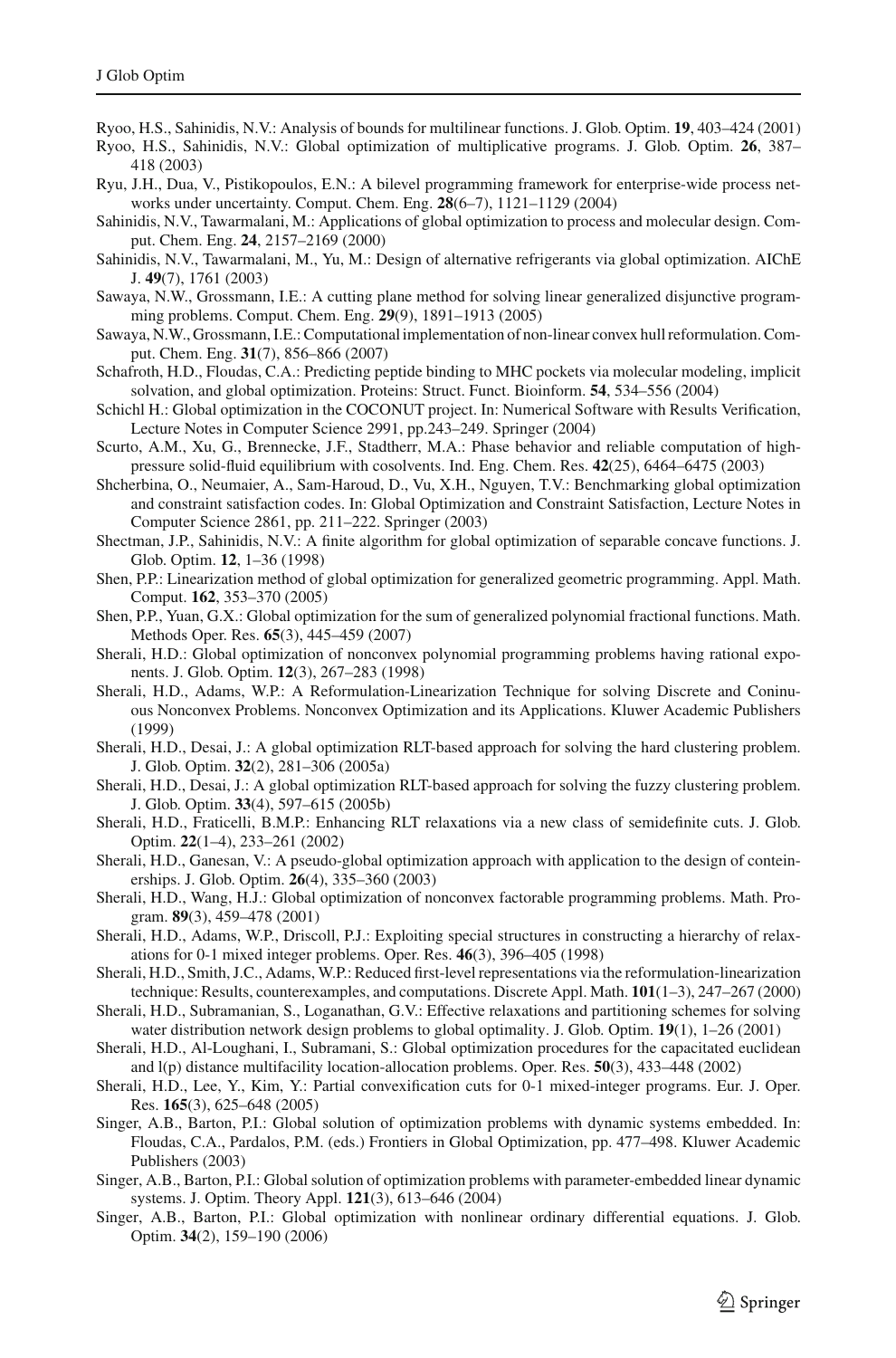- <span id="page-33-20"></span>Singer, A.B., Taylor, J.W., Barton, P.I., Green, W.H.: Global dynamic optimization for parameter estimation in chemical kinetics. J. Phys. Chem. A **110**(3), 971–976 (2006)
- <span id="page-33-23"></span>Sinha, M., Achenie, L.E.K., Ostrovsky, G.V.: Environmentaly benign solvent design by global optimization. Comput. Chem. Eng. **23**, 1381–1394 (1999)
- <span id="page-33-24"></span>Sinha, M., Achenie, L.E.K., Gani, R.: Blanket wash solvent blent design using interval analysis. Ind. Eng. Chem. Res. **42**, 516–527 (2003)
- <span id="page-33-28"></span>Solodov, M.V.: A bundle method for a class of bilevel nonsmooth convex minimization problems. SIAM J. Optim. **18**(1), 242–259 (2007)
- <span id="page-33-18"></span>Srinivas, M., Rangaiah, G.P.: Implementation and evaluation of random tunneling algorithm for chemical engineering applications. Comput. Chem. Eng. **30**(9), 1400–1415 (2006)
- <span id="page-33-19"></span>Srinivas, M., Rangaiah, G.P.: Differential evolution with tabu list for global optimization and its application to phase equilibrium and parameter estimation problems. Ind. Eng. Chem. Res. **46**(10), 3410–3421 (2007)
- <span id="page-33-27"></span>Stein, O., Oldenburg, J., Marquardt, W.: Continuous reformulations of discrete-continuous optimization problems. Comput. Chem. Eng. **28**(10), 1951–1966 (2004)
- <span id="page-33-16"></span>Storn, R., Price, K.: Differential evolution – a simple and efficient heuristic for global optimization over continuous spaces. J. Glob. Optim. **11**(4), 341–359 (1997)
- <span id="page-33-1"></span>Strongin, R.G., Sergeyev, Y.D.: Global Optimization with Non-Convex Constraints – Sequential and Parallel Algorithms. Nonconvex Optimization and Its Applications. Kluwer Academic Publishers (2000)
- <span id="page-33-12"></span>Sun, X.L., Li, D., McKinnon, K.I.M.: On saddle points of augmented Lagrangians for constrained nonconvex optimization. SIAM J. Optim. **15**(4), 1128–1146 (2005)
- <span id="page-33-25"></span>Tan, M.P., Broach, J.R., Floudas, C.A.: A novel clustering approach and prediction of optimal number of clusters: global optimum search with enhanced positioning. J. Glob. Optim. **39**, 323–346 (2007a)
- <span id="page-33-26"></span>Tan, M.P., Broach, J.R., Floudas, C.A.: Evaluation of normalization and pre-clustering issues in a novel clustering approach: global optimum search with enhanced positioning. J. Bioinform. Comput. Biol. **5**(4), 875– 893 (2007b)
- <span id="page-33-5"></span>Tardella, F.: On the existence of polyhedral convex envelopes. In: Floudas, C.A., Pardalos, P.M. (eds.) Frontiers in Global Optimization, pp. 563–573. Kluwer Academic Publishers (2003)
- <span id="page-33-6"></span>Tardella, F.: Existence and sum decomposition of vertex polyhedral envelopes. Optim. Lett. **2**(3), 363– 375 (2008)
- <span id="page-33-4"></span>Tawarmalani, M., Sahinidis, N.V.: Semidefinite relaxations of fractional programs via novel convexification techniques. J. Glob. Optim. **20**, 137–158 (2001)
- <span id="page-33-2"></span>Tawarmalani, M., Sahinidis, N.V.: Convexification and Global Optimization in Continuous and Mixed-Integer Nonlinear Programming: Theory, Algorithms, Software, and Applications. Nonconvex Optimization and its Applications. Kluwer Academic Publishers (2002a)
- <span id="page-33-8"></span>Tawarmalani, M., Sahinidis, N.V.: Convex extensions and envelopes of lower semi-continuous functions. Math. Program. **93**, 247–263 (2002b)
- <span id="page-33-21"></span>Tawarmalani, M., Sahinidis, N.V.: Global optimization of mixed-integer nonlinear programs: a theoretical and computational study. Math. Program. **99**(3), 563–591 (2004)
- <span id="page-33-22"></span>Tawarmalani, M., Sahinidis, N.V.: A polyhedral branch-and-cut approach to global optimization. Math. Program. **103**(2), 225–249 (2005)
- <span id="page-33-7"></span>Tawarmalani, M., Ahmed, S., Sahinidis, N.V.: Product disaggregation in global optimization and relaxations of rational programs. J. Glob. Optim. **3**, 281–303 (2002a)
- <span id="page-33-9"></span>Tawarmalani, M., Ahmed, S., Sahinidis, N.V.: Global optimization of 0-1 hyperbolic programs. J. Glob. Optim. **24**, 385–416 (2002b)
- <span id="page-33-17"></span>Tessier, S.R., Brennecke, J.F., Stadtherr, M.A.: Reliable phase stability analysis for excess Gibbs energy models. Chem. Eng. Sci. **55**, 1785 (2000)
- <span id="page-33-3"></span>Törn, A., Zilinskas J.: Models and Algorithms for Global Optimization. Optimization and Its Applications. Springer (2007)
- <span id="page-33-11"></span>Tsai, J.F.: Global optimization of nonlinear fractional programming problems in engineering design. Eng. Optim. **37**(4), 399–409 (2005)
- <span id="page-33-13"></span>Tsai, J.F., Lin, M.H.: An optimization approach for solving signomial discrete programming problems with free variables. Comput. Chem. Eng. **30**(8), 1256–1263 (2006)
- <span id="page-33-15"></span>Tsai, J.F., Lin, M.H.: Finding all solutions of systems of nonlinear equations with free variables. Eng. Optim. **39**(6), 649–659 (2007)
- <span id="page-33-14"></span>Tsai, J.F., Lin, M.H., Hu, Y.C.: On generalized geometric programming problems with non-positive variables. Eur. J. Oper. Res. **178**(1), 10–19 (2007)
- <span id="page-33-0"></span>Tuy, H.: Convex Analysis and Global Optimization. Nonconvex Optimization and Its Applications. Kluwer Academic Publishers (1998)
- <span id="page-33-10"></span>Tuy, H., Trach, P.T., Konno, H.: Optimization of polynomial fractional functions. J. Glob. Optim. **29**(1), 19– 44 (2004)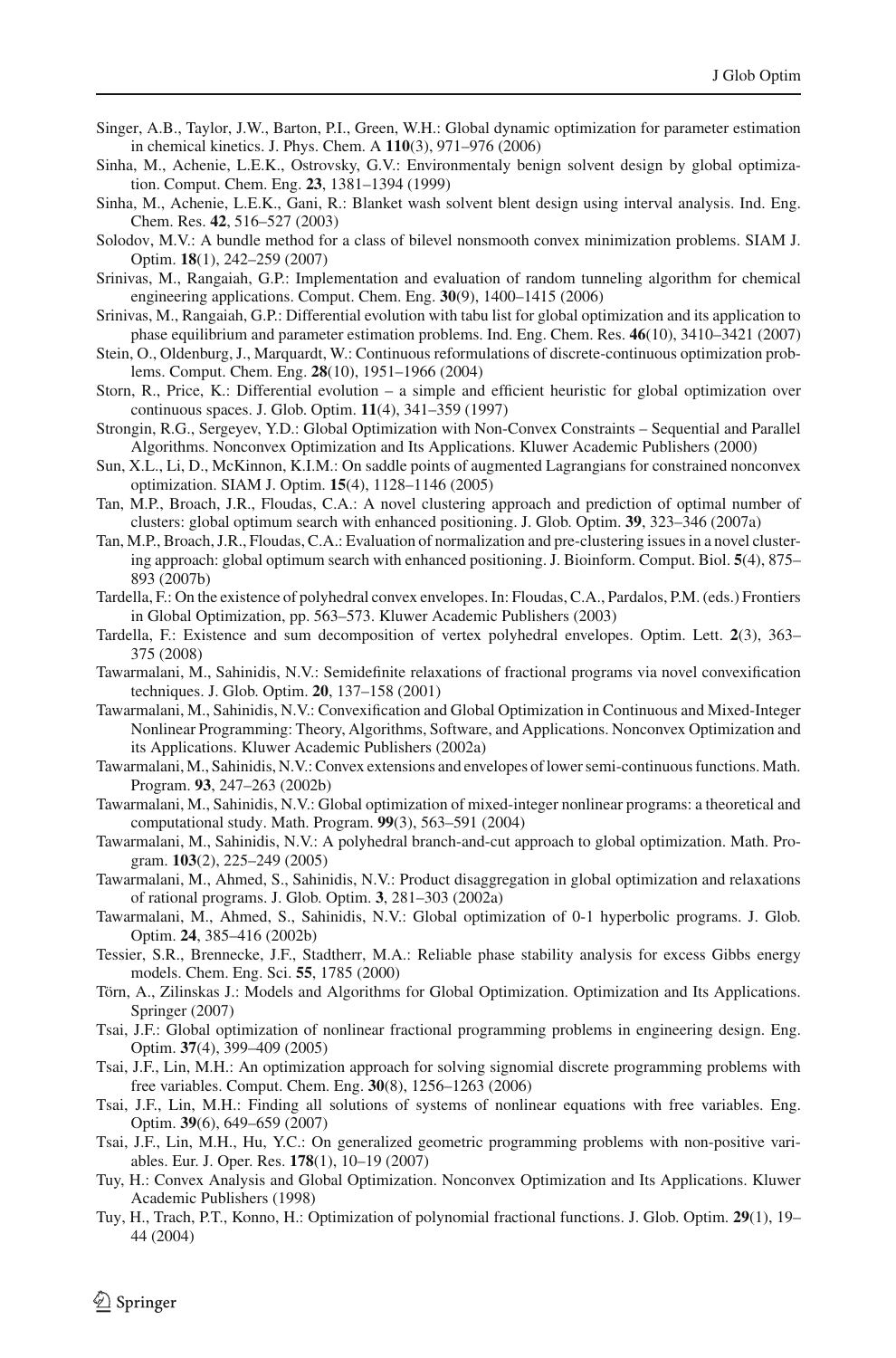- <span id="page-34-29"></span>Tuy, H., Migdalas, A., Hoai-Phuong, N.T.: A novel approach to bilevel nonlinear programming. J. Glob. Optim. **38**(4), 527–554 (2007)
- <span id="page-34-19"></span>Ulas, S., Diwekar, U.M., Stadtherr, M.A.: Uncertainties in parameter estimation and optimal control in batch distillation. Comput. Chem. Eng. **29**(8), 1805–1814 (2005)
- <span id="page-34-25"></span>Vaia, A., Sahinidis, N.V.: Simultaneous parameter estimation and model structure determination in FTIR spectroscopy by global MINLP optimization. Comput. Chem. Eng. **27**, 763–779 (2003)
- <span id="page-34-9"></span>Van Antwerp, J.G., Braatz, R.A., Sahinidis, N.V.: Globally optimal robust process control. J. Process Control **9**, 375–383 (1999)
- <span id="page-34-26"></span>Vecchietti, A., Grossmann, I.E.: LOGMIP: a disjunctive 0-1 nonlinear optimizer for process systems models. Comput. Chem. Eng. **23**, 555–565 (1999)
- <span id="page-34-27"></span>Vecchietti, A., Lee, S., Grossmann, I.E.: Modeling of discrete/continuous optimization problems: characterization and formulation of disjunctions and their relaxations. Comput. Chem. Eng. **27**(3), 433–448 (2003)
- <span id="page-34-17"></span>Wales, D.J., Scheraga, H.A.: Global optimization of clusters, crystals, and biomolecules. Science **285**(5432), 1368–1372 (1999)
- <span id="page-34-23"></span>Wang, Y.J., Achenie, L.E.K.: A hybrid global optimization approach for solvent design. Comput. Chem. Eng. **26**, 1415–1425 (2002a)
- <span id="page-34-24"></span>Wang, Y.J., Achenie, L.E.K.: Computer-aided solvent design for extractive fermentation. Fluid Phase Equilib. **201**, 1–18 (2002b)
- <span id="page-34-13"></span>Wang, Y.J., Liang, Z.: A deterministic global optimization algorithm for generalized geometric programming. Appl. Math. Comput. **168**, 722–737 (2005)
- <span id="page-34-10"></span>Wang, Y.J., Shen, P.P., Liang, Z.: A branch-and-bound algorithm to globally solve the sum of several linear ratios. Appl. Math. Comput. **168**(1), 89–101 (2005)
- <span id="page-34-15"></span>Westerberg, K.M., Floudas, C.A.: Locating all transition states and Studying the reaction pathways of potential energy surfaces. J. Chem. Phys. **110**(18), 9259 (1999a)
- <span id="page-34-16"></span>Westerberg, K.M., Floudas, C.A.: Dynamics of peptide folding: transition states and reaction pathways of solvated and unsolvated tetra-alanine. J. Glob. Optim. **15**, 261 (1999b)
- <span id="page-34-8"></span>Westerlund, T.: Some transformation techniques in global optimization. In: Liberti, L., Maculan, N. (eds.) Global Optimization: From Theory to Implementation, pp. 45–74. Springer (2006)
- <span id="page-34-20"></span>Westerlund, T., Skrifvars, H., Harjunkoski, I., Pörn, R.: An extended cutting plane method for a class of non-convex MINLP problems. Comput. Chem. Eng. **22**(3), 357–365 (1998)
- <span id="page-34-6"></span>Wu, Z.Y., Bai, F.S., Zhang, L.S.: Convexification and concavification for a general class of global optimization problems. J. Glob. Optim. **31**(1), 45–60 (2005a)
- <span id="page-34-7"></span>Wu, Z.Y., Lee, H.W.J., Yang, X.M.: A class of convexification and concavification methods for non-monotone optimization problems. Optimization **54**(6), 605–625 (2005b)
- <span id="page-34-5"></span>Wu, Z.Y., Li, D., Zhang, L.S., Wang, X.M.: Peeling off a nonconvex cover of an actual convex problem: hidden convexity. SIAM J. Optim. **18**(2), 507–536 (2007)
- <span id="page-34-12"></span>Xu, Z., Huang, H.X., Pardalos, P.M., Xu, C.X.: Filled functions for unconstrained global optimization. J. Glob. Optim. **20**(1), 49–65 (2001)
- <span id="page-34-18"></span>Xu, G., Brennecke, J.F., Stadtherr, M.A.: Reliable computation of phase stability and equilibrium from the SAFT equation of state. Ind. Eng. Chem. Res. **41**, 938 (2002)
- <span id="page-34-14"></span>Yamada, Y., Hara, S.: Global optimization for H-infinity control with constant diagonal scaling. IEEE Trans. Automatic Control **43**, 191–203 (1998)
- <span id="page-34-11"></span>Yamamoto, R., Konno, H.: An efficient algorithm for solving convex-convex quadratic fractional programs. J. Optim. Theory Appl. **133**(2), 241–255 (2007)
- <span id="page-34-21"></span>Yan, L.X., Shen, K., Hu, S.H.: Solving mixed integer nonlinear programming problems with line-up competition algorithm. Comput. Chem. Eng. **28**(12), 2647–2657 (2004)
- <span id="page-34-22"></span>Young, C.T., Zheng, Y., Yeh, C.W., Jang, S.S.: Information-guided genetic algorithm approach to the solution of MINLP problems. Ind. Eng. Chem. Res. **46**(5), 1527–1537 (2007)
- <span id="page-34-0"></span>Zabinsky, Z.B.: Stochastic Adaptive Search for Global Optimization. Nonconvex Optimization and Its Applications. Kluwer Academic Publishers (2003)
- <span id="page-34-28"></span>Zakovic, S., Rustem, B.: Semi-infinite programming and applications to minimax problems. Ann. Oper. Res. **124**(1–4), 81–110 (2003)
- <span id="page-34-2"></span>Zamora, J.M., Grossmann, I.E.: A global MINLP optimization algorithm for the synthesis of heat exchanger networks with no stream splits. Comput. Chem. Eng. **22**(3), 367–384 (1998a)
- <span id="page-34-3"></span>Zamora, J.M., Grossmann, I.E.: Continuous global optimization of structured process systems models. Comput. Chem. Eng. **22**(12), 1749–1770 (1998b)
- <span id="page-34-4"></span>Zamora, J.M., Grossmann, I.E.: A branch and contract algorithm for problems with concave univariate, bilinear and linear fractional terms. J. Glob. Optim. **14**, 217–219 (1999)
- <span id="page-34-1"></span>Zhigljavsky, A., Zilinskas, A.: Stochastic Global Optimization. Optimization and Its Applications. Springer (2007)